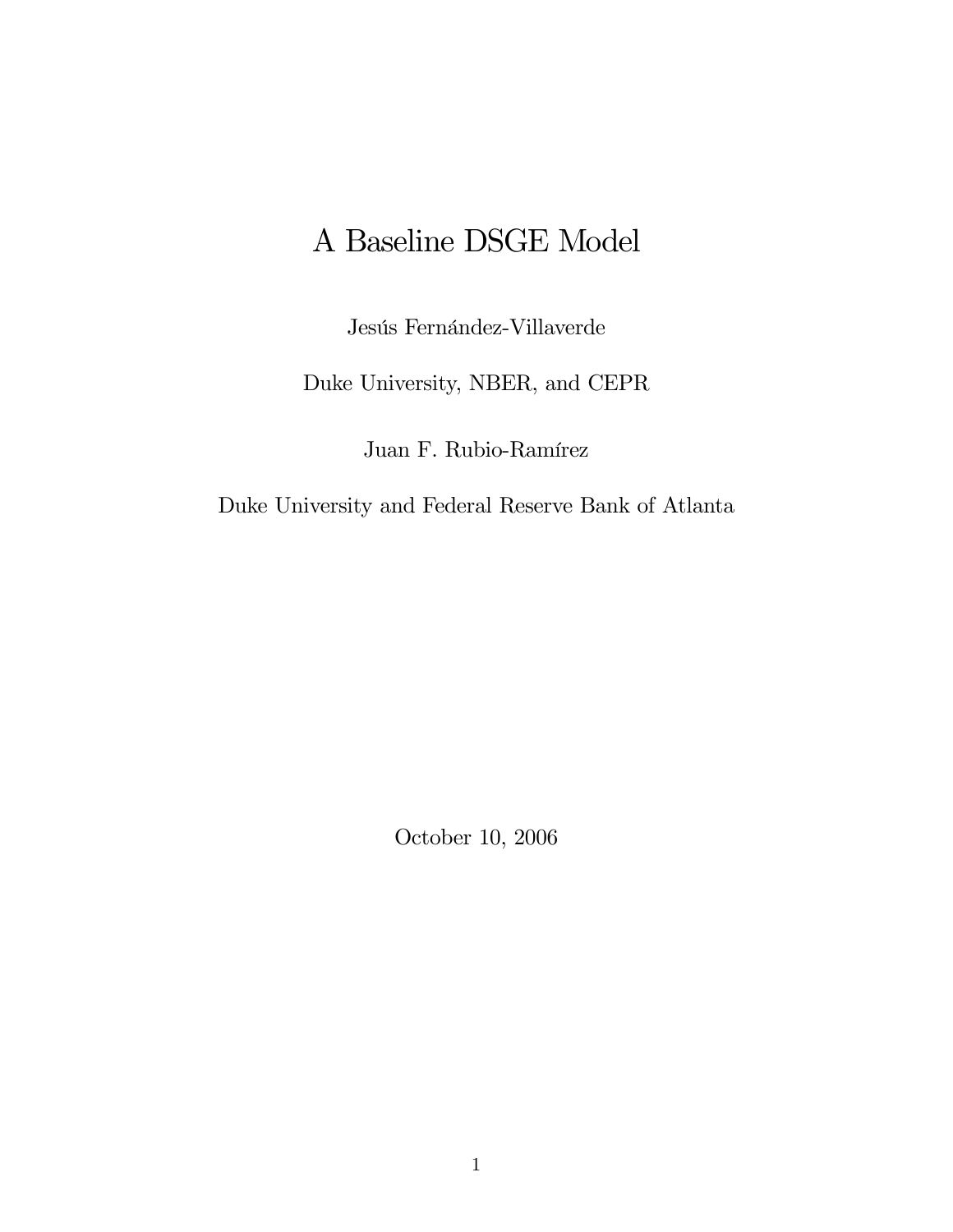# 1. Introduction

In these notes, we present a baseline sticky prices-sticky wages model. The basic structure of the economy is as follows. A representative household consumes, saves, holds money, supplies labor, and sets its own wages subject to a demand curve and Calvo's pricing. The final output is manufactured by a final good producer, which uses as inputs a continuum of intermediate goods manufactured by monopolistic competitors. The intermediate good producers rent capital and labor to manufacture their good. Also, these intermediate good producers face the constraint that they can only change prices following a Calvo's rule. Finally, there is a monetary authority that fixes the one-period nominal interest rate through open market operations with public debt.

#### 1.1. Households

There is a continuum of households in the economy indexed by j. The households maximizes the following lifetime utility function, which is separable in consumption,  $c_{jt}$ , real money balances,  $m_{jt}/p_t$  (where  $p_t$  is the price level), and hours worked,  $l_{jt}$ :

$$
\mathbb{E}_0 \sum_{t=0}^{\infty} \beta^t d_t \left\{ \log (c_{jt} - h c_{jt-1}) + v \log \left( \frac{m_{jt}}{p_t} \right) - \varphi_t \psi \frac{l_{jt}^{1+\gamma}}{1+\gamma} \right\}
$$

where  $\beta$  is the discount factor, h is the parameter that controls habit persistence,  $\gamma$  is the inverse of Frisch labor supply elasticity,  $d_t$  is an intertemporal preference shock with law of motion:

$$
\log d_t = \rho_d \log d_{t-1} + \sigma_d \varepsilon_{d,t} \text{ where } \varepsilon_{d,t} \sim \mathcal{N}(0, 1),
$$

and  $\varphi_t$  is a labor supply shock with law of motion:

$$
\log \varphi_t = \rho_\varphi \log \varphi_{t-1} + \sigma_\varphi \varepsilon_{\varphi,t} \text{ where } \varepsilon_{\varphi,t} \sim \mathcal{N}(0,1).
$$

Note that the preference shifters are common for all households. Also, we have selected a utility function (log utility in consumption) whose marginal relation of substitution between consumption and leisure is linear in consumption to ensure the presence of a balanced growth path with constant hours.

Households can trade on the whole set of possible Arrow-Debreu commodities, indexed both by the household  $j$  (since the household faces idiosyncractic wage-adjustment risk that we will describe below) and by time (to capture aggregate risk). Our notation  $a_{jt+1}$  indicates the amount of those securities that pay one unit of consumption in event  $\omega_{j,t+1,t}$  purchased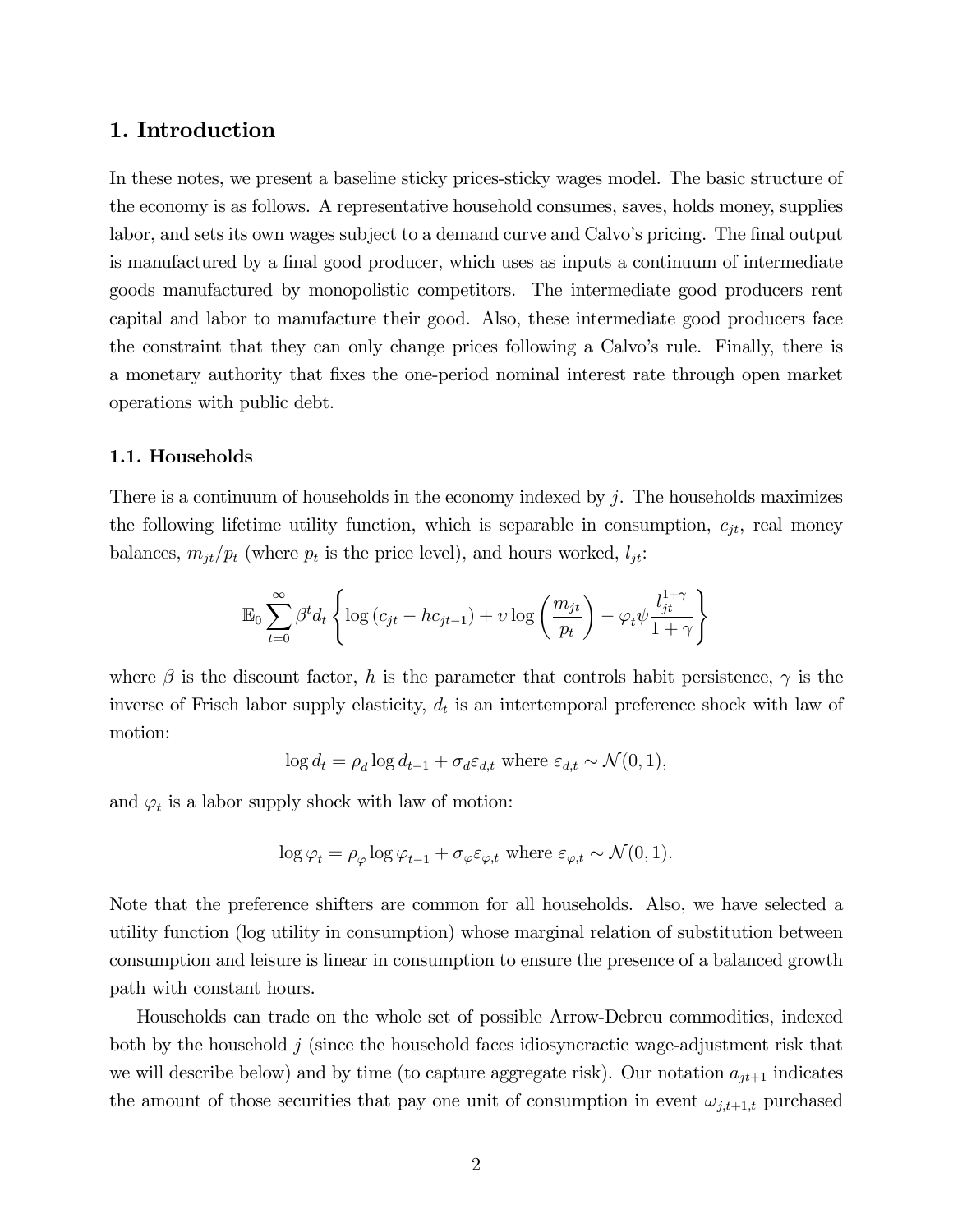by household j at time t at (real) price  $q_{jt+1,t}$ . To save on notation, we drop the explicit dependence of  $q_{jt+1,t}$  and  $a_{jt+1}$  on the event when no ambiguity arises. Summing over different individual assets we can price securities contingent only on aggregate states. Households also hold an amount  $b_{it}$  of government bonds that pay a nominal gross interest rate of  $R_t$ .

Then, the  $j - th$  household's budget constraint is given by:

$$
c_{jt} + x_{jt} + \frac{m_{jt}}{p_t} + \frac{b_{jt+1}}{p_t} + \int q_{jt+1,t} a_{jt+1} d\omega_{j,t+1,t}
$$
  
=  $w_{jt} l_{jt} + (r_t u_{jt} - \mu_t^{-1} a [u_{jt}]) k_{jt-1} + \frac{m_{jt-1}}{p_t} + R_{t-1} \frac{b_{jt}}{p_t} + a_{jt} + T_t + F_t$ 

where  $w_{jt}$  is the real wage,  $r_t$  the real rental price of capital,  $u_{jt} > 0$  the intensity of use of capital,  $\mu_t^{-1} a[u_{jt}]$  is the physical cost of use of capital in resource terms,  $\mu_t$  is an investmentspecific technological shock to be described momentarily,  $T_t$  is a lump-sum transfer, and  $F_t$ are the profits of the firms in the economy. We assume that  $a[1] = 0$ ,  $a'$  and  $a'' > 0$ .

Investment  $x_{jt}$  induces a law of motion for capital

$$
k_{jt} = (1 - \delta) k_{jt-1} + \mu_t \left( 1 - S \left[ \frac{x_{jt}}{x_{jt-1}} \right] \right) x_{jt}
$$

where  $\delta$  is the depreciation rate and  $S[\cdot]$  is an adjustment cost function such that  $S[\Lambda_x]=0$ ,  $S'[\Lambda_x]=0$ , and  $S''[\cdot] > 0$  where  $\Lambda_x$  is the growth rate of investment along the balance growth path. We will determine that growth rate below. Note our capital timing: we index capital by the time its level is decided. The investment-specific technological shock follows an autoregressive process:

$$
\mu_t = \mu_{t-1} \exp(\Lambda_\mu + z_{\mu,t})
$$
 where  $z_{\mu,t} = \sigma_\mu \varepsilon_{\mu,t}$  and  $\varepsilon_{\mu,t} \sim \mathcal{N}(0,1)$ 

The value of  $\mu_t$  is also the inverse of the relative price of new capital in consumption terms.

Given our description of the household's problem, the lagrangian function associated with it is:

$$
\mathbb{E}_{0} \sum_{t=0}^{\infty} \beta^{t} \left[ \begin{array}{c} d_{t} \left\{ \log \left( c_{jt} - h c_{jt-1} \right) + \upsilon \log \left( \frac{m_{jt}}{p_{t}} \right) - \varphi_{t} \psi_{\frac{jt}{1+\gamma}}^{\frac{1+\gamma}{1+\gamma}} \right\} \\ c_{jt} + x_{jt} + \frac{m_{jt}}{p_{t}} + \frac{b_{jt}}{p_{t}} + \int q_{jt+1,t} a_{jt+1} d\omega_{j,t+1,t} \\ - w_{jt} l_{jt} - \left( r_{t} u_{jt} - \mu_{t}^{-1} a \left[ u_{jt} \right] \right) k_{jt-1} - \frac{m_{jt-1}}{p_{t}} - R_{t-1} \frac{b_{jt-1}}{p_{t}} - a_{jt} - T_{t} - \digamma_{t} \end{array} \right\} - Q_{jt} \left\{ k_{jt} - (1 - \delta) k_{jt-1} - \mu_{t} \left( 1 - S \left[ \frac{x_{jt}}{x_{jt-1}} \right] \right) x_{jt} \right\}
$$

where they maximize over  $c_{jt}$ ,  $b_{jt}$ ,  $u_{jt}$ ,  $k_{jt}$ ,  $x_{jt}$ ,  $w_{jt}$ ,  $l_{jt}$  and  $a_{jt+1}$  (maximization with respect to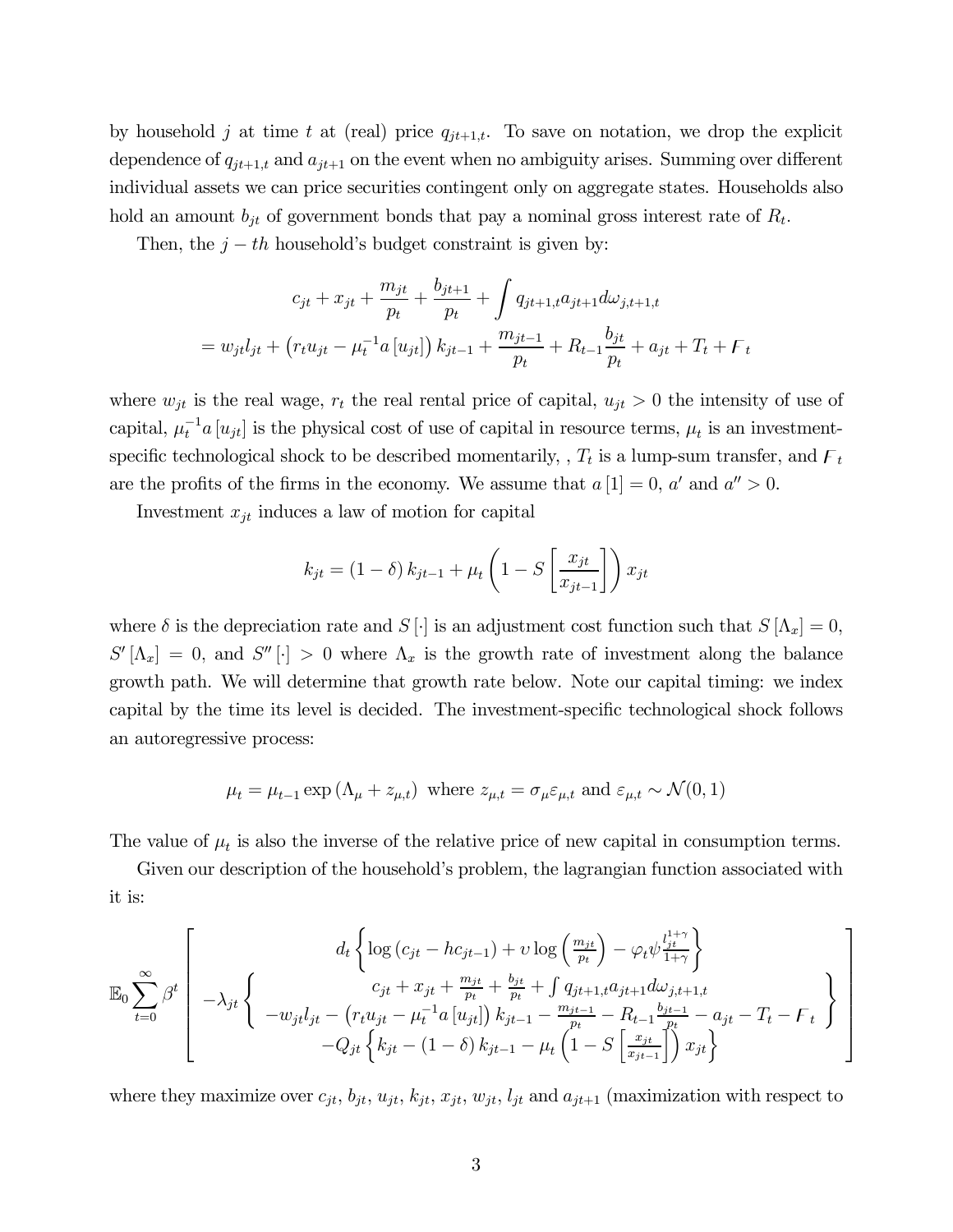money holdings comes from the budget constraint),  $\lambda_{jt}$  is the lagrangian multiplier associated with the budget constraint and  $Q_{jt}$  the lagrangian multiplier associated with installed capital.

The first order conditions with respect to  $c_{jt}$ ,  $b_{jt}$ ,  $u_{jt}$ ,  $k_{jt}$ , and  $x_{jt}$  are:

$$
d_t (c_{jt} - hc_{jt-1})^{-1} - h\beta \mathbb{E}_t d_{t+1} (c_{jt+1} - hc_{jt})^{-1} = \lambda_{jt}
$$

$$
\lambda_{jt} = \beta \mathbb{E}_t {\lambda_{jt+1}} \frac{R_t}{\Pi_{t+1}}
$$

$$
r_t = \mu_t^{-1} a' [u_{jt}]
$$

$$
Q_{jt} = \beta \mathbb{E}_t \left\{ (1 - \delta) Q_{jt+1} + \lambda_{jt+1} (r_{t+1} u_{jt+1} - \mu_{t+1}^{-1} a [u_{jt+1}]) \right\}
$$

$$
-\lambda_{jt} + Q_{jt} \mu_t \left( 1 - S \left[ \frac{x_{jt}}{x_{jt-1}} \right] - S' \left[ \frac{x_{jt}}{x_{jt-1}} \right] \frac{x_{jt}}{x_{jt-1}} \right) + \beta \mathbb{E}_t Q_{jt+1} \mu_{t+1} S' \left[ \frac{x_{jt+1}}{x_{jt}} \right] \left( \frac{x_{jt+1}}{x_{jt}} \right)^2 = 0.
$$

We do not take first order conditions with respect to Arrow-Debreau securities since, in our environment with complete markets and separable utility in labor, their equilibrium price will be such that their demand ensures that consumption does not depend on idiosyncractic shocks (see Erceg et. al., 2000).

If we define the (marginal) Tobin's Q as  $q_{jt} = \frac{Q_{jt}}{\lambda_{jt}}$ , (the ratio of the two lagrangian multipliers, or more loosely the value of installed capital in terms of its replacement cost) we get:

$$
d_{t} (c_{jt} - hc_{jt-1})^{-1} - h\beta \mathbb{E}_{t} d_{t+1} (c_{jt+1} - hc_{jt})^{-1} = \lambda_{jt}
$$

$$
\lambda_{jt} = \beta \mathbb{E}_{t} \{\lambda_{jt+1} \frac{R_{t}}{\prod_{t+1}}\}
$$

$$
r_{t} = \mu_{t}^{-1} a' [u_{jt}]
$$

$$
q_{jt} = \beta \mathbb{E}_{t} \left\{\frac{\lambda_{jt+1}}{\lambda_{jt}} ((1 - \delta) q_{jt+1} + r_{t+1} u_{jt+1} - \mu_{t+1}^{-1} a [u_{jt+1}])\right\}
$$

$$
1 = q_{jt} \mu_{t} \left(1 - S \left[\frac{x_{jt}}{x_{jt-1}}\right] - S' \left[\frac{x_{jt}}{x_{jt-1}}\right] \frac{x_{jt}}{x_{jt-1}}\right) + \beta \mathbb{E}_{t} q_{jt+1} \mu_{t+1} \frac{\lambda_{jt+1}}{\lambda_{jt}} S' \left[\frac{x_{jt+1}}{x_{jt}}\right] \left(\frac{x_{jt+1}}{x_{jt}}\right)^{2}.
$$

The last equation is important. If  $S[\cdot]=0$  (i.e., there are no adjustment costs), we get:

$$
q_{jt} = \frac{1}{\mu_t}
$$

i.e., the marginal Tobin's Q is equal to the replacement cost of capital (the relative price of capital). Furthermore, if  $\mu_t = 1$ , as in the standard neoclassical growth model,  $q_{jt} = 1$ .

The first order condition with respect to labor and wages is more involved. The labor used by intermediate good producers to be described below is supplied by a representative,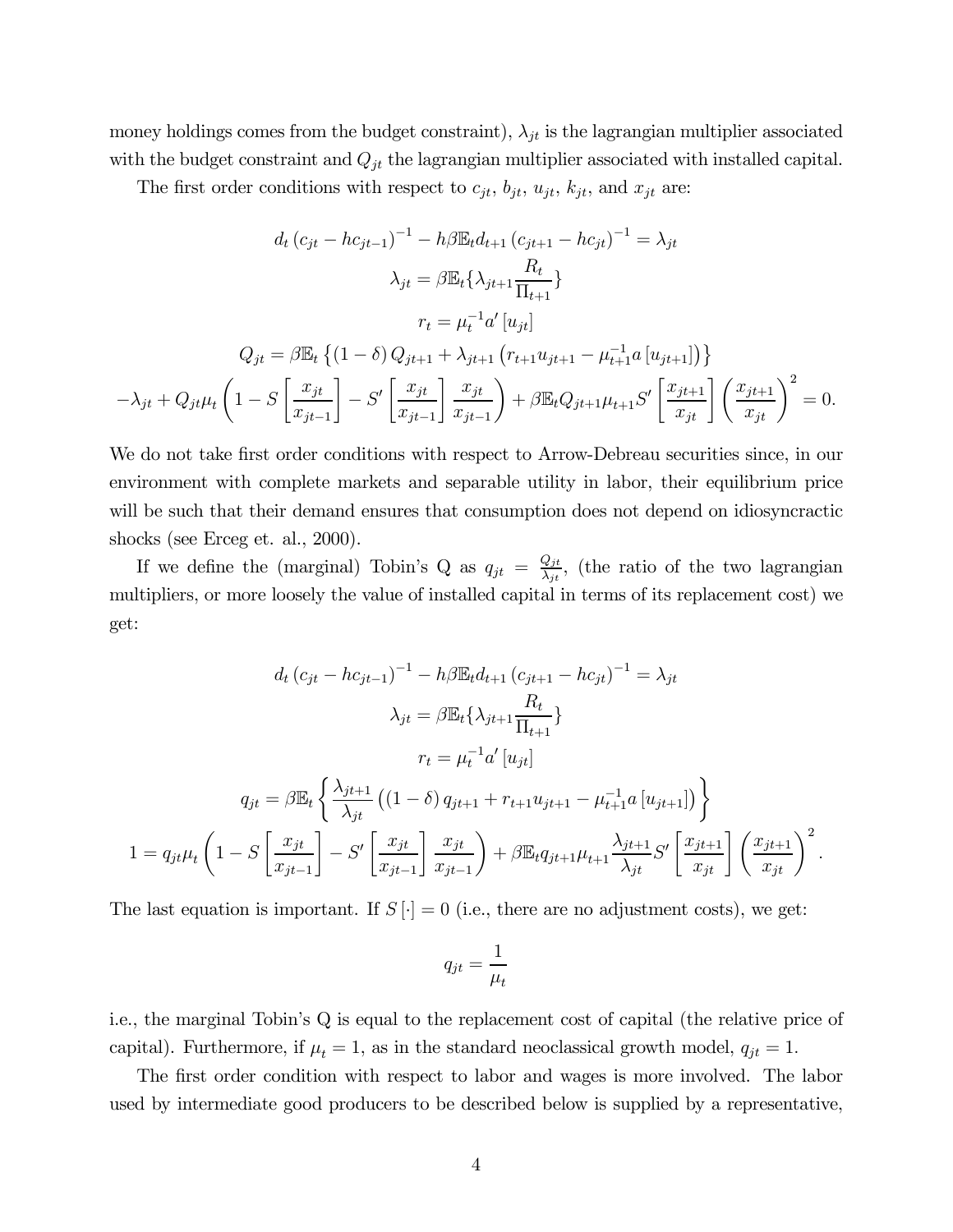competitive firm that hires the labor supplied by each household  $j$ . The labor supplier aggregates the differentiated labor of households with the following production function:

$$
l_t^d = \left(\int_0^1 l_{jt}^{\frac{\eta - 1}{\eta}} dj\right)^{\frac{\eta}{\eta - 1}}
$$
\n(1)

where  $0 \leq \eta < \infty$  is the elasticity of substitution among different types of labor and  $l_t^d$  is the aggregate labor demand.<sup>1</sup>

The labor "packer" maximizes profits subject to the production function (1), taking as given all differentiated labor wages  $w_{jt}$  and the wage  $w_t$ . Consequently, its maximization problem is:

$$
\max_{l_{jt}} w_t l_t^d - \int_0^1 w_{jt} l_{jt} d j
$$

whose first order conditions are:

$$
w_t \frac{\eta}{\eta - 1} \left( \int_0^1 l_{jt}^{\frac{\eta - 1}{\eta}} dj \right)^{\frac{\eta}{\eta - 1} - 1} \frac{\eta - 1}{\eta} l_{jt}^{\frac{\eta - 1}{\eta} - 1} - w_{jt} = 0 \qquad \forall j
$$

Dividing the first order conditions for two types of labor  $i$  and  $j$ , we get:

$$
\frac{w_{it}}{w_{jt}} = \left(\frac{l_{it}}{l_{jt}}\right)^{-\frac{1}{\eta}}
$$

or:

 $w_{jt} =$  $\left(\frac{l_{it}}{l_{jt}}\right)^{\frac{1}{\eta}} w_{it}$ 

$$
w_{jt}l_{jt} = w_{it}l_{it}^{\frac{1}{\eta}}l_{jt}^{\frac{\eta-1}{\eta}}
$$

and integrating out:

$$
\int_0^1 w_{jt} l_{jt} dj = w_{it} l_{it}^{\frac{1}{\eta}} \int_0^1 l_{jt}^{\frac{\eta-1}{\eta}} dj = w_{it} l_{it}^{\frac{1}{\eta}} \left(l_t^d\right)^{\frac{\eta-1}{\eta}}
$$

Now, by the zero profits condition implied by perfect competition  $w_t l_t^d = \int_0^1 w_{jt} l_{jt} d_j$ , we get:

$$
w_t l_t^d = w_{it} l_{it}^{\frac{1}{\eta}} \left(l_t^d\right)^{\frac{\eta-1}{\eta}} \Rightarrow w_t = w_{it} l_{it}^{\frac{1}{\eta}} \left(l_t^d\right)^{-\frac{1}{\eta}}
$$

Hence:

<sup>&</sup>lt;sup>1</sup>Often, papers write  $\theta = \frac{\eta - 1}{\eta}$  and  $\frac{1}{\theta} = \frac{\eta}{\eta - 1}$ . For that reparametrization,  $-\infty < \theta \le 1$ , where as  $\theta \to -\infty$ (i.e., as  $\eta \to 0$ ), we go to a Leontieff production function,  $\theta = 0$  (i.e.,  $\eta = 1$ ), we have a Cobb-Douglas, and  $\theta = 1$  (i.e.,  $\eta \rightarrow \infty$ ), a linear production function.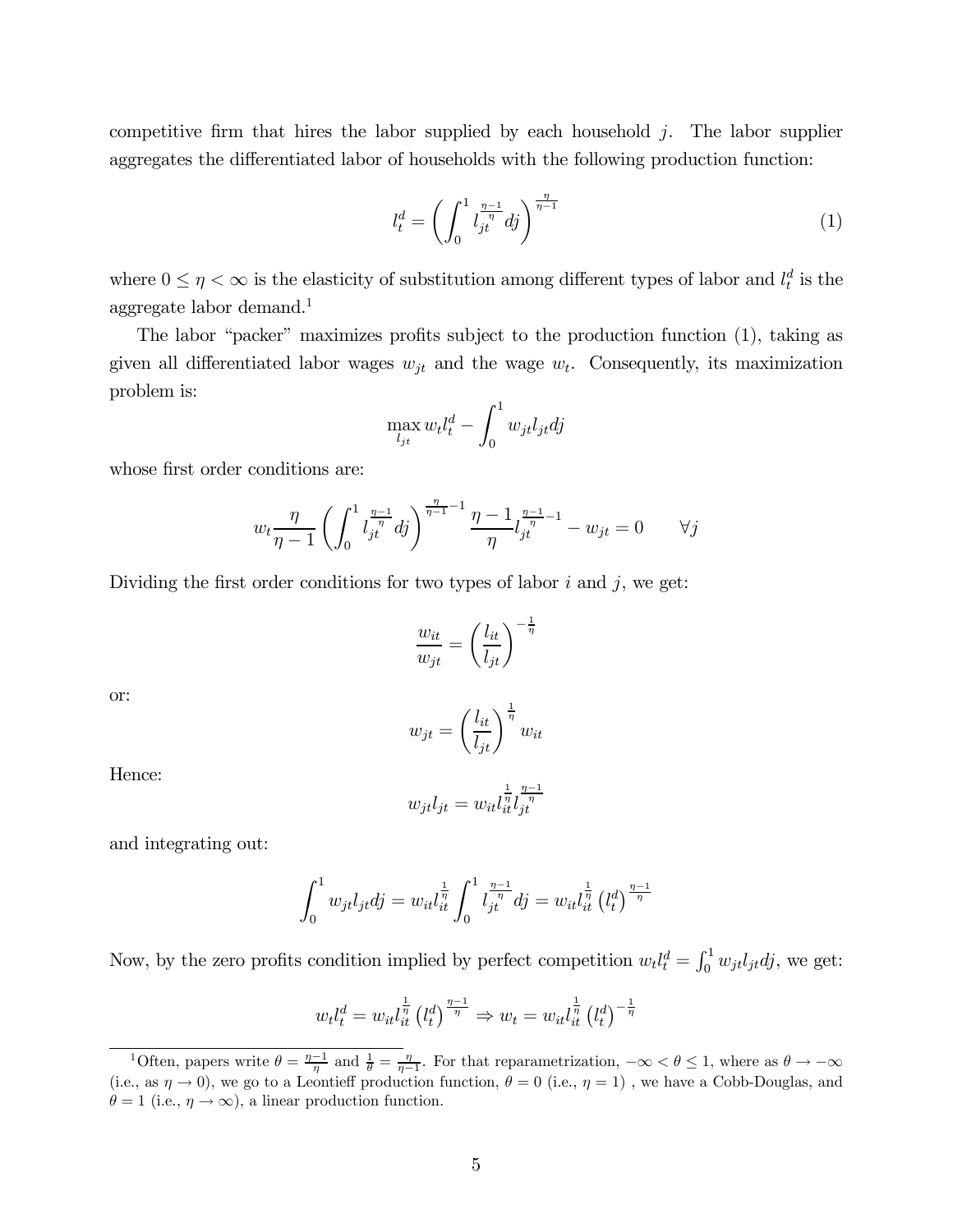and, consequently, the input demand functions associated with this problem are:

$$
l_{jt} = \left(\frac{w_{jt}}{w_t}\right)^{-\eta} l_t^d \qquad \forall j \tag{2}
$$

This functional form shows the effect of elasticity  $\eta$ , on the demand for  $j - th$  type of labor.

To find the aggregate wage, we use again the zero profit condition  $w_t l_t^d = \int_0^1 w_{jt} l_{jt} d j$  and plug-in the input demand functions:

$$
w_t l_t^d = \int_0^1 w_{jt} \left(\frac{w_{jt}}{w_t}\right)^{-\eta} l_t^d dj \Rightarrow w_t^{1-\eta} = \int_0^1 w_{jt}^{1-\eta} dj
$$

to deliver:

$$
w_t = \left(\int_0^1 w_{jt}^{1-\eta} dj\right)^{\frac{1}{1-\eta}}.
$$

Idiosyncratic risks come about because households set their wages following a Calvo's setting. In each period, a fraction  $1 - \theta_w$  of households can change their wages. All other households can only partially index their wages by past inflation. Indexation is controlled by the parameter  $\chi_w \in [0, 1]$ . This implies that if the household cannot change her wage for  $\tau$ periods her normalized wage after  $\tau$  periods is  $\prod$  $s=1$  $\frac{\prod_{t+s-1}^{\chi_w}}{\prod_{t+s}} w_{jt}.$ 

Therefore, the relevant part of the lagrangian for the household is then:

$$
\max_{w_{jt}} \mathbb{E}_t \sum_{\tau=0}^{\infty} (\beta \theta_w)^{\tau} \left\{ -d_t \varphi_t \psi \frac{l_{jt+\tau}^{1+\gamma}}{1+\gamma} + \lambda_{jt+\tau} \prod_{s=1}^{\tau} \frac{\prod_{t+s-1}^{\chi_w} w_{jt} l_{jt+\tau}}{\prod_{t+s}} \right\}
$$

subject to

$$
l_{jt+\tau} = \left(\prod_{s=1}^{\tau} \frac{\prod_{t+s-1}^{\chi_w} w_{jt}}{\prod_{t+s} w_{t+\tau}}\right)^{-\eta} l_{t+\tau}^d \qquad \forall j
$$

or, substituting the demand function (2), we get:

$$
\max_{w_{jt}} \mathbb{E}_{t} \sum_{\tau=0}^{\infty} (\beta \theta_{w})^{\tau} \left\{ \lambda_{jt+\tau} \prod_{s=1}^{\tau} \frac{\Pi_{t+s-1}^{\chi_{w}}}{\Pi_{t+s}} w_{jt} \left( \prod_{s=1}^{\tau} \frac{\Pi_{t+s-1}^{\chi_{w}} w_{jt}}{\Pi_{t+s}} \right)^{-\eta} l_{t+\tau}^{d} \right\} - d_{t+\tau} \varphi_{t+\tau} \psi + \frac{\left( \prod_{s=1}^{\tau} \frac{\Pi_{t+s-1}^{\chi_{w}} w_{jt}}{\Pi_{t+s}} \frac{w_{jt}}{w_{t+\tau}} \right)^{-\eta(1+\gamma)}}{1+\gamma} \left( l_{t+\tau}^{d} \right)^{1+\gamma} \right\}
$$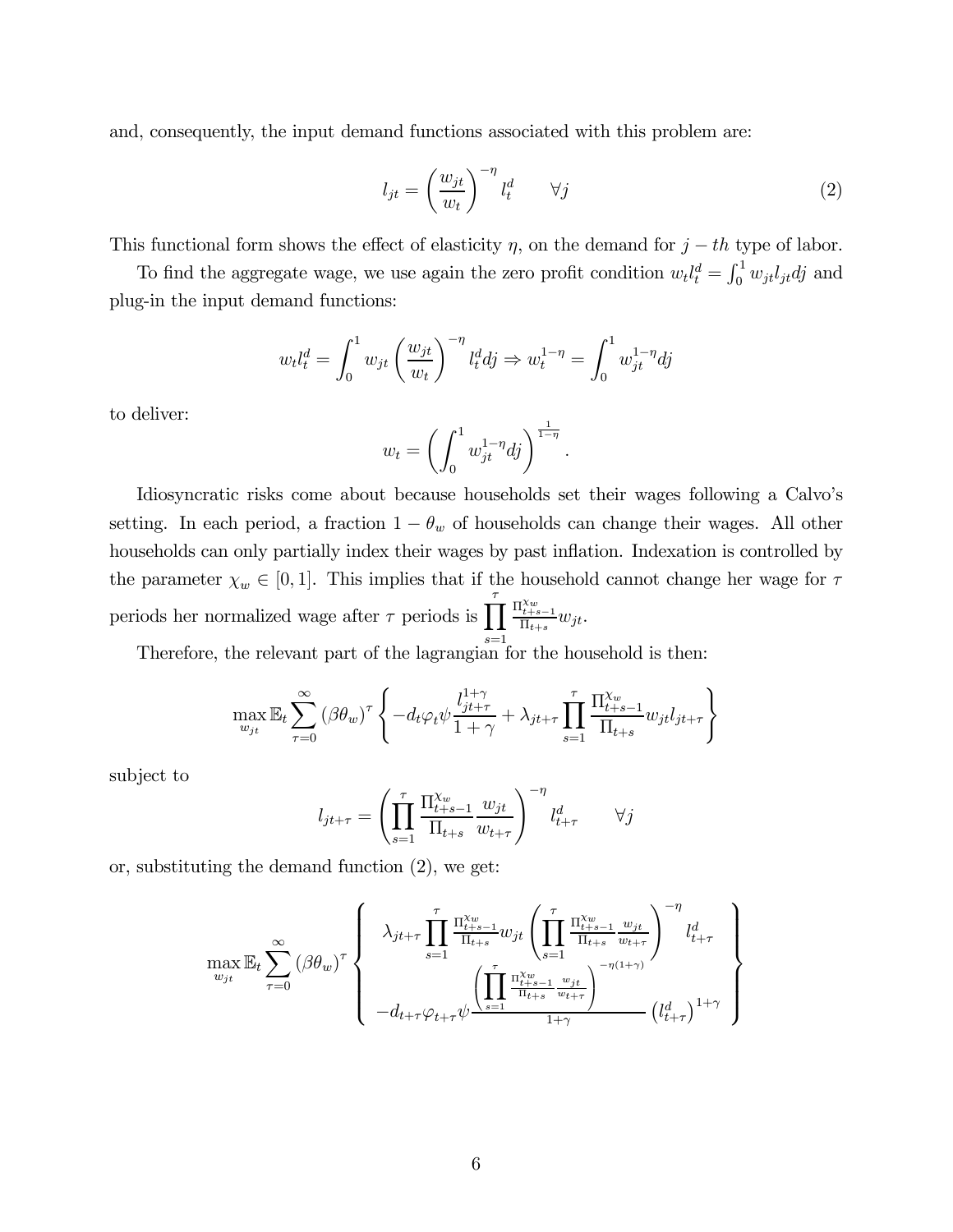which simplifies to

$$
\max_{w_{jt}} \mathbb{E}_{t} \sum_{\tau=0}^{\infty} (\beta \theta_{w})^{\tau} \left\{\n\begin{array}{c}\n\lambda_{jt+\tau} \left( \prod_{s=1}^{\tau} \frac{\Pi_{t+s-1}^{\chi_{w}} w_{jt}}{\Pi_{t+s}} \frac{w_{jt}}{w_{t+\tau}} \right)^{1-\eta} w_{t+\tau} l_{t+\tau}^{d} \\
\left( \prod_{s=1}^{\tau} \frac{\Pi_{t+s-1}^{\chi_{w}} w_{jt}}{\Pi_{t+s}} \frac{w_{jt}}{w_{t+\tau}} \right)^{-\eta(1+\gamma)} \left( l_{t+\tau}^{d} \right)^{1+\gamma}\n\end{array}\n\right\}
$$

All households set the same wage because complete markets allow them to hedge the risk of the timing of wage change. Hence, we can drop the jth from the choice of wages and  $\lambda_{jt}$ . The first order condition of this problem is:

$$
\mathbb{E}_{t} \sum_{\tau=0}^{\infty} (\beta \theta_{w})^{\tau} \left\{ \begin{array}{c} (1-\eta) \lambda_{t+\tau} \left( \prod_{s=1}^{\tau} \frac{\Pi_{t+s-1}^{\chi_{w}}}{\Pi_{t+s}} \right)^{1-\eta} \left( \frac{w_{t}^{*}}{w_{t+\tau}} \right)^{-\eta} l_{t+\tau}^{d} \\ + \frac{\eta}{w_{t}^{*}} d_{t+\tau} \varphi_{t+\tau} \psi \left( \prod_{s=1}^{\tau} \frac{\Pi_{t+s-1}^{\chi_{w}}}{\Pi_{t+s}} \frac{w_{t}^{*}}{w_{t+\tau}} \right)^{-\eta(1+\gamma)} \left( l_{t+\tau}^{d} \right)^{1+\gamma} \end{array} \right\} = 0
$$

or

$$
\frac{\eta - 1}{\eta} w_t^* \mathbb{E}_t \sum_{\tau=0}^{\infty} (\beta \theta_w)^{\tau} \lambda_{t+\tau} \left( \prod_{s=1}^{\tau} \frac{\Pi_{t+s-1}^{\chi_w}}{\Pi_{t+s}} \right)^{1-\eta} \left( \frac{w_t^*}{w_{t+\tau}} \right)^{-\eta} l_{t+\tau}^d =
$$
  

$$
\mathbb{E}_t \sum_{\tau=0}^{\infty} (\beta \theta_w)^{\tau} \left( d_{t+\tau} \varphi_{t+\tau} \psi \left( \prod_{s=1}^{\tau} \frac{\Pi_{t+s-1}^{\chi_w}}{\Pi_{t+s}} \frac{w_t^*}{w_{t+\tau}} \right)^{-\eta(1+\gamma)} \left( l_{t+\tau}^d \right)^{1+\gamma} \right)
$$

Now, if we define:

$$
f_t^1 = \frac{\eta - 1}{\eta} w_t^* \mathbb{E}_t \sum_{\tau=0}^{\infty} (\beta \theta_w)^{\tau} \lambda_{t+\tau} \left( \prod_{s=1}^{\tau} \frac{\Pi_{t+s-1}^{\chi_w}}{\Pi_{t+s}} \right)^{1-\eta} \left( \frac{w_{t+\tau}}{w_t^*} \right)^{\eta} l_{t+\tau}^d
$$

and

$$
f_t^2 = \mathbb{E}_t \sum_{\tau=0}^{\infty} (\beta \theta_w)^{\tau} d_{t+\tau} \varphi_{t+\tau} \psi \left( \prod_{s=1}^{\tau} \frac{\Pi_{t+s}^{\chi_w}}{\Pi_{t+s-1}} \right)^{-\eta(1+\gamma)} \left( \frac{w_{t+\tau}}{w_t^*} \right)^{\eta(1+\gamma)} \left( l_{t+\tau}^d \right)^{1+\gamma}
$$

we have that the equality  $f_t^1 = f_t^2$  is just the previous first order condition. Note that for those sums to be well defined (and, more generally for the maximization problem to have a solution), we need to assume that  $(\beta \theta_w)^{\tau} \lambda_{t+\tau}$  goes to zero faster than  $\left(\prod_{i=1}^{\tau} \right)$  $_{s=1}$  $\Pi_{t+s}^{\chi_w}/\Pi_{t+s-1}$  $\setminus$ <sup>1-η</sup> goes to infinity in expectation.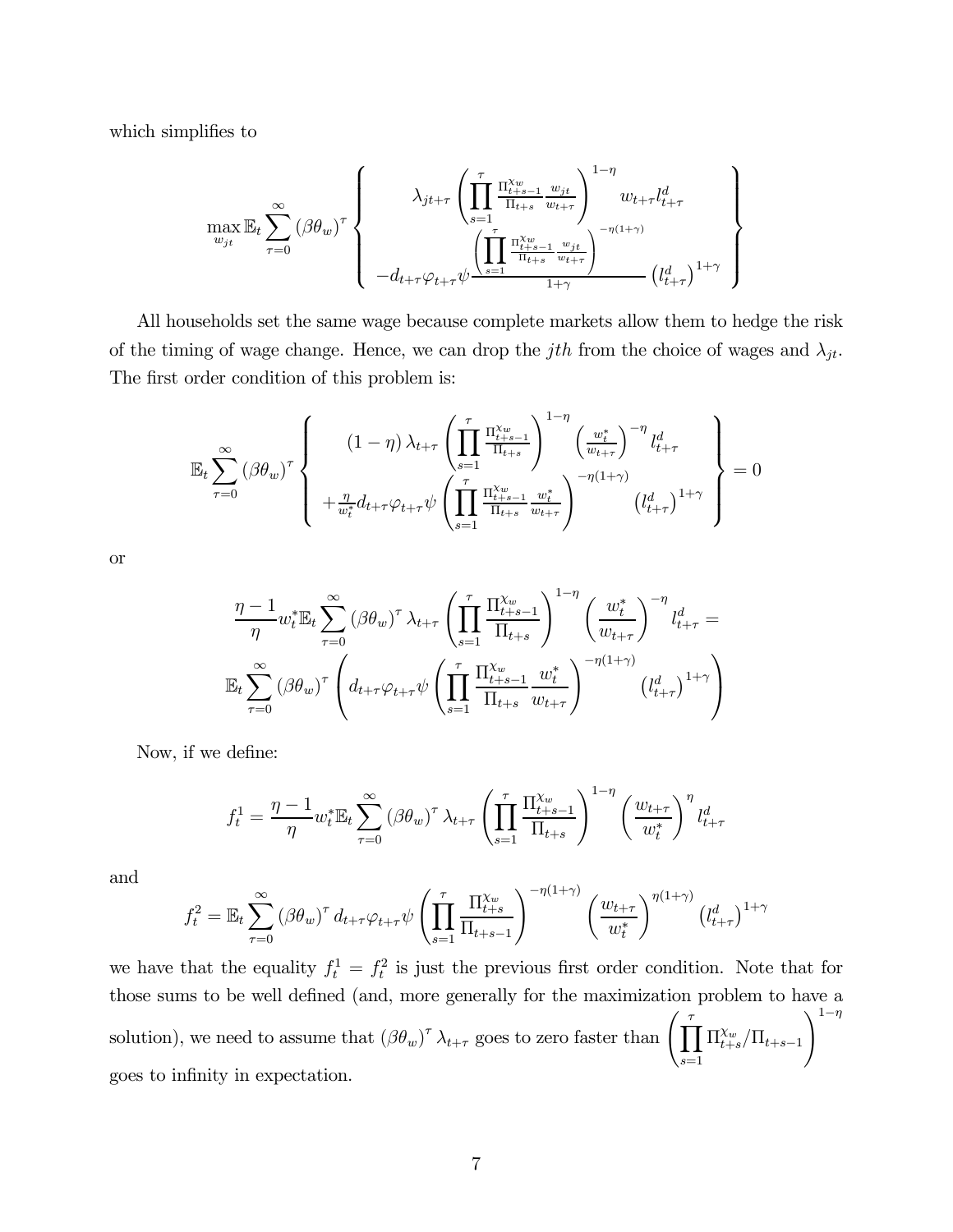One can express  $f_t^1$  and  $f_t^2$  recursively as:

$$
f_t^1 = \frac{\eta - 1}{\eta} (w_t^*)^{1 - \eta} \lambda_t w_t^{\eta} l_t^d + \beta \theta_w \mathbb{E}_t \left( \frac{\Pi_t^{\chi_w}}{\Pi_{t+1}} \right)^{1 - \eta} \left( \frac{w_{t+1}^*}{w_t^*} \right)^{\eta - 1} f_{t+1}^1
$$

and:

$$
f_t^2 = \psi d_t \varphi_t \left(\frac{w_t}{w_t^*}\right)^{\eta(1+\gamma)} \left(l_t^d\right)^{1+\gamma} + \beta \theta_w \mathbb{E}_t \left(\frac{\Pi_t^{\chi_w}}{\Pi_{t+1}}\right)^{-\eta(1+\gamma)} \left(\frac{w_{t+1}^*}{w_t^*}\right)^{\eta(1+\gamma)} f_{t+1}^2.
$$

Now, since  $f_t^1 = f_t^2$ , we can define  $f_t = f_t^1 = f_t^2$ , such that:

$$
f_t = \frac{\eta - 1}{\eta} (w_t^*)^{1 - \eta} \lambda_t w_t^{\eta} l_t^d + \beta \theta_w \mathbb{E}_t \left( \frac{\Pi_t^{\chi_w}}{\Pi_{t+1}} \right)^{1 - \eta} \left( \frac{w_{t+1}^*}{w_t^*} \right)^{\eta - 1} f_{t+1}
$$

and:

$$
f_t = \psi d_t \varphi_t \left(\frac{w_t}{w_t^*}\right)^{\eta(1+\gamma)} \left(l_t^d\right)^{1+\gamma} + \beta \theta_w \mathbb{E}_t \left(\frac{\Pi_t^{\chi_w}}{\Pi_{t+1}}\right)^{-\eta(1+\gamma)} \left(\frac{w_{t+1}^*}{w_t^*}\right)^{\eta(1+\gamma)} f_{t+1}.
$$

Since we assume complete markets and separable utility in labor (see Erceg et. al., 2000), we consider a symmetric equilibrium where  $c_{jt} = c_t$ ,  $u_{jt} = u_t$ ,  $k_{jt-1} = k_t$ ,  $x_{jt} = x_t$ ,  $\lambda_{jt} = \lambda_t$ ,  $q_{jt} = q_t$ , and  $w_{jt}^* = w_t^*$ . Therefore, the first order conditions associated to the consumer's problems are:

$$
d_{t} (c_{t} - hc_{t-1})^{-1} - h\beta \mathbb{E}_{t} d_{t+1} (c_{t} - hc_{t})^{-1} = \lambda_{t}
$$

$$
\lambda_{t} = \beta \mathbb{E}_{t} \{\lambda_{t+1} \frac{R_{t}}{\Pi_{t+1}}\}
$$

$$
r_{t} = \mu_{t}^{-1} a' [u_{t}]
$$

$$
q_{t} = \beta \mathbb{E}_{t} \{\frac{\lambda_{t+1}}{\lambda_{t}} [(1 - \delta) q_{t+1} + (r_{t+1} u_{t+1} - \mu_{t+1}^{-1} a [u_{t+1}])]\}
$$

$$
1 = q_{t} \mu_{t} \left(1 - S \left[\frac{x_{t}}{x_{t-1}}\right] - S' \left[\frac{x_{t}}{x_{t-1}}\right] \frac{x_{t}}{x_{t-1}}\right) + \beta \mathbb{E}_{t} q_{t} \mu_{t+1} \frac{\lambda_{t+1}}{\lambda_{t}} S' \left[\frac{x_{t+1}}{x_{t}}\right] \left(\frac{x_{t+1}}{x_{t}}\right)^{2}.
$$

the budget constraint:

$$
c_{jt} + x_{jt} + \frac{m_{jt}}{p_t} + \frac{b_{jt+1}}{p_t} + \int q_{jt+1,t} a_{jt+1} d\omega_{j,t+1,t}
$$
  
=  $w_{jt} l_{jt} + (r_t u_{jt} - \mu_t^{-1} a[u_{jt}]) k_{jt-1} + \frac{m_{jt-1}}{p_t} + R_{t-1} \frac{b_{jt}}{p_t} + a_{jt} + T_t + F_t$ 

and the laws of motion for  $f_t$ :

$$
f_t = \frac{\eta - 1}{\eta} (w_t^*)^{1 - \eta} \lambda_t w_t^{\eta} l_t^d + \beta \theta_w \mathbb{E}_t \left( \frac{\Pi_t^{\chi_w}}{\Pi_{t+1}} \right)^{1 - \eta} \left( \frac{w_{t+1}^*}{w_t^*} \right)^{\eta - 1} f_{t+1}
$$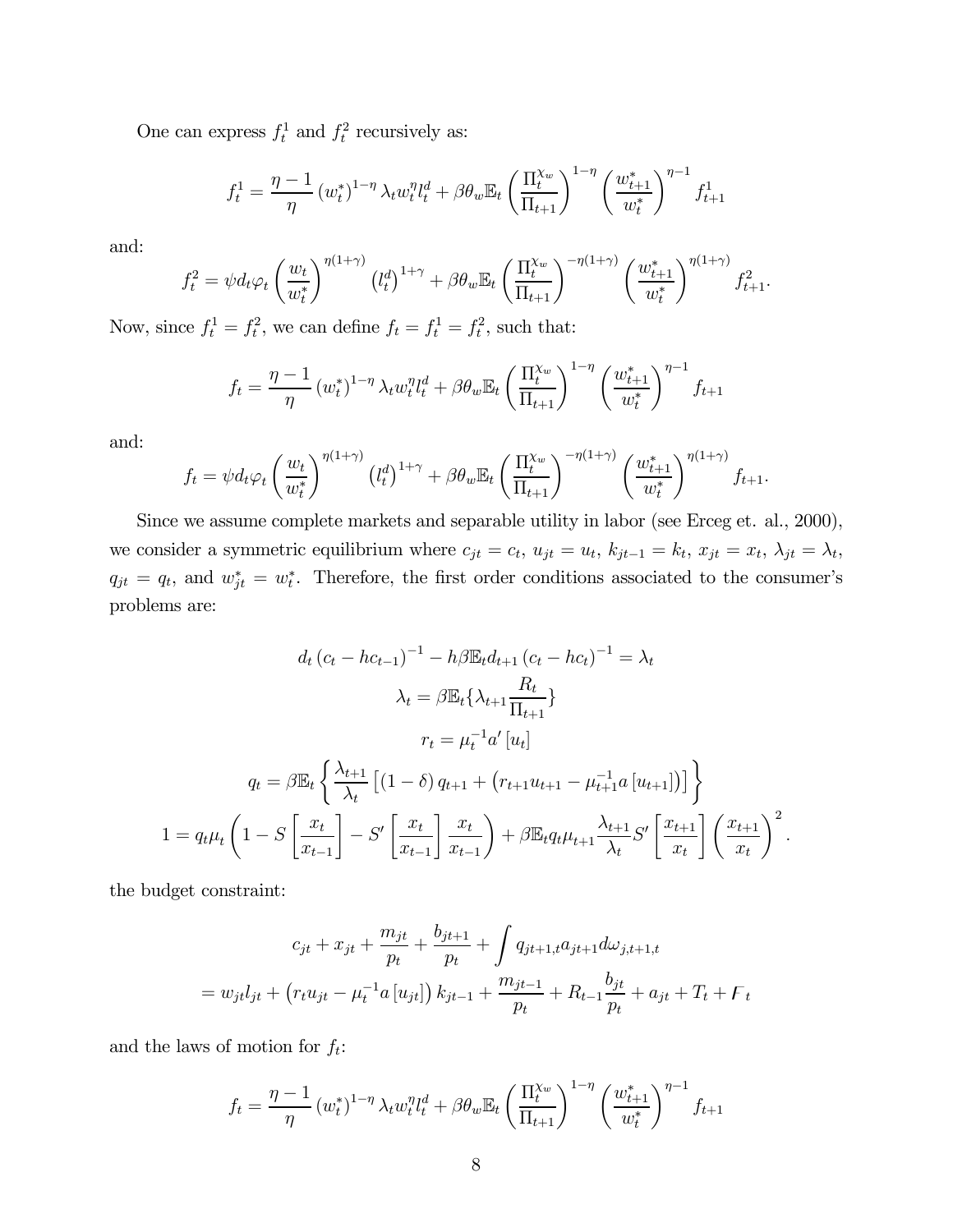and:

$$
f_t = \psi d_t \varphi_t \left(\frac{w_t}{w_t^*}\right)^{\eta(1+\gamma)} \left(l_t^d\right)^{1+\gamma} + \beta \theta_w \mathbb{E}_t \left(\frac{\Pi_t^{\chi_w}}{\Pi_{t+1}}\right)^{-\eta(1+\gamma)} \left(\frac{w_{t+1}^*}{w_t^*}\right)^{\eta(1+\gamma)} f_{t+1}.
$$

We need both laws of motion to be able, later, to solve for all the relevant endogenous variables.

Note that using the zero profits condition for the labor supplier,  $w_t l_t^d = \int_0^1 w_{jt} l_{jt} d j$  and the net zero supply of all securities, we have that the aggregate budget constraint can be written as:

$$
c_{t} + x_{t} + \frac{\int_{0}^{1} m_{jt}dj}{p_{t}} + \frac{\int_{0}^{1} b_{jt+1}dj}{p_{t}} =
$$
  

$$
w_{t}l_{t}^{d} + (r_{t}u_{t} - \mu_{t}^{-1}a[u_{t}]) k_{t-1} + \frac{\int_{0}^{1} m_{jt-1}dj}{p_{t}} + R_{t-1} \frac{\int_{0}^{1} b_{jt}dj}{p_{t}} + T_{t} + F_{t}
$$

Thus, in a symmetric equilibrium, in every period, a fraction  $1 - \theta_w$  of households set  $w_t^*$ as their wage, while the remaining fraction  $\theta_w$  partially index their price by past inflation. Consequently, the real wage index evolves:

$$
w_t^{1-\eta} = \theta_w \left(\frac{\Pi_{t-1}^{\chi_w}}{\Pi_t}\right)^{1-\eta} w_{t-1}^{1-\eta} + (1-\theta_w) w_t^{*1-\eta}.
$$

i.e., as a geometric average of past real wage and the new optimal wage. This structure is a direct consequence of the memoryless characteristic of Calvo pricing.

#### 1.2. The Final Good Producer

There is one final good is produced using intermediate goods with the following production function:

$$
y_t^d = \left(\int_0^1 y_{it}^{\frac{\varepsilon - 1}{\varepsilon}} di\right)^{\frac{\varepsilon}{\varepsilon - 1}}.\tag{3}
$$

where  $\varepsilon$  is the elasticity of substitution.

Final good producers are perfectly competitive and maximize profits subject to the production function (3), taking as given all intermediate goods prices  $p_{ti}$  and the final good price  $p_t$ . As a consequence their maximization problem is:

$$
\max_{y_{it}} p_t y_t^d - \int_0^1 p_{it} y_{it} dt
$$

Following the same steps than for the wages, we find the input demand functions associ-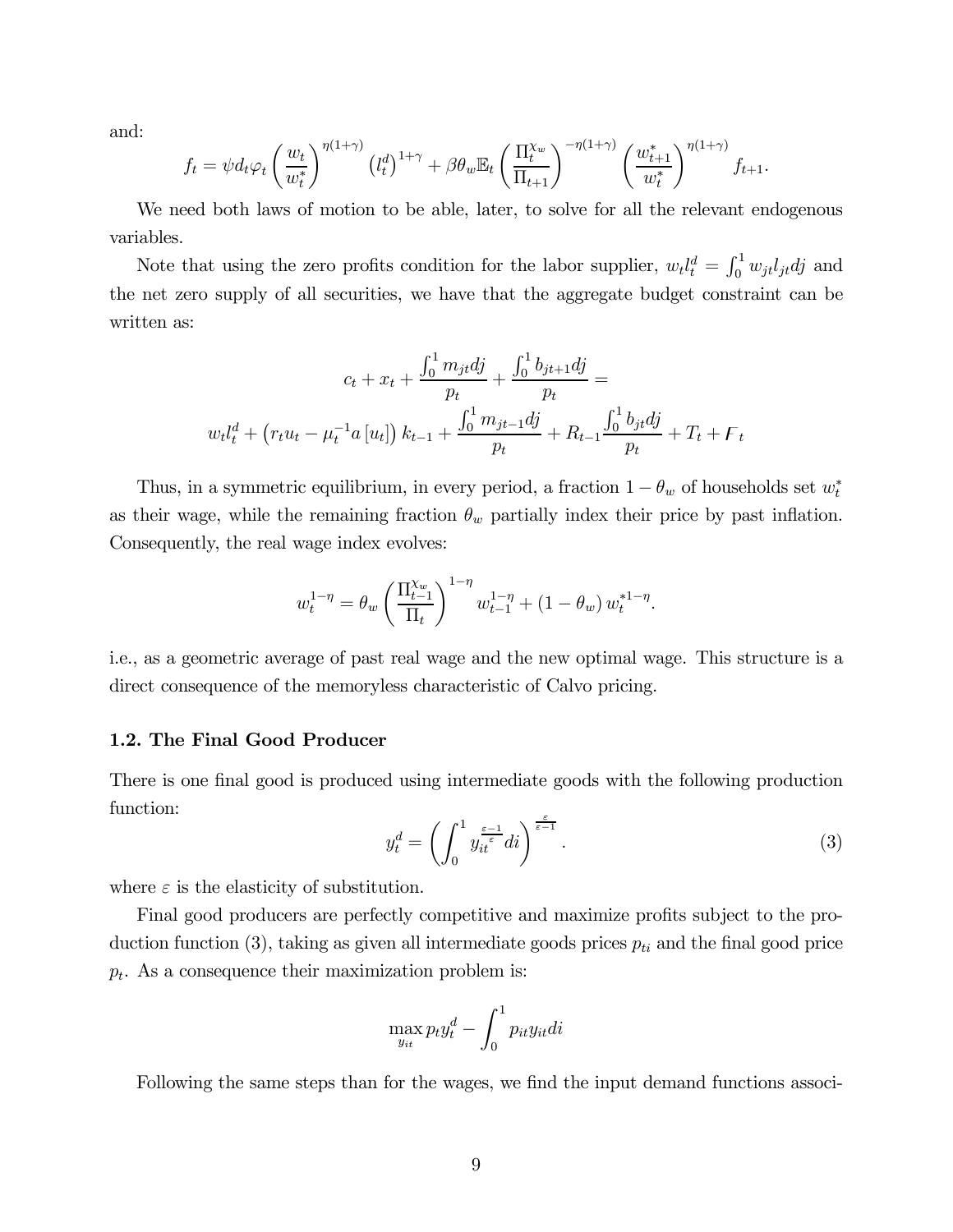ated with this problem are:

$$
y_{it} = \left(\frac{p_{it}}{p_t}\right)^{-\varepsilon} y_t^d \qquad \forall i,
$$

where  $y_t^d$  is the aggregate demand and the zero profit condition  $p_t y_t^d = \int_0^1 p_{it} y_{it} dt$  to deliver:

$$
p_t = \left(\int_0^1 p_{it}^{1-\varepsilon} di\right)^{\frac{1}{1-\varepsilon}}
$$

.

# 1.3. Intermediate Good Producers

There is a continuum of intermediate goods producers. Each intermediate good producer i has access to a technology represented by a production function

$$
y_{it} = A_t k_{it-1}^{\alpha} \left( l_{it}^d \right)^{1-\alpha} - \phi z_t
$$

where  $k_{it-1}$  is the capital rented by the firm,  $l_{it}^d$  is the amount of the "packed" labor input rented by the firm, and where  $A_t$  follows the following process:

$$
A_t = A_{t-1} \exp\left(\Lambda_A + z_{A,t}\right) \text{ where } z_{A,t} = \sigma_A \varepsilon_{A,t} \text{ and } \varepsilon_{A,t} \sim \mathcal{N}(0,1)
$$

The parameter  $\phi$ , which corresponds to the fixed cost of production, and  $z_t = A_t^{\frac{1}{1-\alpha}} \mu_t^{\frac{\alpha}{1-\alpha}}$ guarantee that economic profits are roughly equal to zero in the steady state. We rule out the entry and exit of intermediate good producers.

Since  $z_t = A_t^{\frac{1}{1-\alpha}} \mu_t^{\frac{\alpha}{1-\alpha}}$ , we have that

$$
z_t = z_{t-1} \exp\left(\Lambda_z + z_{z,t}\right) \text{ where } z_{z,t} = \frac{z_{A,t} + \alpha z_{\mu,t}}{1 - \alpha} \text{ and } \Lambda_z = \frac{\Lambda_A + \alpha \Lambda_\mu}{1 - \alpha}.
$$

Intermediate goods producers solve a two-stages problem. In the first stage, taken the input prices  $w_t$  and  $r_t$  as given, firms rent  $l_{it}^d$  and  $k_{it-1}$  in perfectly competitive factor markets in order to minimize real cost:

$$
\min_{l_{it}^d, k_{it-1}} w_t l_{it}^d + r_t k_{it-1}
$$

subject to their supply curve:

$$
y_{it} = \begin{cases} A_t k_{it-1}^{\alpha} \left(l_{it}^{d}\right)^{1-\alpha} - \phi z_t \text{ if } A_t k_{it-1}^{\alpha} \left(l_{it}^{d}\right)^{1-\alpha} \geq \phi z_t \\ 0 \text{ otherwise} \end{cases}
$$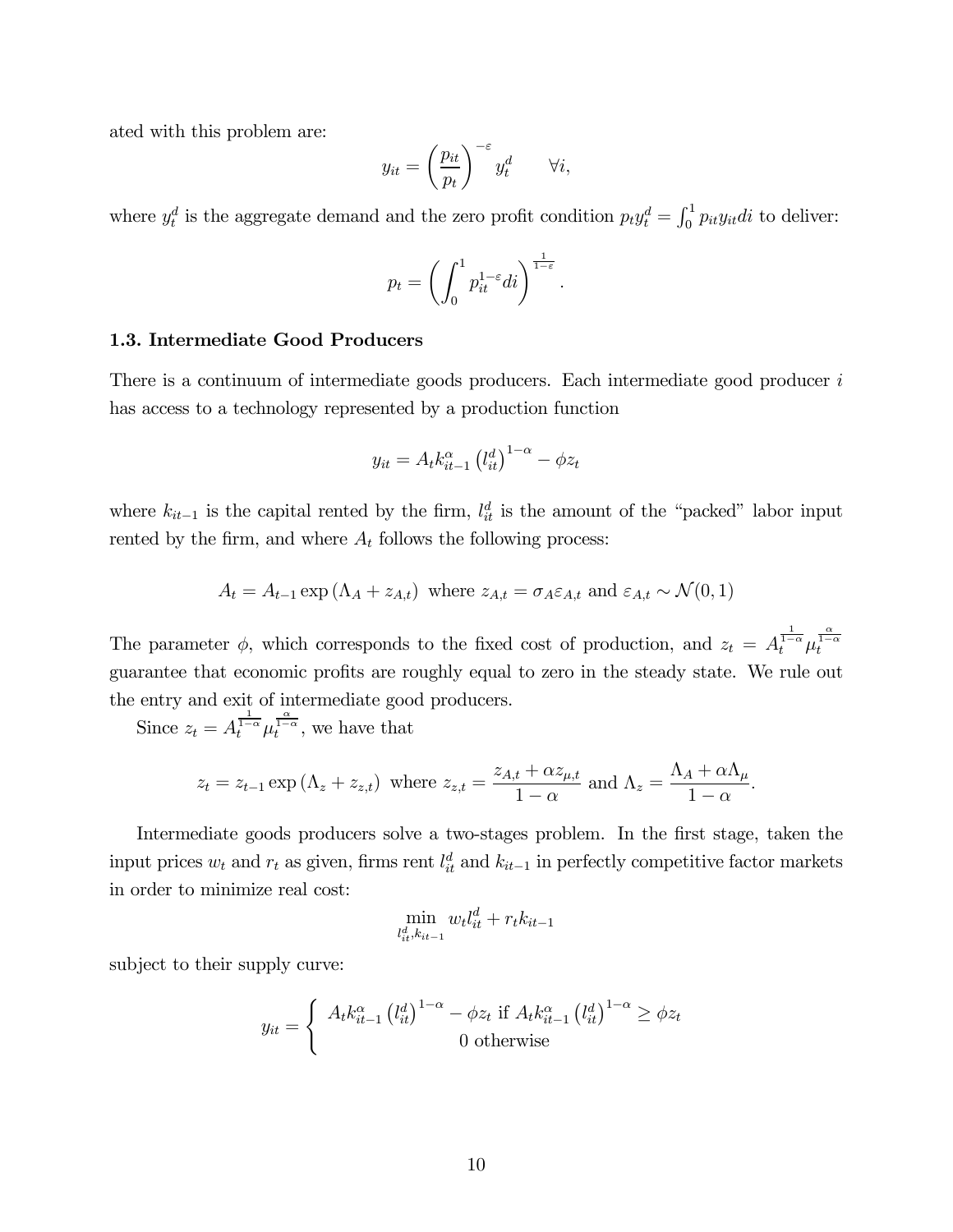Assuming an interior solution, the first order conditions for this problem are:

$$
w_t = \varrho (1 - \alpha) A_t k_{it-1}^{\alpha} (l_{it}^d)^{-\alpha}
$$
  

$$
r_t = \varrho \alpha A_t k_{it-1}^{\alpha-1} (l_{it}^d)^{1-\alpha}
$$

where  $\rho$  is the Lagrangian multiplier or:

$$
k_{it-1} = \frac{\alpha}{1 - \alpha} \frac{w_t}{r_t} l_{it}^d
$$

The real cost is then:

$$
w_t l_{it}^d + \frac{\alpha}{1 - \alpha} w_t l_{it}^d
$$

$$
\left(\frac{1}{1 - \alpha}\right) w_t l_{it}^d
$$

or:

Given that the firm has constant returns to scale, we can find the real marginal cost  $mc_t$ by setting the level of labor and capital equal to the requirements of producing one unit of good  $A_t k_{it-1}^{\alpha} (l_{it}^d)^{1-\alpha} = 1$  or:

$$
A_t k_{it-1}^{\alpha} (l_{it}^d)^{1-\alpha} = A_t \left( \frac{\alpha}{1-\alpha} \frac{w_t}{r_t} l_{it}^d \right)^{\alpha} (l_{it}^d)^{1-\alpha} = A_t \left( \frac{\alpha}{1-\alpha} \frac{w_t}{r_t} \right)^{\alpha} l_{it}^d = 1
$$

that implies that:

$$
l_{it}^d = \frac{\left(\frac{\alpha}{1-\alpha} \frac{w_t}{r_t}\right)^{-\alpha}}{A_t}
$$

Then:

$$
mc_t = \left(\frac{1}{1-\alpha}\right) w_t \frac{\left(\frac{\alpha}{1-\alpha}\frac{w_t}{r_t}\right)^{-\alpha}}{A_t}
$$

that simplifies to:

$$
mc_t = \left(\frac{1}{1-\alpha}\right)^{1-\alpha} \left(\frac{1}{\alpha}\right)^{\alpha} \frac{w_t^{1-\alpha}r_t^{\alpha}}{A_t}
$$

Note that the marginal cost does not depend on  $i$ : all firms receive the same technology shocks and all firms rent inputs at the same price.

In the second stage, intermediate good producers choose the price that maximizes discounted real profits. To do so, they consider that are under the same pricing scheme than households. In each period, a fraction  $1 - \theta_p$  of firms can change their prices. All other firms can only index their prices by past inflation. Indexation is controlled by the parameter  $\chi \in [0,1]$ , where  $\chi = 0$  is no indexation and  $\chi = 1$  is total indexation.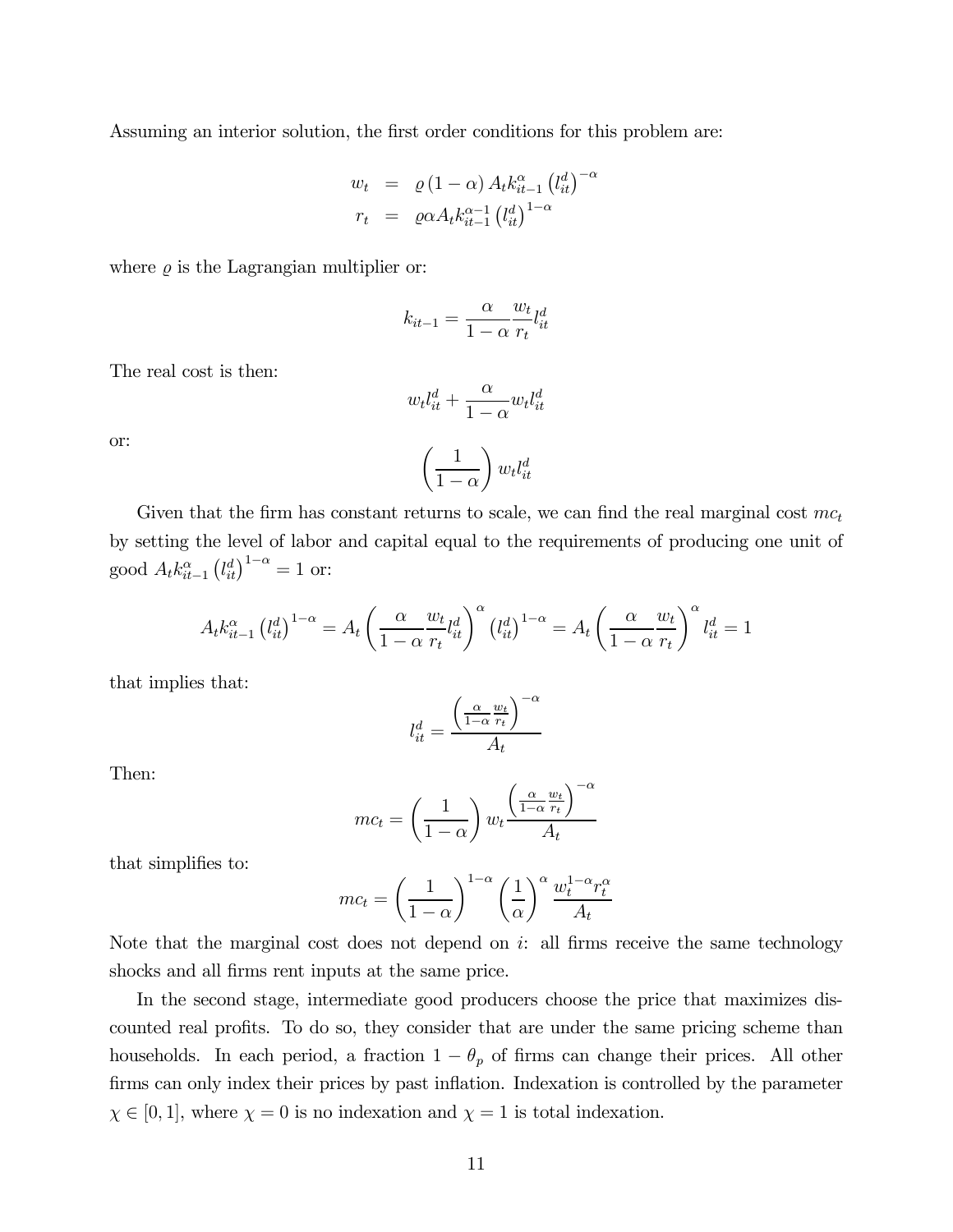The problem of the firms is then:

$$
\max_{p_{it}} \mathbb{E}_t \sum_{\tau=0}^{\infty} (\beta \theta_p)^{\tau} \frac{\lambda_{t+\tau}}{\lambda_t} \left\{ \left( \prod_{s=1}^{\tau} \prod_{t+s-1}^{x} \frac{p_{it}}{p_{t+\tau}} - mc_{t+\tau} \right) y_{it+\tau} \right\}
$$

subject to

$$
y_{it+\tau} = \left(\prod_{s=1}^{\tau} \Pi_{t+s-1}^{x} \frac{p_{it}}{p_{t+\tau}}\right)^{-\varepsilon} y_{t+\tau}^{d},
$$

where the marginal value of a dollar to the household, is treated as exogenous by the firm. Since we have complete markets in securities and utility separable in consumption, this marginal value is constant across households and, consequently,  $\lambda_{t+\tau}/\lambda_t$  is the correct valuation on future profits.

Substituting the demand curve in the objective function and the previous expression, we get:

$$
\max_{p_{it}} \mathbb{E}_t \sum_{\tau=0}^{\infty} (\beta \theta_p)^{\tau} \frac{\lambda_{t+\tau}}{\lambda_t} \left\{ \left( \left( \prod_{s=1}^{\tau} \Pi_{t+s-1}^{\chi} \frac{p_{it}}{p_{t+\tau}} \right)^{1-\varepsilon} - \left( \prod_{s=1}^{\tau} \Pi_{t+s-1}^{\chi} \frac{p_{it}}{p_{t+\tau}} \right)^{-\varepsilon} mc_{t+\tau} \right) y_{t+\tau}^d \right\}
$$

or

$$
\max_{p_{it}} \mathbb{E}_t \sum_{\tau=0}^{\infty} (\beta \theta_p)^{\tau} \frac{\lambda_{t+\tau}}{\lambda_t} \left\{ \left( \left( \prod_{s=1}^{\tau} \frac{\Pi_{t+s-1}^{\chi} p_{it}}{\Pi_{t+s}} \frac{p_{it}}{p_t} \right)^{1-\varepsilon} - \left( \prod_{s=1}^{\tau} \frac{\Pi_{t+s-1}^{\chi} p_{it}}{\Pi_{t+s}} \frac{p_{it}}{p_t} \right)^{-\varepsilon} mc_{t+\tau} \right) y_{t+\tau}^d \right\}
$$

whose solution  $p_{it}^*$  implies the first order condition:

$$
\mathbb{E}_t \sum_{\tau=0}^{\infty} (\beta \theta_p)^{\tau} \frac{\lambda_{t+\tau}}{\lambda_t} \left\{ \left( (1-\varepsilon) \left( \prod_{s=1}^{\tau} \frac{\Pi_{t+s-1}^{\chi} p_{it}^*}{\Pi_{t+s}} \frac{p_{it}^*}{p_t} \right)^{1-\varepsilon} p_{it}^{*-1} + \varepsilon \left( \prod_{s=1}^{\tau} \frac{\Pi_{t+s-1}^{\chi} p_{it}^*}{\Pi_{t+s}} \frac{p_{it}^*}{p_t} \right)^{-\varepsilon} p_{it}^{*-1} m c_{t+\tau} \right) y_{t+\tau}^d \right\} = 0
$$

or

$$
\mathbb{E}_t \sum_{\tau=0}^{\infty} (\beta \theta_p)^{\tau} \lambda_{t+\tau} \left\{ \left( (1-\varepsilon) \left( \prod_{s=1}^{\tau} \frac{\Pi_{t+s-1}^{\chi}}{\Pi_{t+s}} \right)^{1-\varepsilon} \frac{p_{it}^*}{p_t} + \varepsilon \left( \prod_{s=1}^{\tau} \frac{\Pi_{t+s-1}^{\chi}}{\Pi_{t+s}} \right)^{-\varepsilon} mc_{t+\tau} \right) y_{t+\tau}^d \right\} = 0
$$

where, in the second step, we have dropped irrelevant constants and we have used the fact that we are in a symmetric equilibrium. Note how this expression nests the usual result in the fully flexible prices case  $\theta_p = 0$ :

$$
p_{it}^* = \frac{\varepsilon}{\varepsilon - 1} p_t m c_{t + \tau}
$$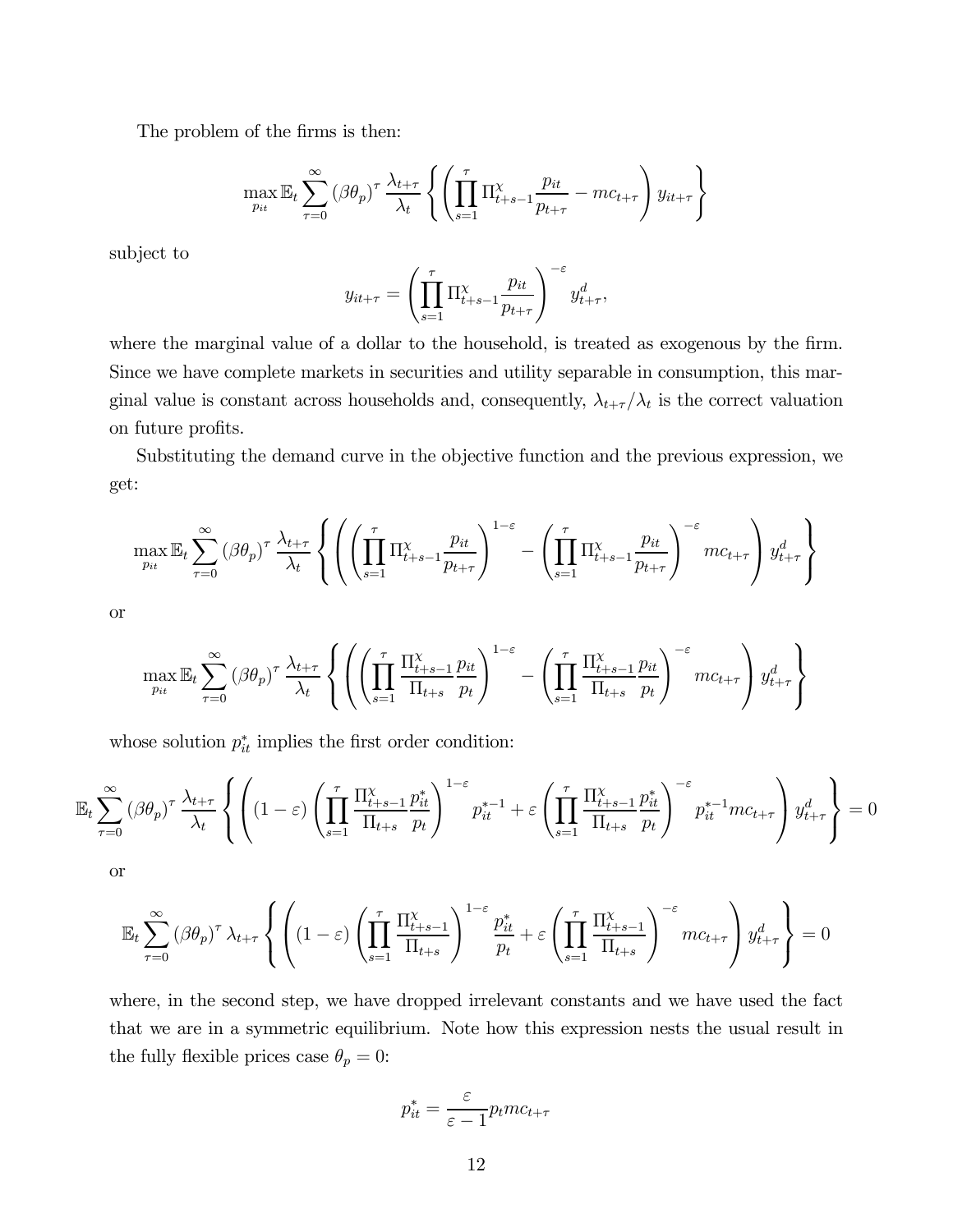i.e., the price is equal to a mark-up over the nominal marginal cost.

Since we only consider a symmetric equilibrium, we can write that  $p_{it}^* = p_t^*$  and:

$$
\mathbb{E}_t \sum_{\tau=0}^{\infty} (\beta \theta_p)^{\tau} \lambda_{t+\tau} \left\{ \left( (1-\varepsilon) \left( \prod_{s=1}^{\tau} \frac{\Pi_{t+s-1}^{\chi}}{\Pi_{t+s}} \right)^{1-\varepsilon} \frac{p_t^*}{p_t} + \varepsilon \left( \prod_{s=1}^{\tau} \frac{\Pi_{t+s-1}^{\chi}}{\Pi_{t+s}} \right)^{-\varepsilon} mc_{t+\tau} \right) y_{t+\tau}^d \right\} = 0
$$

To express the previous first order condition recursively, we define:

$$
g_t^1 = \mathbb{E}_t \sum_{\tau=0}^{\infty} (\beta \theta_p)^{\tau} \lambda_{t+\tau} \left( \prod_{s=1}^{\tau} \frac{\Pi_{t+s-1}^{\chi}}{\Pi_{t+s}} \right)^{-\varepsilon} mc_{t+\tau} y_{t+\tau}^d
$$

and

$$
g_t^2 = \mathbb{E}_t \sum_{\tau=0}^{\infty} (\beta \theta_p)^{\tau} \lambda_{t+\tau} \left( \prod_{s=1}^{\tau} \frac{\Pi_{t+s-1}^{\chi}}{\Pi_{t+s}} \right)^{1-\varepsilon} \frac{p_t^*}{p_t} y_{t+\tau}^d
$$

and then the first order condition is  $\varepsilon g_t^1 = (\varepsilon - 1)g_t^2$ .

As it was the case for f's that we found in the household problem, we need  $(\beta \theta_p)^{\tau} \lambda_{t+\tau}$ to go to zero sufficiently fast in relation with the rate of inflation for  $g_t^1$  and  $g_t^2$  to be well defined and stationary.

Then, we can write the  $g$ 's recursively:

$$
g_t^1 = \lambda_t m c_t y_t^d + \beta \theta_p \mathbb{E}_t \left(\frac{\Pi_t^{\chi}}{\Pi_{t+1}}\right)^{-\varepsilon} g_{t+1}^1
$$

and

$$
g_t^2 = \lambda_t \Pi_t^* y_t^d + \beta \theta_p \mathbb{E}_t \left(\frac{\Pi_t^{\chi}}{\Pi_{t+1}}\right)^{1-\varepsilon} \left(\frac{\Pi_t^*}{\Pi_{t+1}^*}\right) g_{t+1}^2
$$

where:

$$
\Pi_t^* = \frac{p_t^*}{p_t}.
$$

Given Calvo's pricing, the price index evolves:

$$
p_t^{1-\varepsilon} = \theta_p \left( \Pi_{t-1}^{\chi} \right)^{1-\varepsilon} p_{t-1}^{1-\varepsilon} + (1-\theta_p) p_t^{*1-\varepsilon}
$$

or, dividing by  $p_t^{1-\varepsilon}$ ,

$$
1=\theta_p\left(\frac{\Pi_{t-1}^{\chi}}{\Pi_t}\right)^{1-\varepsilon}+\left(1-\theta_p\right)\Pi_t^{*1-\varepsilon}
$$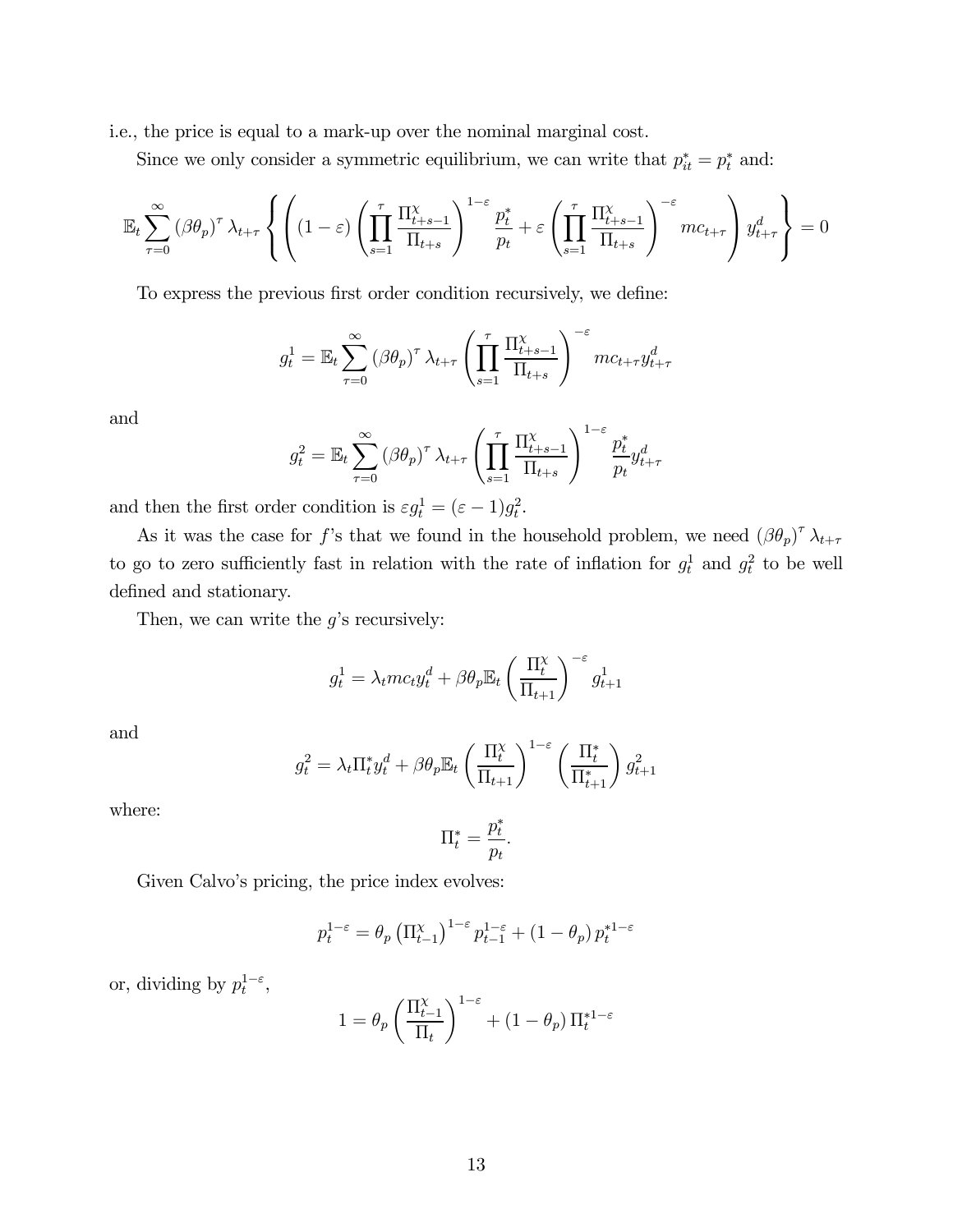#### 1.4. The Government Problem

The government sets the nominal interest rates according to the Taylor rule:

$$
\frac{R_t}{R} = \left(\frac{R_{t-1}}{R}\right)^{\gamma_R} \left(\left(\frac{\Pi_t}{\Pi}\right)^{\gamma_{\Pi}} \left(\frac{\frac{y_t^d}{y_{t-1}^d}}{\Lambda_{y^d}}\right)^{\gamma_y}\right)^{1-\gamma_R} \exp(m_t)
$$

through open market operations that are financed through lump-sum transfers  $T_t$ . Those transfers insure that the deficit are equal to zero:

$$
T_{t} = \frac{\int_{0}^{1} m_{jt}dj}{p_{t}} - \frac{\int_{0}^{1} m_{jt-1}dj}{p_{t}} + \frac{\int_{0}^{1} b_{jt+1}dj}{p_{t}} - R_{t-1} \frac{\int_{0}^{1} b_{jt}dj}{p_{t}}
$$

The variables Π represents the target level of inflation (equal to inflation in the steady state), R steady state nominal gross return of capital, and  $\Lambda_{y^d}$  the steady state gross growth rate of  $y_t^d$ . The term  $m_t$  is a random shock to monetary policy that follows  $m_t = \sigma_m \varepsilon_{mt}$  where  $\varepsilon_{mt}$  is distributed according to  $\mathcal{N}(0, 1)$ . The presence of the previous period interest rate,  $R_{t-1}$ , is justified because we want to match the smooth profile of the interest rate over time observed in U.S. data. Note that  $R$  is beyond the control of the monetary authority, since it is equal to the steady state real gross returns of capital plus the target level of inflation.

Applying the definition of transfers above, the aggregated budget constraint of households is equal to:

$$
c_t + x_t = w_t l_t^d + (r_t u_t - \mu_t^{-1} a [u_t]) k_{t-1} + F_t.
$$

# 1.5. Aggregation

First, we derive an expression for aggregate demand:

$$
y_t^d = c_t + x_t + \mu_t^{-1} a \, [u_t] \, k_{t-1}
$$

With this value, the demand for each intermediate good producer is

$$
y_{it} = (c_t + x_t + \mu_t^{-1} a [u_t] k_{t-1}) \left(\frac{p_{it}}{p_t}\right)^{-\varepsilon} \qquad \forall i,
$$

and using the production function is:

$$
A_t k_{it-1}^{\alpha} (l_{it}^d)^{1-\alpha} - \phi z_t = (c_t + x_t + \mu_t^{-1} a [u_t] k_{t-1}) \left(\frac{p_{it}}{p_t}\right)^{-\varepsilon}
$$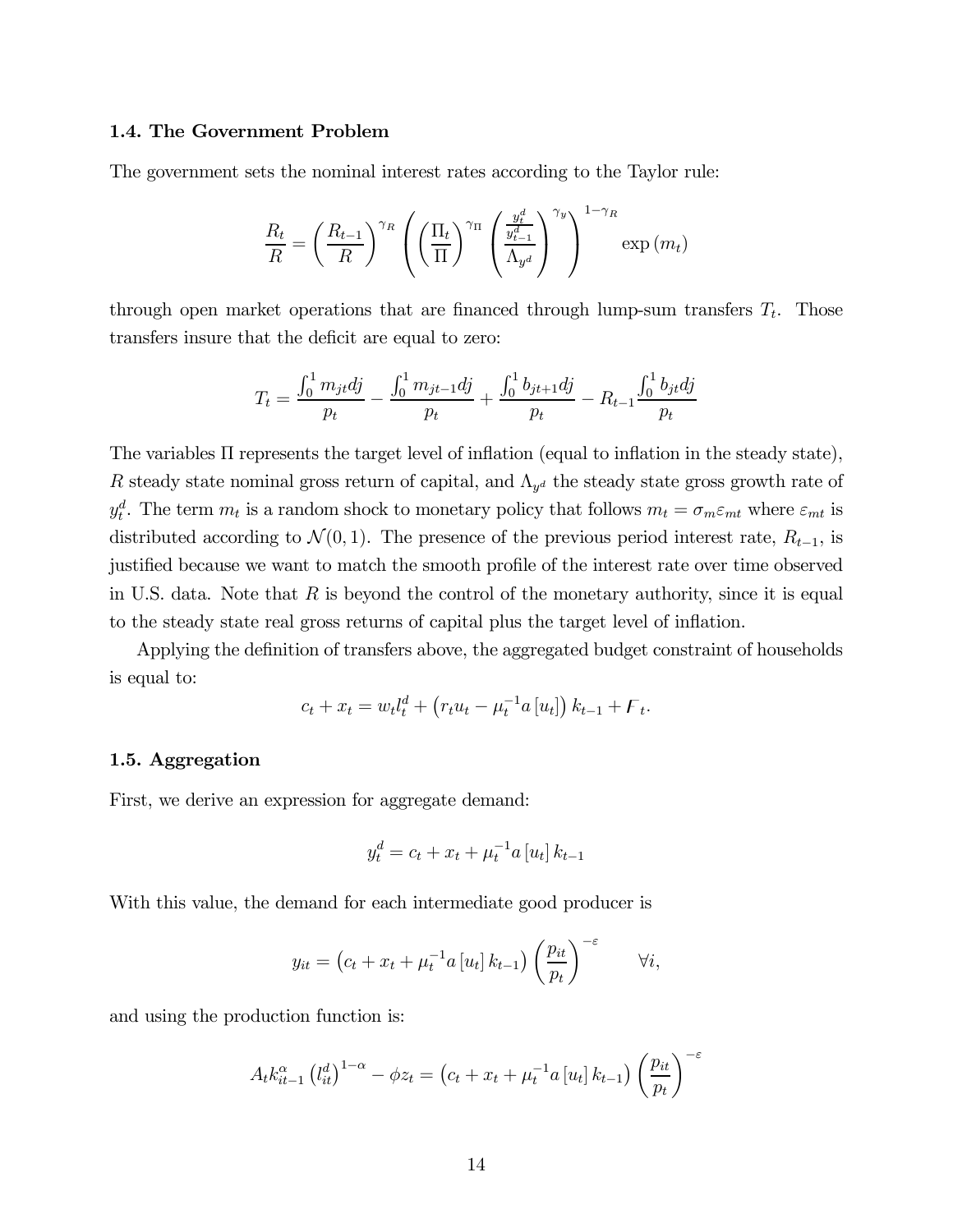Since all the firms have the same optimal capital-labor ratio:

$$
\frac{k_{it-1}}{l_{it}^d} = \frac{\alpha}{1 - \alpha} \frac{w_t}{r_t}
$$

and by market clearing

$$
\int_0^1 l^d_{it} di = l^d_t
$$

and

$$
\int_0^1 k_{it-1} di = u_t k_{t-1}.
$$

it must be the case that:

$$
\frac{k_{it-1}}{l_{it}^d} = \frac{u_t k_{t-1}}{l_t^d}.
$$

Then:

$$
A_t k_{it-1}^{\alpha} (l_{it}^d)^{1-\alpha} = A_t \left(\frac{k_{it-1}}{l_{it}^d}\right)^{\alpha} (l_{it}^d) = A_t \left(\frac{u_t k_{t-1}}{l_t^d}\right)^{\alpha} l_{it}^d
$$

Integrating out

$$
\int_0^1 A_t \left(\frac{u_t k_{t-1}}{l_t^d}\right)^{\alpha} l_{it}^d di = A_t \left(\frac{u_t k_{t-1}}{l_t^d}\right)^{\alpha} \int_0^1 l_{it}^d di = A_t (u_t k_{t-1})^{\alpha} (l_t^d)^{1-\alpha}
$$

and we have

$$
A_{t} (u_{t}k_{t-1})^{\alpha} (l_{t}^{d})^{1-\alpha} - \phi z_{t} = (c_{t} + x_{t} + \mu_{t}^{-1} a [u_{t}] k_{t-1}) \int_{0}^{1} \left(\frac{p_{it}}{p_{t}}\right)^{-\varepsilon} di
$$

Define  $v_t^p = \int_0^1$  $\int p_{it}$  $p_t$  $\int_{-\infty}^{\infty}$ di. By the properties of the index under Calvo's pricing

$$
v_t^p = \theta_p \left(\frac{\Pi_{t-1}^\chi}{\Pi_t}\right)^{-\varepsilon} v_{t-1}^p + (1-\theta_p) \Pi_t^{*-\varepsilon}.
$$

we get:

$$
c_{t} + x_{t} + \mu_{t}^{-1} a \left[ u_{t} \right] k_{t-1} = \frac{A_{t} \left( u_{t} k_{t-1} \right)^{\alpha} \left( l_{t}^{d} \right)^{1-\alpha} - \phi z_{t}}{v_{t}^{p}}
$$

Now, we derive an expression for aggregate labor demand. We know that

$$
l_{jt} = \left(\frac{w_{jt}}{w_t}\right)^{-\eta} l_t^d
$$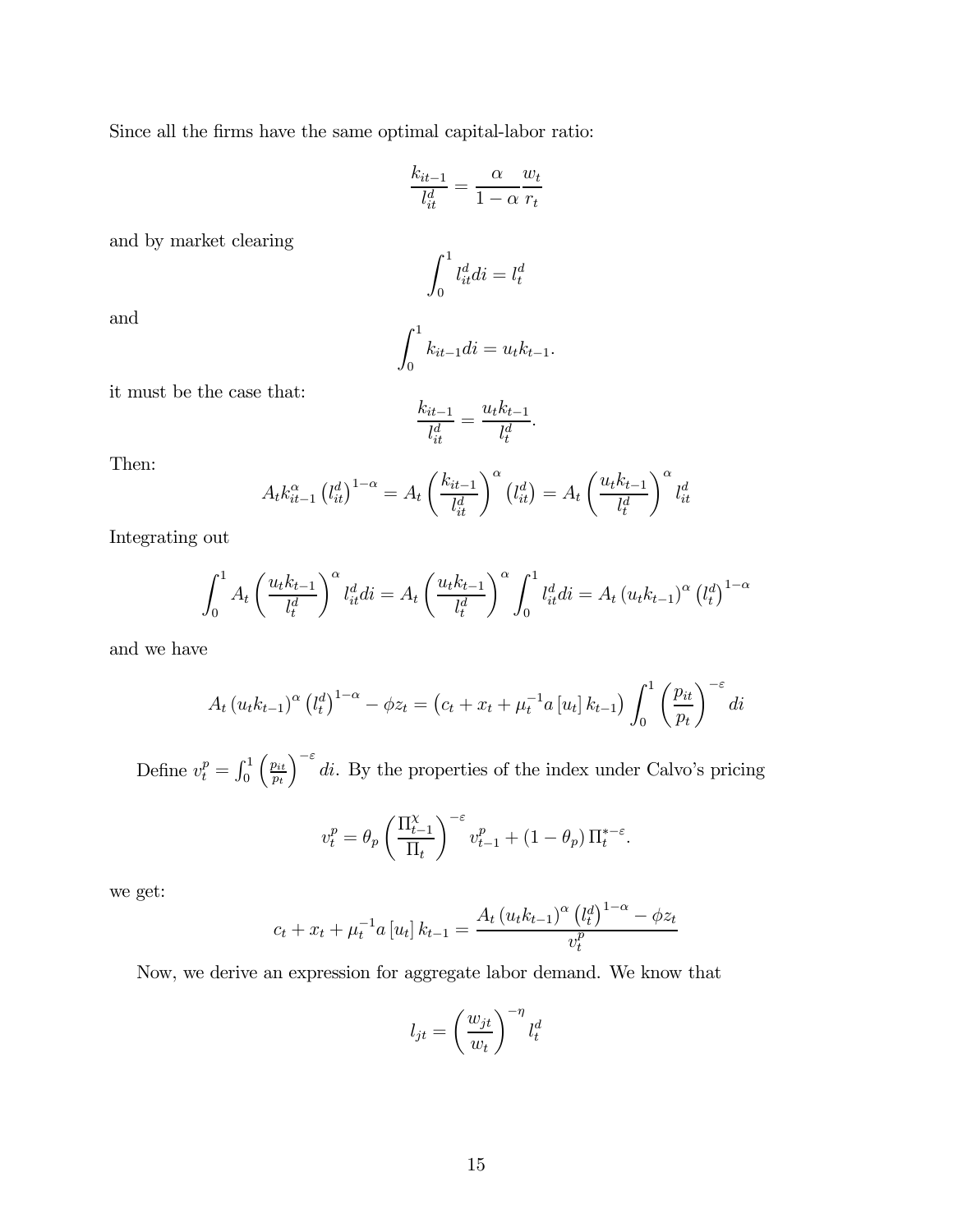If we integrate over all households  $j,$  we get

$$
\int_0^1 l_{jt} dj = l_t = \int_0^1 \left(\frac{w_{jt}}{w_t}\right)^{-\eta} dj l_t^d
$$

where  $l_t$  is the aggregate labor supply of households.

Define

$$
v_t^w = \int_0^1 \left(\frac{w_{jt}}{w_t}\right)^{-\eta} dj.
$$

Hence

$$
l_t^d = \frac{1}{v_t^w} l_t.
$$

Also, as before:

$$
v_t^w = \theta_w \left( \frac{w_{t-1}}{w_t} \frac{\Pi_{t-1}^{X_w}}{\Pi_t} \right)^{-\eta} v_{t-1}^w + (1 - \theta_w) \left( \Pi_t^{w*} \right)^{-\eta}.
$$

# 2. Equilibrium

A definition of equilibrium in this economy is standard and the symmetric equilibrium policy functions are determined by the following equations:

 $\bullet~$  The first order conditions of the household

$$
d_{t} (c_{t} - hc_{t-1})^{-1} - h\beta \mathbb{E}_{t} d_{t+1} (c_{t+1} - hc_{t})^{-1} = \lambda_{t}
$$

$$
\lambda_{t} = \beta \mathbb{E}_{t} \{ \lambda_{t+1} \frac{R_{t}}{\Pi_{t+1}} \}
$$

$$
r_{t} = \mu_{t}^{-1} a' [u_{t}]
$$

$$
q_{t} = \beta \mathbb{E}_{t} \left\{ \frac{\lambda_{t+1}}{\lambda_{t}} \left( (1 - \delta) q_{t+1} + r_{t+1} u_{t+1} - \mu_{t+1}^{-1} a [u_{t+1}] \right) \right\}
$$

$$
1 = q_{t} \mu_{t} \left( 1 - S \left[ \frac{x_{t}}{x_{t-1}} \right] - S' \left[ \frac{x_{t}}{x_{t-1}} \right] \frac{x_{t}}{x_{t-1}} \right) + \beta \mathbb{E}_{t} q_{t+1} \mu_{t+1} \frac{\lambda_{t+1}}{\lambda_{t}} S' \left[ \frac{x_{t+1}}{x_{t}} \right] \left( \frac{x_{t+1}}{x_{t}} \right)^{2}
$$

$$
f_{t} = \frac{\eta - 1}{\eta} (w_{t}^{*})^{1-\eta} \lambda_{t} w_{t}^{\eta} l_{t}^{d} + \beta \theta_{w} \mathbb{E}_{t} \left( \frac{\Pi_{t}^{\chi_{w}}}{\Pi_{t+1}} \right)^{1-\eta} \left( \frac{w_{t+1}^{*}}{w_{t}^{*}} \right)^{\eta - 1} f_{t+1}
$$

$$
f_{t} = \psi d_{t} \varphi_{t} (\Pi_{t}^{*w})^{-\eta (1+\gamma)} (l_{t}^{d})^{1+\gamma} + \beta \theta_{w} \mathbb{E}_{t} \left( \frac{\Pi_{t}^{\chi_{w}}}{\Pi_{t+1}} \right)^{-\eta (1+\gamma)} \left( \frac{w_{t+1}^{*}}{w_{t}^{*}} \right)^{\eta (1+\gamma)} f_{t+1}
$$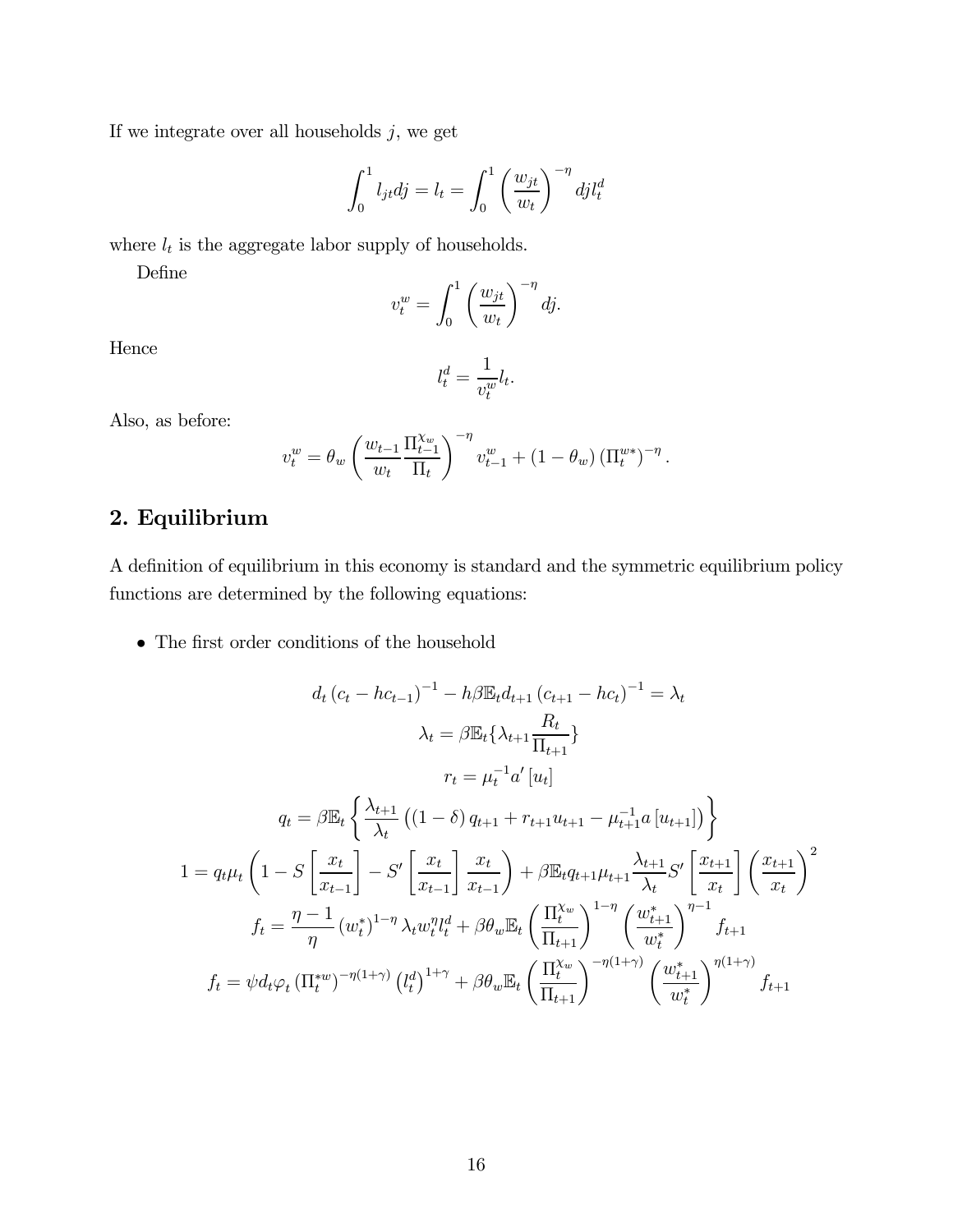• The firms that can change prices set them to satisfy:

$$
g_t^1 = \lambda_t m c_t y_t^d + \beta \theta_p \mathbb{E}_t \left(\frac{\Pi_t^{\chi}}{\Pi_{t+1}}\right)^{-\varepsilon} g_{t+1}^1
$$

$$
g_t^2 = \lambda_t \Pi_t^* y_t^d + \beta \theta_p \mathbb{E}_t \left(\frac{\Pi_t^{\chi}}{\Pi_{t+1}}\right)^{1-\varepsilon} \left(\frac{\Pi_t^*}{\Pi_{t+1}^*}\right) g_{t+1}^2
$$

$$
\varepsilon g_t^1 = (\varepsilon - 1) g_t^2
$$

where they rent inputs to satisfy their static minimization problem:

$$
\frac{u_t k_{t-1}}{l_t^d} = \frac{\alpha}{1 - \alpha} \frac{w_t}{r_t}
$$

$$
mc_t = \left(\frac{1}{1 - \alpha}\right)^{1 - \alpha} \left(\frac{1}{\alpha}\right)^{\alpha} \frac{w_t^{1 - \alpha} r_t^{\alpha}}{A_t}
$$

 $\bullet\,$  The wages evolve as:

$$
1 = \theta_w \left(\frac{\Pi_{t-1}^{\chi_w}}{\Pi_t}\right)^{1-\eta} \left(\frac{w_{t-1}}{w_t}\right)^{1-\eta} + (1-\theta_w) \left(\Pi_t^{*w}\right)^{1-\eta}
$$

and the price level evolves:

$$
1=\theta_p\left(\frac{\Pi_{t-1}^{\chi}}{\Pi_t}\right)^{1-\varepsilon}+\left(1-\theta_p\right)\Pi_t^{*1-\varepsilon}
$$

• Government follow its Taylor rule

$$
\frac{R_t}{R} = \left(\frac{R_{t-1}}{R}\right)^{\gamma_R} \left(\left(\frac{\Pi_t}{\Pi}\right)^{\gamma_{\Pi}} \left(\frac{\frac{y_t^d}{y_{t-1}^d}}{\Lambda_{y^d}}\right)^{\gamma_y}\right)^{1-\gamma_R} \exp(m_t)
$$

• Markets clear:

$$
y_t^d = \frac{A_t (u_t k_{t-1})^{\alpha} (l_t^d)^{1-\alpha} - \phi z_t}{v_t^p}
$$
  

$$
y_t^d = c_t + x_t + \mu_t^{-1} a [u_t] k_{t-1}
$$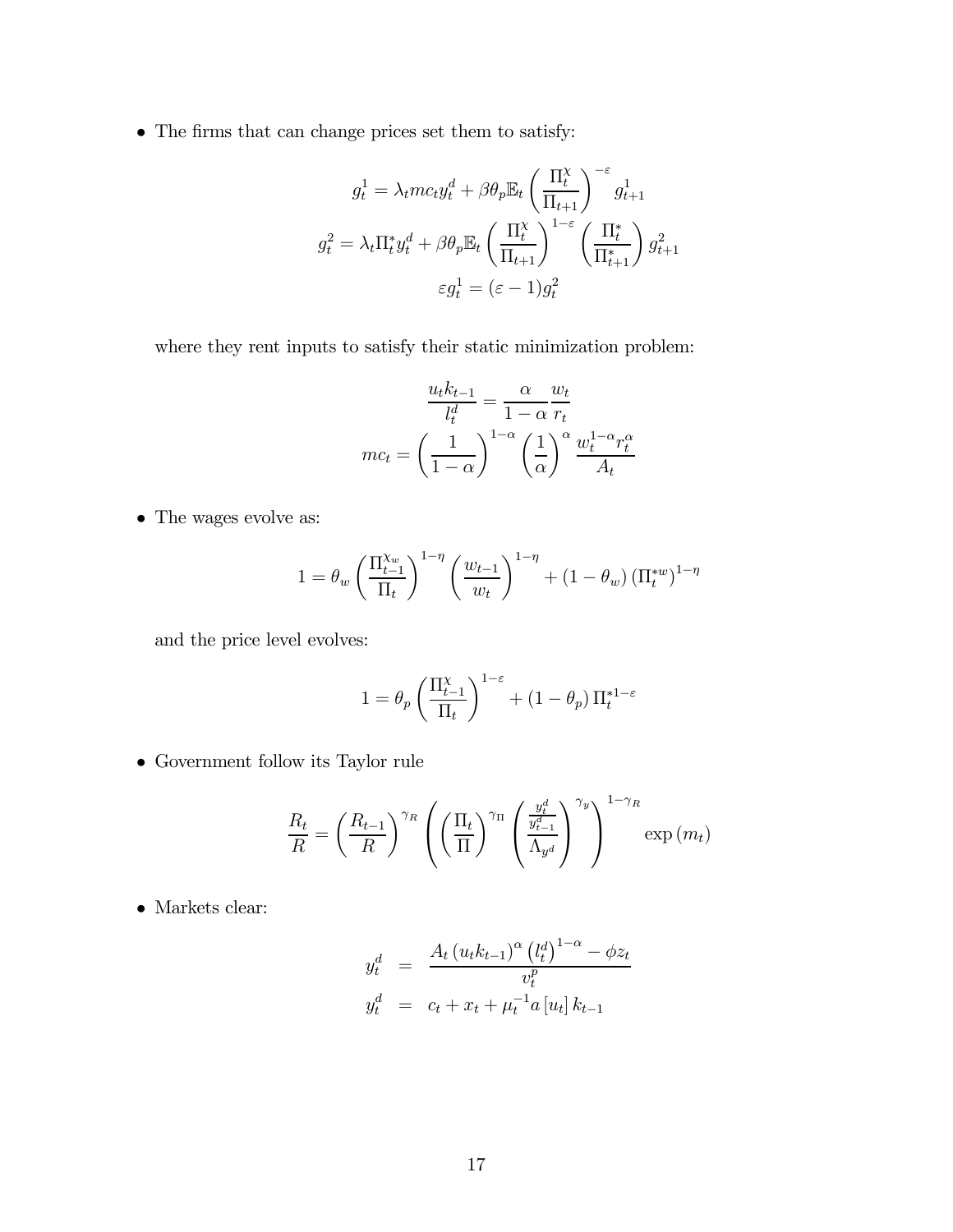where

$$
l_{t} = v_{t}^{w} l_{t}^{d}
$$
  
\n
$$
v_{t}^{p} = \theta_{p} \left( \frac{\Pi_{t-1}^{\chi}}{\Pi_{t}} \right)^{-\varepsilon} v_{t-1}^{p} + (1 - \theta_{p}) \Pi_{t}^{*-\varepsilon}
$$
  
\n
$$
v_{t}^{w} = \theta_{w} \left( \frac{w_{t-1}}{w_{t}} \frac{\Pi_{t-1}^{\chi_{w}}}{\Pi_{t}} \right)^{-\eta} v_{t-1}^{w} + (1 - \theta_{w}) \left( \Pi_{t}^{*w} \right)^{-\eta}
$$

and

$$
k_t - (1 - \delta) k_{t-1} - \mu_t \left( 1 - S \left[ \frac{x_t}{x_{t-1}} \right] \right) x_t = 0.
$$

# 3. Stationary Equilibrium

Since we have growth in this model induced by technological change, most of the variables are growing in average. To solve the model, we need to make variables stationary.

# 3.1. Manipulating Equilibrium Conditions

First, we work on the first order conditions of the household

$$
d_{t}\left(\frac{c_{t}}{z_{t}}-h\frac{c_{t-1}}{z_{t-1}}\frac{z_{t-1}}{z_{t}}\right)^{-1}-h\beta\mathbb{E}_{t}d_{t+1}\left(\frac{c_{t+1}}{z_{t+1}}\frac{z_{t+1}}{z_{t}}-h\frac{c_{t}}{z_{t}}\right)^{-1}=\lambda_{t}z_{t}
$$
\n
$$
\lambda_{t}z_{t}=\beta\mathbb{E}_{t}\left\{\lambda_{t+1}z_{t+1}\frac{z_{t}}{z_{t+1}}\frac{R_{t}}{\Pi_{t+1}}\right\}
$$
\n
$$
\mu_{t}r_{t}=a'\left[u_{t}\right]
$$
\n
$$
q_{t}\mu_{t}=\beta\mathbb{E}_{t}\left\{\frac{\lambda_{t+1}z_{t+1}}{\lambda_{t}z_{t}}\frac{z_{t}}{z_{t+1}}\frac{\mu_{t}}{\mu_{t+1}}\left[(1-\delta)q_{t+1}\mu_{t+1}+\mu_{t+1}r_{t+1}u_{t+1}-a(u_{t+1})\right]\right\}
$$
\n
$$
1=q_{t}\mu_{t}\left(1-S\left[\frac{\frac{x_{t}}{z_{t}}}{\frac{x_{t-1}}{z_{t-1}}}\frac{z_{t}}{z_{t-1}}\right]-S'\left[\frac{\frac{x_{t}}{z_{t}}}{\frac{x_{t-1}}{z_{t-1}}}\frac{z_{t}}{z_{t-1}}\right]\frac{\frac{x_{t}}{z_{t}}}{\frac{x_{t-1}}{z_{t-1}}}\right]
$$
\n
$$
+\beta\mathbb{E}_{t}q_{t+1}\mu_{t+1}\frac{\lambda_{t+1}}{\lambda_{t}}S'\left[\frac{\frac{x_{t+1}}{z_{t+1}}}{\frac{x_{t}}{z_{t}}}\frac{z_{t}}{z_{t}}\right]\left(\frac{\frac{x_{t+1}}{z_{t+1}}}{\frac{x_{t}}{z_{t}}}\frac{z_{t+1}}{z_{t}}\right)^{2}
$$
\n
$$
f_{t}=\frac{\eta-1}{\eta}\left(\frac{w_{t}^{*}}{z_{t}}\right)^{1-\eta}\lambda_{t}z_{t}\left(\frac{w_{t}}{z_{t}}\right)^{\eta}l_{t}^{d}+\beta\theta_{w}\mathbb{E}_{t}\left(\frac{\Pi_{t}^{\
$$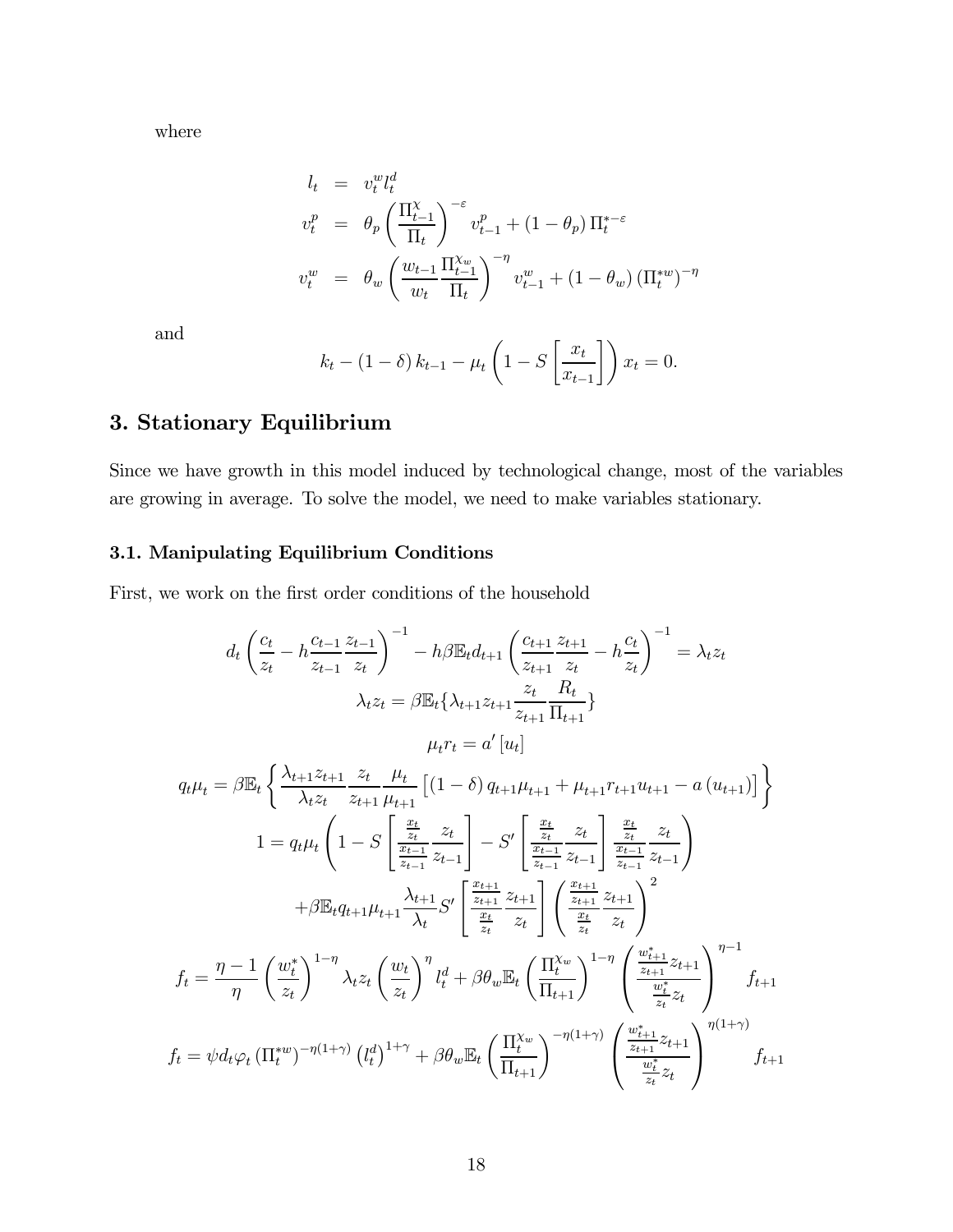The firms that can change prices set them to satisfy:

$$
g_t^1 = \lambda_t z_t mc_t \frac{y_t^d}{z_t} + \beta \theta_p \mathbb{E}_t \left(\frac{\Pi_t^{\chi}}{\Pi_{t+1}}\right)^{-\varepsilon} g_{t+1}^1
$$

$$
g_t^2 = \lambda_t z_t \Pi_t^* \frac{y_t^d}{z_t} + \beta \theta_p \mathbb{E}_t \left(\frac{\Pi_t^{\chi}}{\Pi_{t+1}}\right)^{1-\varepsilon} \left(\frac{\Pi_t^*}{\Pi_{t+1}^*}\right) g_{t+1}^2
$$

$$
\varepsilon g_t^1 = (\varepsilon - 1) g_t^2
$$

where they rent inputs to satisfy their static minimization problem:

$$
\frac{u_t}{l_t^d} \frac{k_{t-1}}{z_{t-1}\mu_{t-1}} = \frac{\alpha}{1-\alpha} \frac{w_t}{z_t} \frac{1}{r_t\mu_t} \frac{z_t}{z_{t-1}} \frac{\mu_t}{\mu_{t-1}}
$$

$$
mc_t = \left(\frac{1}{1-\alpha}\right)^{1-\alpha} \left(\frac{1}{\alpha}\right)^{\alpha} \frac{\left(\frac{w_t}{z_t}\right)^{1-\alpha} \left(r_t\mu_t\right)^{\alpha} \frac{z_t^{1-\alpha}}{\mu_t^{\alpha}}}{A_t}
$$

The wages evolve as:

$$
1 = \theta_w \left(\frac{\Pi_{t-1}^{X_w}}{\Pi_t}\right)^{1-\eta} \left(\frac{\frac{w_{t-1}}{z_{t-1}}}{\frac{w_t}{z_t}} \frac{z_{t-1}}{z_t}\right)^{1-\eta} + (1-\theta_w) \left(\Pi_t^{*w}\right)^{1-\eta}
$$

and the price level evolves:

$$
1=\theta_p\left(\frac{\Pi_{t-1}^{\chi}}{\Pi_t}\right)^{1-\varepsilon}+\left(1-\theta_p\right)\Pi_t^{*1-\varepsilon}
$$

Government follow its Taylor rule

$$
\frac{R_t}{R} = \left(\frac{R_{t-1}}{R}\right)^{\gamma_R} \left(\left(\frac{\Pi_t}{\Pi}\right)^{\gamma_{\Pi}} \left(\frac{\frac{\frac{y_t^d}{z_t}}{\frac{y_{t-1}^d}{z_{t-1}}} \frac{z_t}{z_{t-1}}}{\Lambda_{y^d}}\right)^{\gamma_y}\right)^{1-\gamma_R} \exp(m_t)
$$

Markets clear:

$$
\frac{y_t^d}{z_t} = \frac{\mu_{t-1}^{\alpha} z_{t-1}^{\alpha} \frac{A_t}{z_t} \left( u_t \frac{k_{t-1}}{z_{t-1} \mu_{t-1}} \right)^{\alpha} \left( l_t^d \right)^{1-\alpha} - \phi}{v_t^p}
$$

but since  $\mu_{t-1}^{\alpha} z_{t-1}^{\alpha} = \frac{z_{t-1}}{A_{t-1}}$ , we have

$$
\frac{y_t^d}{z_t} = \frac{\frac{z_{t-1}}{A_{t-1}}\frac{A_t}{z_t} \left(u_t \frac{k_{t-1}}{z_{t-1}\mu_{t-1}}\right)^\alpha \left(l_t^d\right)^{1-\alpha} - \phi}{v_t^p}
$$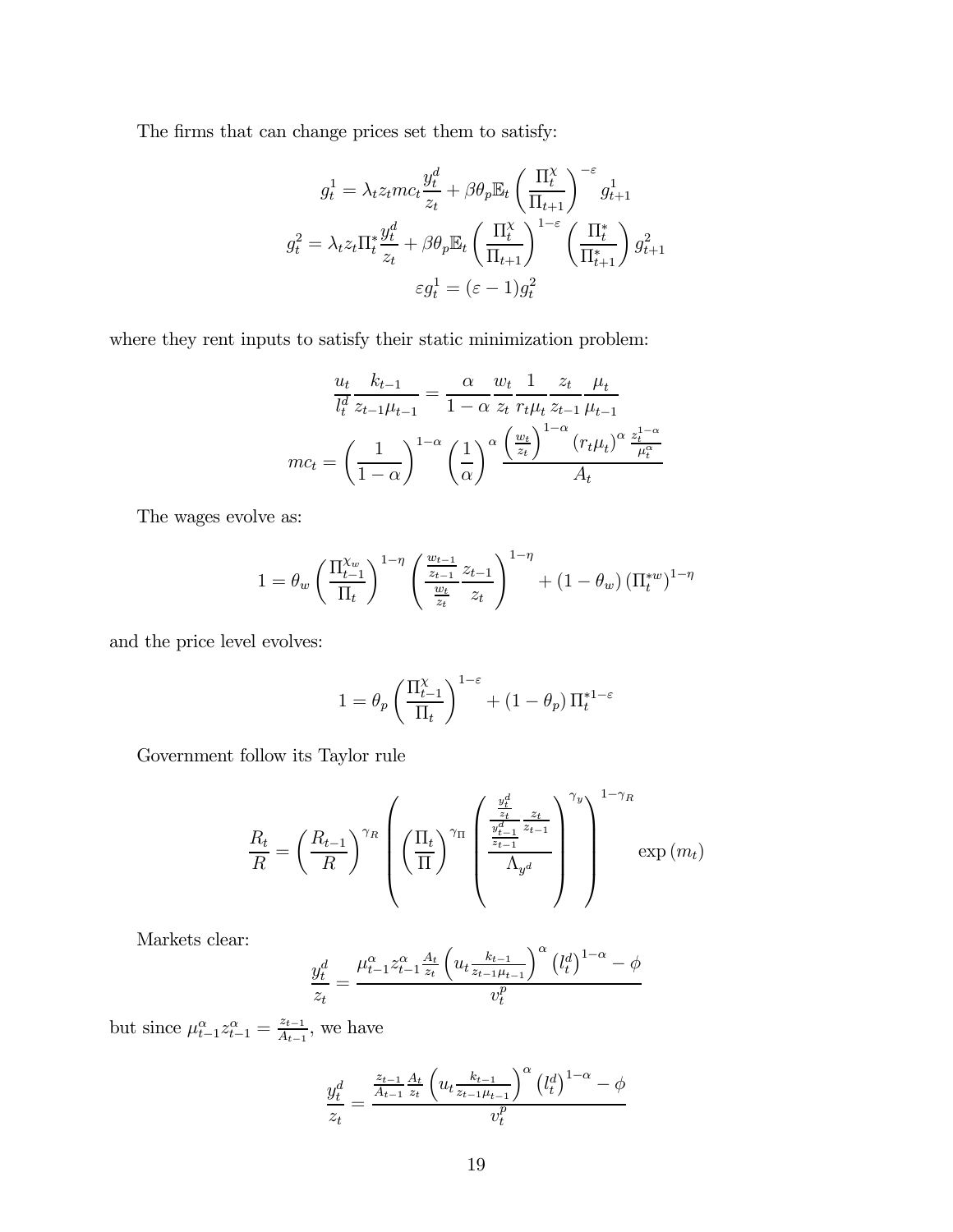$$
\frac{y_t^d}{z_t} = \frac{c_t}{z_t} + \frac{x_t}{z_t} + \frac{z_{t-1}}{z_t} \frac{\mu_{t-1}}{\mu_t} a \left[ u_t \right] \frac{k_{t-1}}{z_{t-1}\mu_{t-1}}
$$

where

$$
l_{t} = v_{t}^{w} l_{t}^{d}
$$
  
\n
$$
v_{t}^{p} = \theta_{p} \left( \frac{\Pi_{t-1}^{X}}{\Pi_{t}} \right)^{-\varepsilon} v_{t-1}^{p} + (1 - \theta_{p}) \Pi_{t}^{*-\varepsilon}
$$
  
\n
$$
v_{t}^{w} = \theta_{w} \left( \frac{\frac{w_{t-1}}{z_{t-1}} z_{t-1}}{\frac{w_{t}}{z_{t}} z_{t}} \frac{\Pi_{t-1}^{X_{w}}}{\Pi_{t}} \right)^{-\eta} v_{t-1}^{w} + (1 - \theta_{w}) \left( \Pi_{t}^{*w} \right)^{-\eta}
$$

and

$$
\frac{k_t}{z_t\mu_t} \frac{z_t\mu_t}{z_{t-1}\mu_{t-1}} - (1-\delta) \frac{k_{t-1}}{z_{t-1}\mu_{t-1}} - \frac{\mu_t}{\mu_{t-1}} \frac{z_t}{z_{t-1}} \left(1 - S\left[\frac{\frac{x_t}{z_t}z_t}{\frac{x_{t-1}}{z_{t-1}}z_{t-1}}\right]\right) \frac{x_t}{z_t} = 0.
$$

# 3.2. Change of Variables

We now redefine that variables to obtain a system on stationary variables that we can easily manipulate. Hence, we define  $\widetilde{c}_t = \frac{c_t}{z_t}$ ,  $\widetilde{\lambda}_t = \lambda_t z_t$ ,  $\widetilde{r}_t = r_t \mu_t$ ,  $\widetilde{q}_t = q_t \mu_t$ ,  $\widetilde{x}_t = \frac{x_t}{z_t}$ ,  $\widetilde{w}_t = \frac{w_t}{z_t}$ ,  $\widetilde{w}_t^* = \frac{w_t^*}{z_t}, \widetilde{k}_t = \frac{k_t}{z_t \mu_t}, \text{ and } \widetilde{y}_t^d = \frac{y_t^d}{z_t}.$ 

Then, the set of equilibrium conditions are:

• The first order conditions of the household:

$$
d_{t}\left(\tilde{c}_{t} - h\tilde{c}_{t-1}\frac{z_{t-1}}{z_{t}}\right)^{-1} - h\beta \mathbb{E}_{t}d_{t+1}\left(\tilde{c}_{t+1}\frac{z_{t+1}}{z_{t}} - h\tilde{c}_{t}\right)^{-1} = \tilde{\lambda}_{t}
$$

$$
\tilde{\lambda}_{t} = \beta \mathbb{E}_{t}\left\{\tilde{\lambda}_{t+1}\frac{z_{t}}{z_{t+1}}\frac{R_{t}}{\Pi_{t+1}}\right\}
$$

$$
\tilde{r}_{t} = a'\left[u_{t}\right]
$$

$$
\tilde{q}_{t} = \beta \mathbb{E}_{t}\left\{\frac{\tilde{\lambda}_{t+1}}{\tilde{\lambda}_{t}}\frac{z_{t}}{z_{t+1}}\frac{\mu_{t}}{\mu_{t+1}}\left((1-\delta)\tilde{q}_{t+1} + \tilde{r}_{t+1}u_{t+1} - a\left(u_{t+1}\right)\right)\right\}
$$

$$
1 = \tilde{q}_{t}\left(1 - S\left[\frac{\tilde{x}_{t}}{\tilde{x}_{t-1}}\frac{z_{t}}{z_{t-1}}\right] - S'\left[\frac{\tilde{x}_{t}}{\tilde{x}_{t-1}}\frac{z_{t}}{z_{t-1}}\right]\frac{\tilde{x}_{t}}{z_{t-1}}\frac{z_{t}}{z_{t-1}}\right)
$$

$$
+ \beta \mathbb{E}_{t}\tilde{q}_{t+1}\frac{\tilde{\lambda}_{t+1}}{\tilde{\lambda}_{t}}\frac{z_{t}}{z_{t+1}}S'\left[\frac{\tilde{x}_{t+1}}{\tilde{x}_{t}}\frac{z_{t+1}}{z_{t}}\right]\left(\frac{\tilde{x}_{t+1}}{\tilde{x}_{t}}\frac{z_{t+1}}{z_{t}}\right)^{2}
$$

$$
f_{t} = \frac{\eta - 1}{\eta}\left(\tilde{w}_{t}^{*}\right)^{1-\eta}\tilde{\lambda}_{t}\left(\tilde{w}_{t}\right)^{\eta}l_{t}^{d} + \beta \theta_{w}\mathbb{E}_{t}\left(\frac{\Pi_{t}^{\chi_{w}}}{\Pi_{t+1}}\right)^{1-\eta}\left(\frac{\tilde{w}_{t+1}^{*}z_{t+1}}{\tilde{w}_{t}^{*}}\right)^{\eta-1}f_{t+1}
$$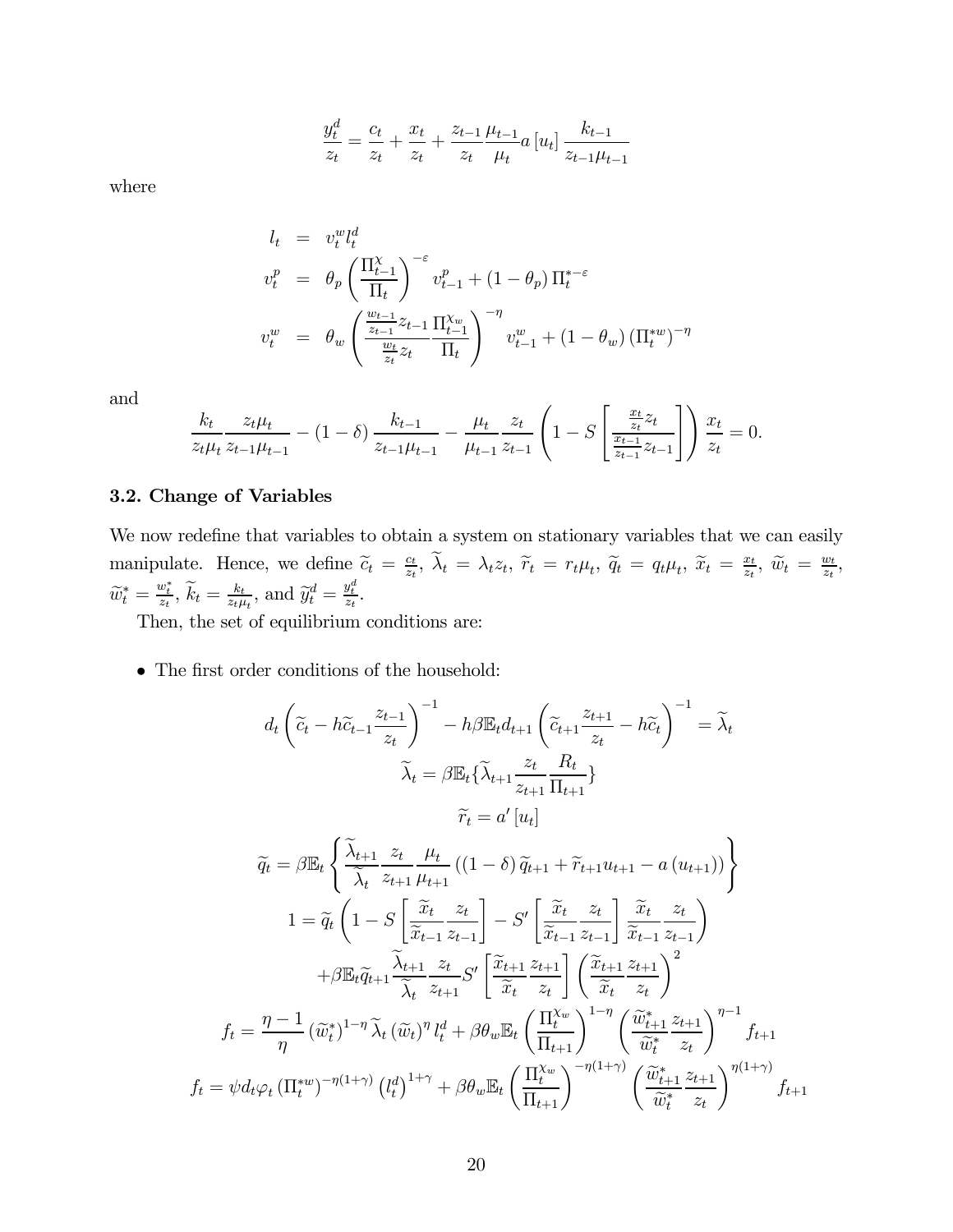• The firms that can change prices set them to satisfy:

$$
g_t^1 = \tilde{\lambda}_t m c_t \tilde{y}_t^d + \beta \theta_p \mathbb{E}_t \left(\frac{\Pi_t^{\chi}}{\Pi_{t+1}}\right)^{-\varepsilon} g_{t+1}^1
$$

$$
g_t^2 = \tilde{\lambda}_t \Pi_t^* \tilde{y}_t^d + \beta \theta_p \mathbb{E}_t \left(\frac{\Pi_t^{\chi}}{\Pi_{t+1}}\right)^{1-\varepsilon} \left(\frac{\Pi_t^*}{\Pi_{t+1}^*}\right) g_{t+1}^2
$$

$$
\varepsilon g_t^1 = (\varepsilon - 1) g_t^2
$$

where they rent inputs to satisfy their static minimization problem:

$$
\frac{u_t \widetilde{k}_{t-1}}{l_t^d} = \frac{\alpha}{1-\alpha} \frac{\widetilde{w}_t}{\widetilde{r}_t} \frac{z_t}{z_{t-1}} \frac{\mu_t}{\mu_{t-1}}
$$

$$
mc_t = \left(\frac{1}{1-\alpha}\right)^{1-\alpha} \left(\frac{1}{\alpha}\right)^{\alpha} \left(\widetilde{w}_t\right)^{1-\alpha} \widetilde{r}_t^{\alpha}
$$

• The wages evolve as:

$$
1 = \theta_w \left(\frac{\Pi_{t-1}^{\chi_w}}{\Pi_t}\right)^{1-\eta} \left(\frac{\widetilde{w}_{t-1}}{\widetilde{w}_t} \frac{z_{t-1}}{z_t}\right)^{1-\eta} + \left(1 - \theta_w\right) \left(\Pi_t^{*w}\right)^{1-\eta}
$$

and the price level evolves:

$$
1 = \theta_p \left( \frac{\Pi_{t-1}^{\chi}}{\Pi_t} \right)^{1-\varepsilon} + (1-\theta_p) \, \Pi_t^{*1-\varepsilon}
$$

 $\bullet\,$  Government follow its Taylor rule:

$$
\frac{R_t}{R} = \left(\frac{R_{t-1}}{R}\right)^{\gamma_R} \left(\left(\frac{\Pi_t}{\Pi}\right)^{\gamma_{\Pi}} \left(\frac{\frac{\tilde{y}_t^d}{\tilde{y}_{t-1}^d} z_{t-1}}{\Lambda_{y^d}}\right)^{\gamma_y}\right)^{1-\gamma_R} \exp(m_t)
$$

 $\bullet\,$  Markets clear:

$$
\widetilde{y}_t^d = \widetilde{c}_t + \widetilde{x}_t + \frac{z_{t-1}}{z_t} \frac{\mu_{t-1}}{\mu_t} a \left[ u_t \right] \widetilde{k}_{t-1}
$$
\n
$$
\widetilde{y}_t^d = \frac{\frac{A_t}{A_{t-1}} \frac{z_{t-1}}{z_t} \left( u_t \widetilde{k}_{t-1} \right)^\alpha \left( l_t^d \right)^{1-\alpha} - \phi}{v_t^p}
$$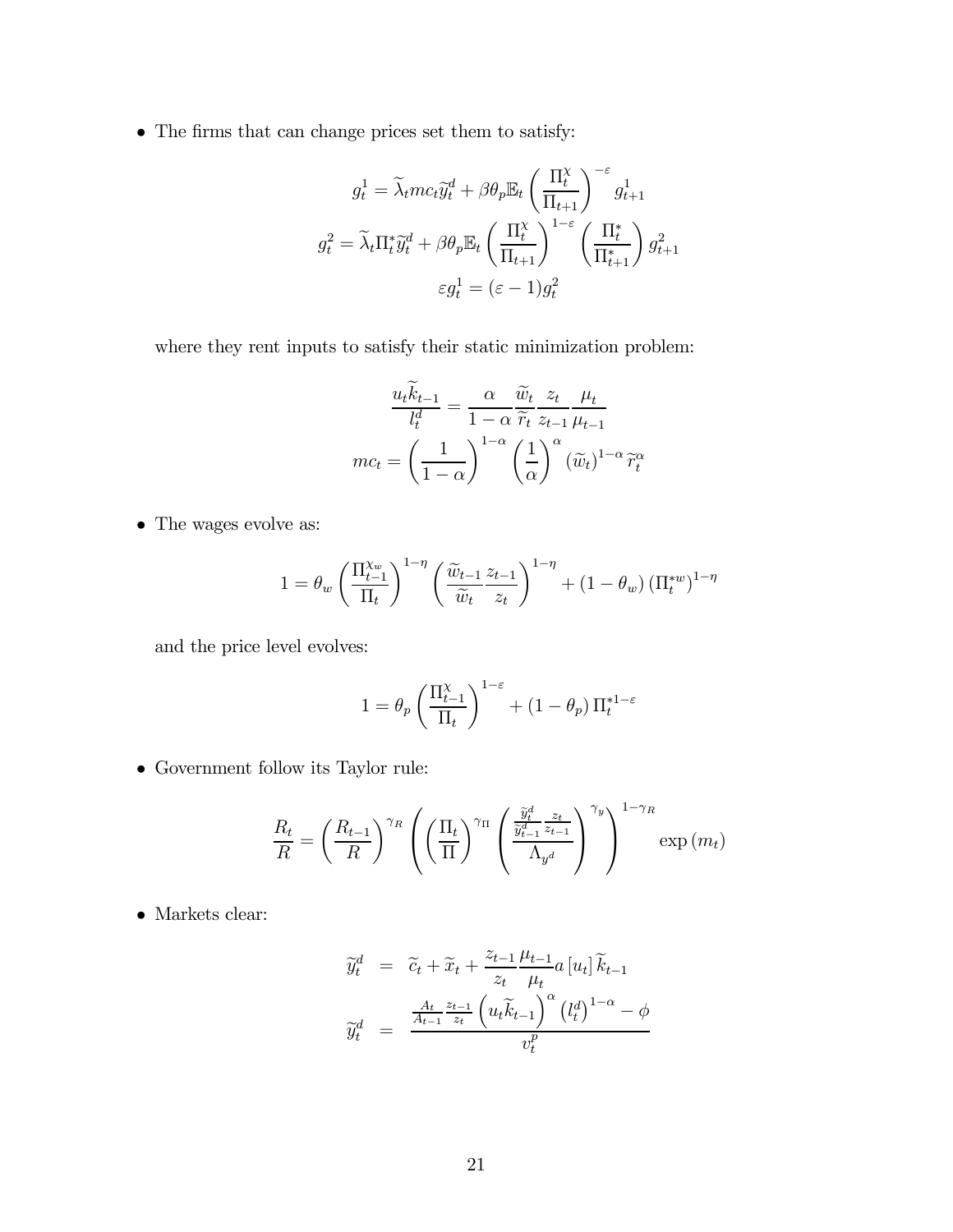where

$$
l_t = v_t^w l_t^d
$$
  
\n
$$
v_t^p = \theta_p \left( \frac{\Pi_{t-1}^\chi}{\Pi_t} \right)^{-\varepsilon} v_{t-1}^p + (1 - \theta_p) \Pi_t^{*-\varepsilon}
$$
  
\n
$$
v_t^w = \theta_w \left( \frac{\tilde{w}_{t-1}}{\tilde{w}_t} \frac{z_{t-1}}{z_t} \frac{\Pi_{t-1}^{\chi_w}}{\Pi_t} \right)^{-\eta} v_{t-1}^w + (1 - \theta_w) \left( \Pi_t^{*w} \right)^{-\eta}
$$

and

$$
\widetilde{k}_t \frac{z_t}{z_{t-1}} \frac{\mu_t}{\mu_{t-1}} - (1 - \delta) \widetilde{k}_{t-1} - \frac{z_t}{z_{t-1}} \frac{\mu_t}{\mu_{t-1}} \left( 1 - S \left[ \frac{\widetilde{x}_t}{\widetilde{x}_{t-1}} \frac{z_t}{z_{t-1}} \right] \right) \widetilde{x}_t = 0.
$$

# 4. Solving the Model

We will solve the model by loglinearizing the equilibrium conditions and applying standard techniques. Before loglinearizing, we need to find the steady-state of the model. We will solve the normalized model defined in the last section. Note that later, when we bring the model to the data, we will need to undo the normalization.

# 4.1. The Steady-State

Now, we will find the deterministic steady-state of the model. First, let  $\tilde{z} = \exp(\Lambda_z)$ ,  $\widetilde{\mu} = \exp(\Lambda_{\mu})$ , and  $\widetilde{A} = \exp(\Lambda_A)$ . Also, given the definition of  $\widetilde{c}$ ,  $\widetilde{x}_t$ ,  $\widetilde{w}_t$ ,  $\widetilde{w}_t^*$ , and  $\widetilde{y}_t^d$ , we have that  $\Lambda_c = \Lambda_x = \Lambda_w = \Lambda_{w^*} = \Lambda_{y^d} = \Lambda_z$ .

Then, in steady-state, the first order conditions of the household can be written as:

$$
d\frac{1}{\tilde{c} - \frac{h}{\tilde{z}}\tilde{c}} - h\beta d\frac{1}{\tilde{c}\tilde{z} - h\tilde{c}} = \tilde{\lambda}
$$
  
\n
$$
1 = \beta \frac{1}{\tilde{z}} \frac{R}{\Pi}
$$
  
\n
$$
\tilde{r} = a'[1]
$$
  
\n
$$
\tilde{q} = \beta \frac{1}{\tilde{z}\mu} ((1 - \delta)\tilde{q} + \tilde{r}u - a[1])
$$
  
\n
$$
1 = \tilde{q} (1 - S[\tilde{z}] - S'[\tilde{z}]\tilde{z}) + \beta \frac{\tilde{q}}{\tilde{z}}S'[\tilde{z}]\tilde{z}^2
$$
  
\n
$$
f = \frac{\eta - 1}{\eta} (\tilde{w}^*)^{1 - \eta} \tilde{\lambda}\tilde{w}^{\eta}l^d + \beta \theta_w \left(\frac{\Pi^{x_w}}{\Pi}\right)^{1 - \eta} \tilde{z}^{\eta - 1}f
$$
  
\n
$$
f = \psi d\varphi (\Pi^{w^*})^{-\eta(1 + \gamma)} (l^d)^{1 + \gamma} + \beta \theta_w \left(\frac{\Pi^{x_w}}{\Pi}\right)^{-\eta(1 + \gamma)} \tilde{z}^{\eta(1 + \gamma)}f
$$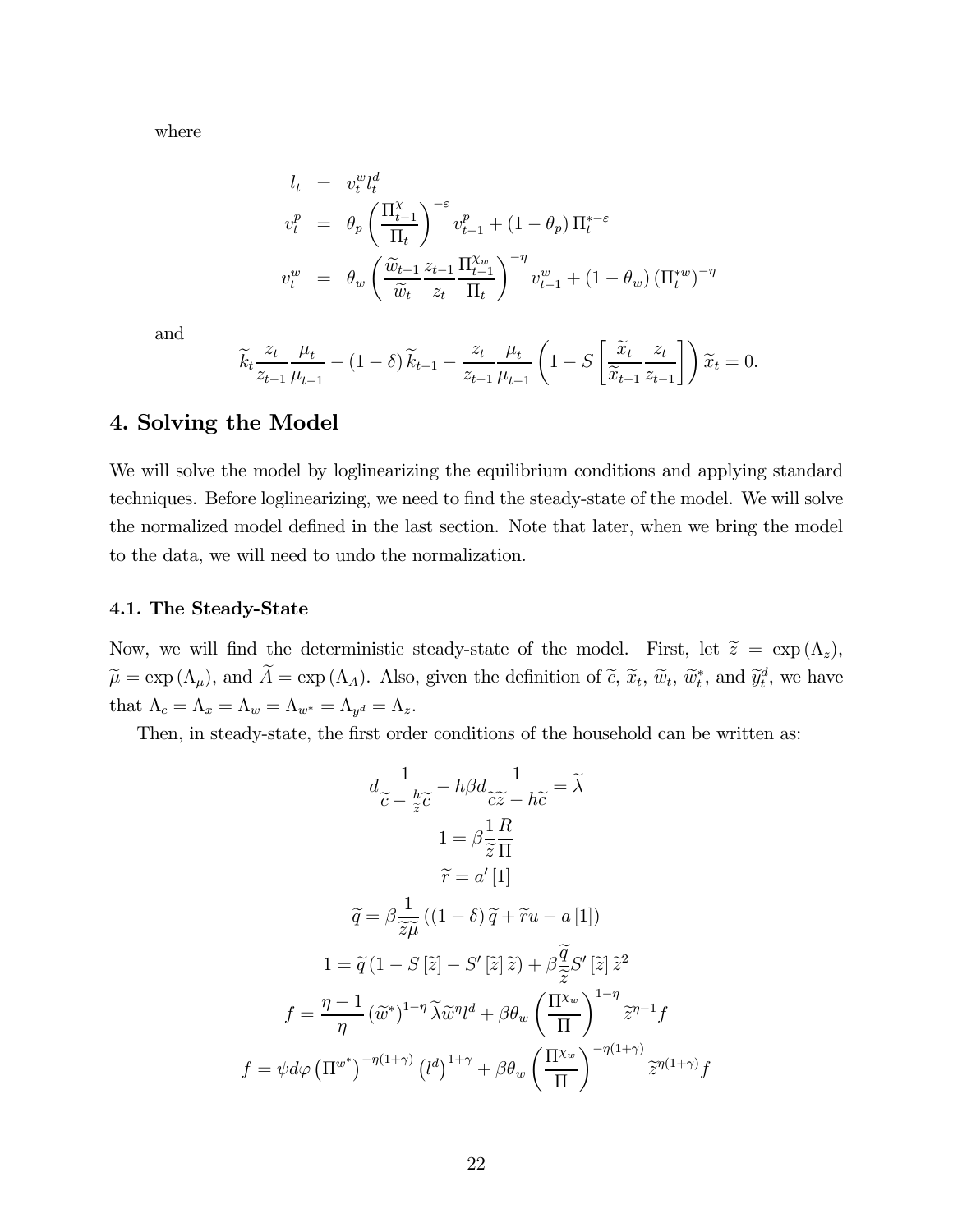the first order conditions of the firm as:

$$
g^{1} = \tilde{\lambda}mc\tilde{y}^{d} + \beta\theta_{p} \left(\frac{\Pi^{x}}{\Pi}\right)^{-\varepsilon}g^{1}
$$

$$
g^{2} = \tilde{\lambda}\Pi^{*}\tilde{y}^{d} + \beta\theta_{p} \left(\frac{\Pi^{x}}{\Pi}\right)^{1-\varepsilon}g^{2}
$$

$$
\varepsilon g^{1} = (\varepsilon - 1)g^{2}
$$

$$
\frac{u\tilde{k}}{l^{d}} = \frac{\alpha}{1-\alpha}\frac{\tilde{w}}{\tilde{r}}\tilde{z}\tilde{\mu}
$$

$$
mc = \left(\frac{1}{1-\alpha}\right)^{1-\alpha} \left(\frac{1}{\alpha}\right)^{\alpha}\tilde{w}^{1-\alpha}\tilde{r}^{\alpha}
$$

the law of motion for wages and prices as:

$$
1 = \theta_w \left(\frac{\Pi^{\chi_w}}{\Pi}\right)^{1-\eta} \widetilde{z}^{-(1-\eta)} + (1 - \theta_w) \left(\Pi^{w^*}\right)^{1-\eta}
$$

$$
1 = \theta_p \left(\frac{\Pi^{\chi}}{\Pi}\right)^{1-\varepsilon} + (1 - \theta_p) \Pi^{*1-\varepsilon}
$$

and the market clearing conditions as:

$$
\widetilde{c} + \widetilde{x} = \widetilde{y}^d
$$

$$
v^p \widetilde{y}^d = \frac{A}{z} (u\widetilde{k})^\alpha (l^d)^{1-\alpha} - \phi
$$

$$
l = v^w l^d
$$

$$
v^p = \theta_p \left(\frac{\Pi^{\chi}}{\Pi}\right)^{-\varepsilon} v^p + (1 - \theta_p) \Pi^{*-\varepsilon}
$$

$$
v^w = \theta_w \left(\frac{\Pi^{\chi_w}}{\Pi}\right)^{-\eta} \widetilde{z}^\eta v^w + (1 - \theta_w) (\Pi^{w^*})^{-\eta}
$$

$$
\widetilde{k}\widetilde{z}\widetilde{\mu} - (1 - \delta)\widetilde{k} - \widetilde{z}\widetilde{\mu} (1 - S[z])\widetilde{x} = 0.
$$

To find the steady-state, we need to choose functional forms for  $a[\cdot]$  and  $S[\cdot]$ . For  $a[u]$  we pick:  $a[u] = \gamma_1(u-1) + \frac{\gamma_2}{2}(u-1)^2$ . Since in the steady state we have  $u = 1$ , then  $\tilde{r} = a'[1] =$  $\gamma_1$  and  $a[1] = 0$ . The investment adjustment cost function is  $S\left[\frac{x_i}{x_{t-1}}\right]$  $x_{t-1}$  $\left] = \frac{\kappa}{2} (\frac{x_t}{x_{t-1}} - \Lambda_x)^2$ . Then, along the balanced growth path,  $S[\Lambda_x] = S'[\Lambda_x] = 0$ . Using this two expressions, we can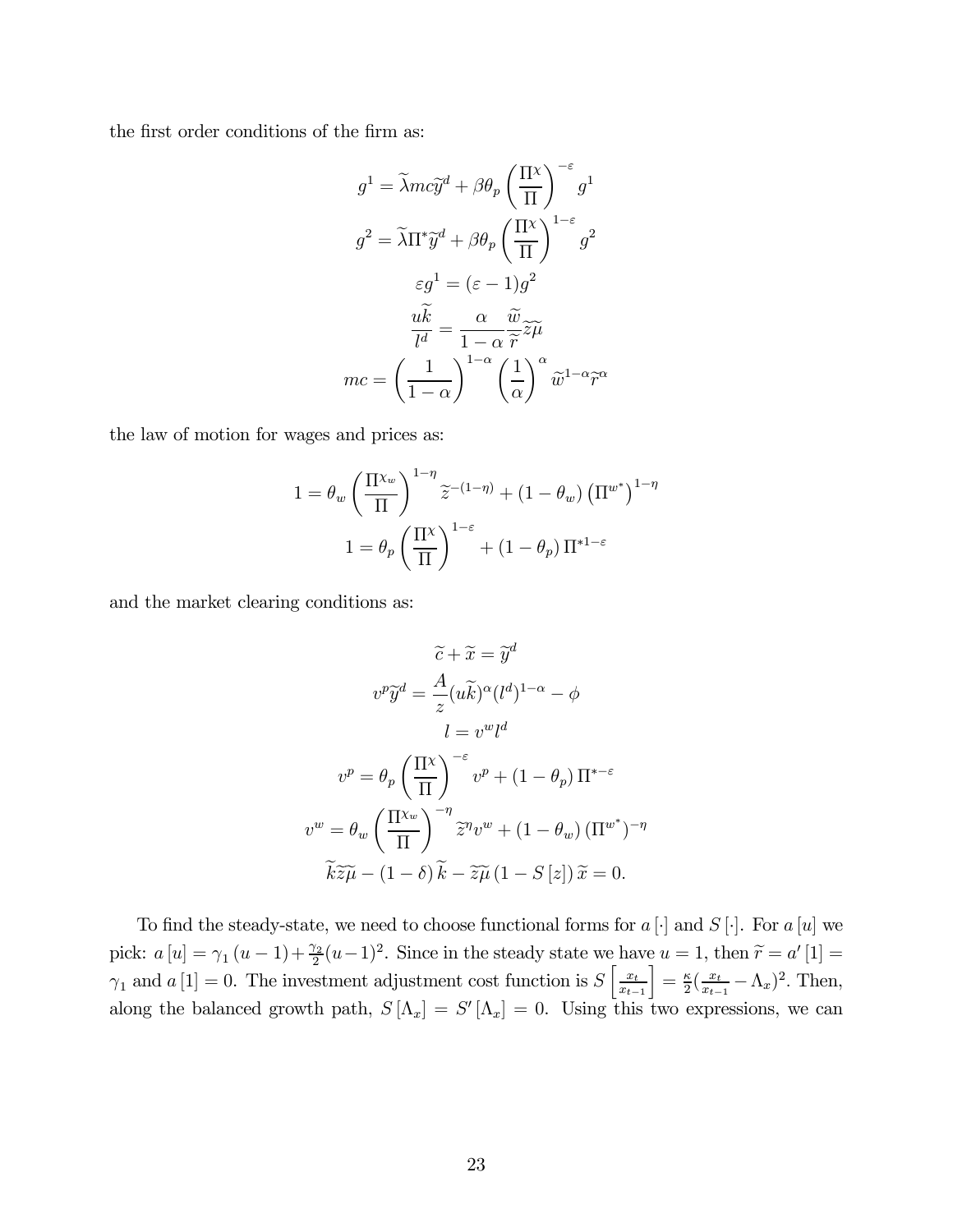rearrange the system of equations that determine the steady-state as:

$$
(1 - h\beta \tilde{z}) \frac{1}{1 - \frac{h}{2}} \frac{1}{\tilde{c}} = \tilde{\lambda}
$$
\n
$$
R = \frac{\Pi \tilde{z}}{\beta}
$$
\n
$$
\tilde{r} = \gamma_1
$$
\n
$$
\tilde{r} = \left(1 - \frac{\beta}{\tilde{z}\tilde{\mu}}(1 - \delta)\right) / \frac{\beta}{\tilde{z}\tilde{\mu}}
$$
\n
$$
(1 - \beta \theta_w \tilde{z}^{(\eta - 1)} \Pi^{-(1 - \chi_w)(1 - \eta)}) f = \frac{\eta - 1}{\eta} w^* \tilde{\lambda} (\Pi^{w*})^{-\eta} l^d
$$
\n
$$
(1 - \beta \theta_w \tilde{z}^{n(1 + \gamma)} \Pi^{n(1 - \chi_w)(1 + \eta)}) f = \psi (\Pi^{w*})^{-n(1 + \gamma)} (l^d)^{1 + \gamma}
$$
\n
$$
(1 - \beta \theta_p \Pi^{-(1 - \chi)(1 - \varepsilon)}) g^2 = \tilde{\lambda} \Pi^* \tilde{y}^d
$$
\n
$$
\varepsilon g^1 = (\varepsilon - 1) g^2
$$
\n
$$
\frac{\tilde{k}}{l^d} = \frac{\alpha}{1 - \alpha} \frac{\tilde{w}}{\tilde{r}} \tilde{z} \tilde{\mu}
$$
\n
$$
mc = \left(\frac{1}{1 - \alpha}\right)^{1 - \alpha} \left(\frac{1}{\alpha}\right)^{\alpha} \tilde{w}^{1 - \alpha} \tilde{r}^{\alpha}
$$
\n
$$
\frac{1 - \theta_w \Pi^{-(1 - \chi_w)(1 - \eta)} \tilde{z}^{-(1 - \eta)}}{1 - \theta_w} = (\Pi^{w^*})^{1 - \eta}
$$
\n
$$
\frac{1 - \theta_p \Pi^{-(1 - \chi)(1 - \varepsilon)}}{1 - \theta_p} = \Pi^{*1 - \varepsilon}
$$
\n
$$
\tilde{c} + \tilde{x} = \tilde{y}^d
$$
\n
$$
v^p \tilde{y}^d = \frac{\tilde{A}}{\tilde{z}} (\tilde{k})^{\alpha} (l^d)^{1 - \alpha} - \phi
$$
\n
$$
l = v^w l^d
$$
\n
$$
\frac{1 - \theta_p \Pi^{(1 - \chi)
$$

First, notice that there is some restrictions on  $\gamma_1$ 

$$
\tilde{r} = \frac{1 - \frac{\beta}{\tilde{z}\tilde{\mu}}(1 - \delta)}{\frac{\beta}{\tilde{z}\tilde{\mu}}} = \gamma_1
$$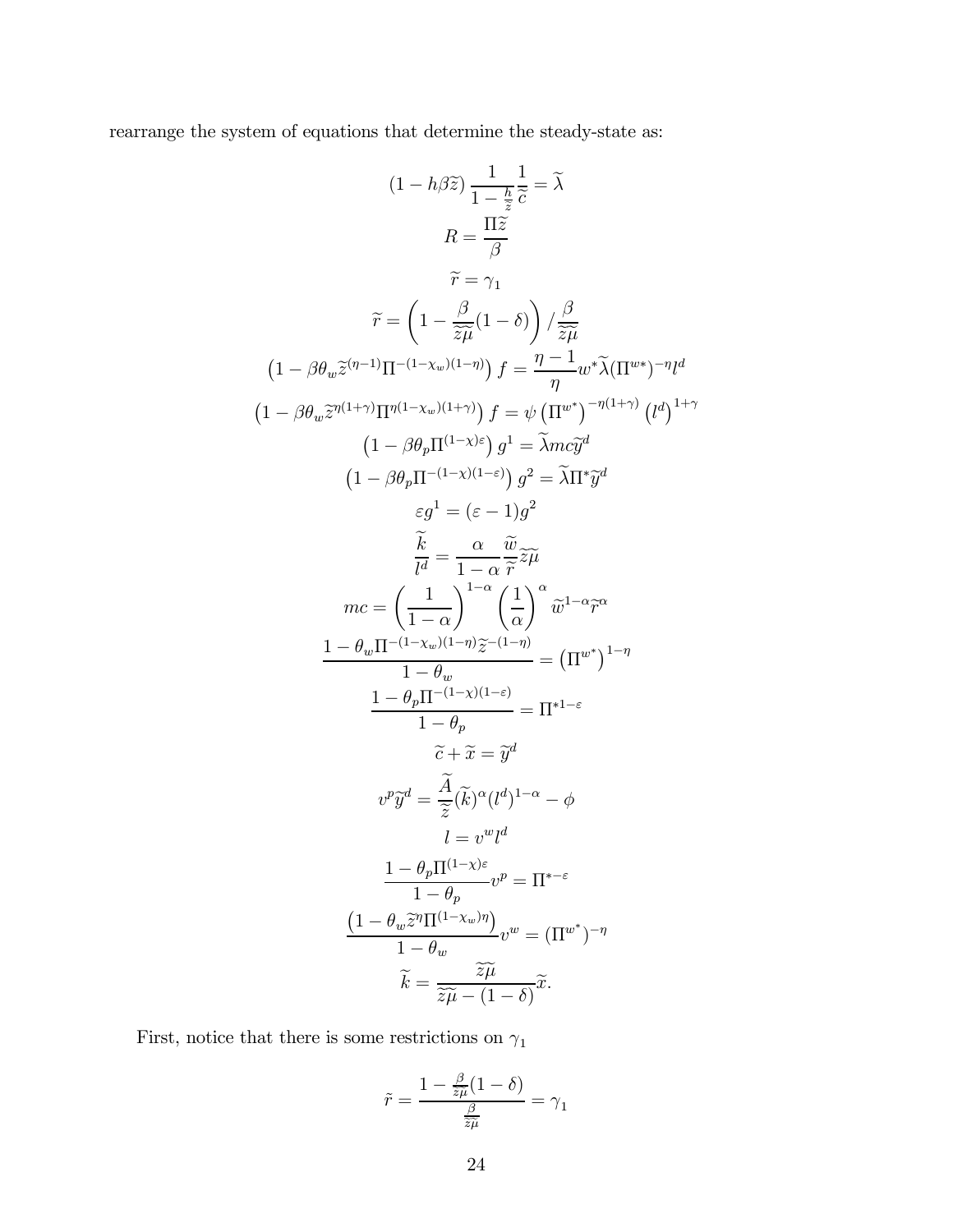and that the nominal interest rate is:

$$
R=\frac{\Pi\widetilde{z}}{\beta}
$$

The relationship between inflation and optimal relative prices is:

$$
\Pi^* = \left(\frac{1-\theta_p\Pi^{-(1-\varepsilon)(1-\chi)}}{1-\theta_p}\right)^{\frac{1}{1-\varepsilon}}
$$

expression from which we obtain the following two results:

- 1. If there is zero price inflation  $(\Pi = 1)$ , then  $\Pi^* = 1$ .
- 2. If there is full price indexation ( $\chi = 1$ ), then  $\Pi^* = 1$ .

From the optimal price setting equations, we get that the marginal cost is:

$$
mc = \frac{\varepsilon - 1}{\varepsilon} \frac{1 - \beta \theta_p \Pi^{(1-\chi)\varepsilon}}{1 - \beta \theta_p \Pi^{-(1-\chi)(1-\varepsilon)}} \Pi^*
$$

The relationship between inflation and optimal relative wage is:

$$
\Pi^{w^*} = \left(\frac{1 - \theta_w \Pi^{-(1 - \chi_w)(1 - \eta)} \widetilde{z}^{-(1 - \eta)}}{1 - \theta_w}\right)^{\frac{1}{1 - \eta}}.
$$

Then we find that:

$$
\widetilde{w} = (1 - \alpha) \left( mc \left( \frac{\alpha}{\widetilde{r}} \right)^{\alpha} \right)^{\frac{1}{1 - \alpha}}
$$

and the optimal wage evolves:

$$
\widetilde{w}^* = \widetilde{w} \Pi^{w^*}
$$

Again, we can note the following:

- 1. If there is zero price inflation  $(\Pi = 1)$  and zero growth rate  $(\tilde{z} = 1)$ , then  $\Pi^{w^*} = 1$ .
- 2. If there is full wage indexation  $(\chi_w = 1)$  and zero growth rate  $(\tilde{z} = 1)$ , then  $\Pi^{w^*} = 1$ .

We have the two following equations for the wage household decision:

$$
\left(1 - \beta \theta_w \tilde{z}^{\eta - 1} \Pi^{-(1 - \chi_w)(1 - \eta)}\right) f = \frac{\eta - 1}{\eta} w^* \left(\Pi^{w^*}\right)^{-\eta} \tilde{\lambda} l^d
$$

and

$$
\left(1 - \beta \theta_w \tilde{z}^{\eta(1+\gamma)} \Pi^{\eta(1-\chi_w)(1+\gamma)}\right) f = \psi \left(\Pi^{w^*}\right)^{-\eta(1+\gamma)} \left(l^d\right)^{1+\gamma}.
$$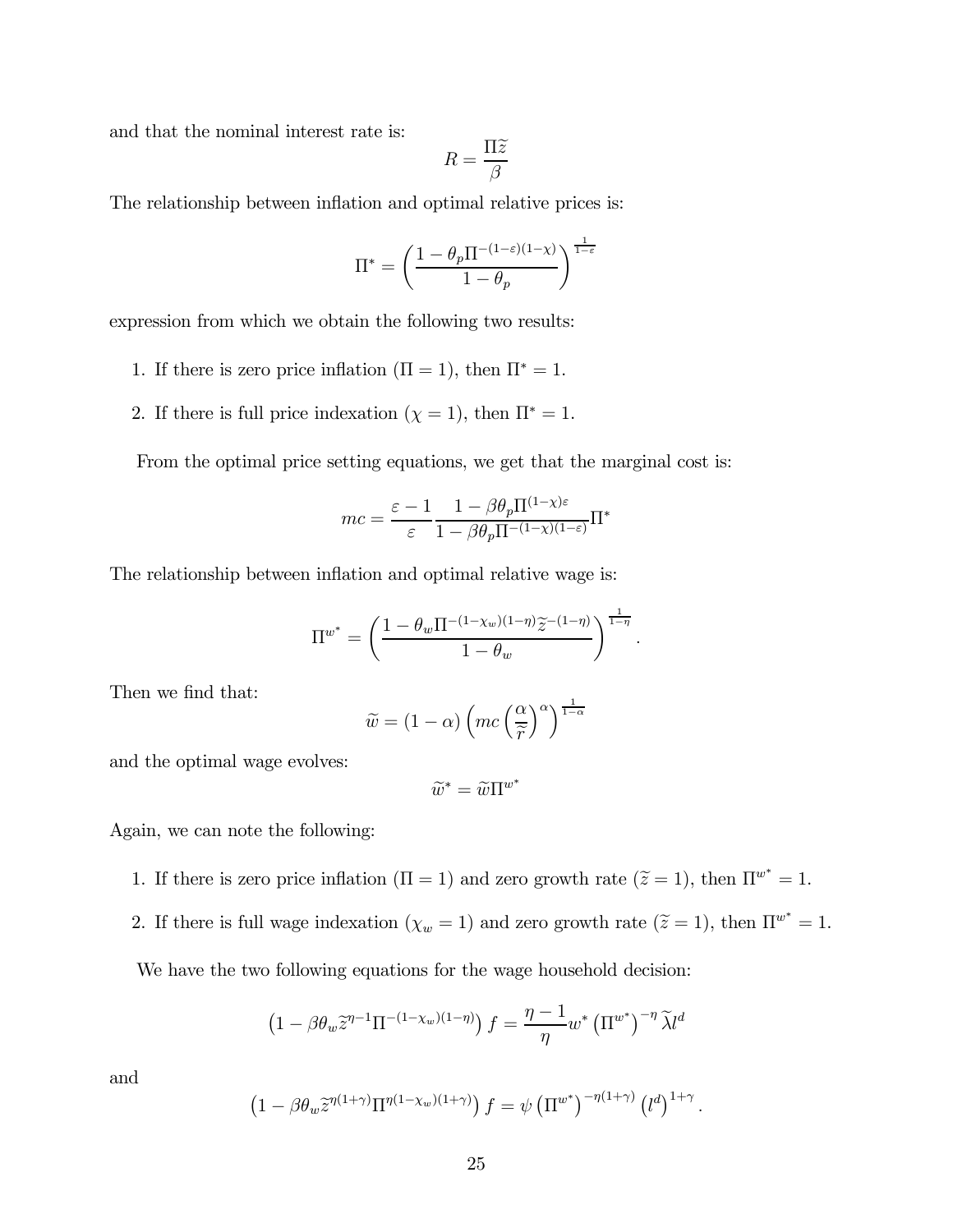Dividing the second by the first delivers:

$$
\frac{1 - \beta \theta_w \widetilde{z}^{\eta(1+\gamma)} \Pi^{\eta(1-\chi_w)(1+\gamma)}}{1 - \beta \theta_w \widetilde{z}^{(\eta-1)} \Pi^{-(1-\chi_w)(1-\eta)}} = \frac{\psi \left(\Pi^{w^*}\right)^{-\eta \gamma} \left(l^d\right)^{\gamma}}{\frac{\eta-1}{\eta} w^* \widetilde{\lambda}}
$$

which defines  $l^d$  as a function of  $\lambda$ . Now, we will look for another relationship between  $l^d$  and  $\lambda$  to have two equations with two unknowns.

Before doing so, we highlight that, again, there are two interesting cases:

- 1. If there is zero price inflation  $(\Pi = 1)$  and zero growth rate  $(\tilde{z} = 1)$ , then we get the static condition that real wages are a markup  $\frac{\eta}{\eta-1}$  over the marginal rate of substitution between consumption and leisure.
- 2. If there is full wage indexation  $(\chi_w = 1)$  and zero growth rate  $(\tilde{z} = 1)$ , then we get the static condition that real wages are a markup  $\frac{\eta}{\eta-1}$  over the marginal rate of substitution between consumption and leisure.

The expression for the dispersion of prices is given by:

$$
v^{p} = \frac{1 - \theta_{p}}{1 - \theta_{p} \Pi^{(1-\chi)\varepsilon}} \Pi^{*-\varepsilon}
$$

where no price inflation or full price indexation delivers no price dispersion in steady-state.

Using the expression for  $\Pi^{w*}$  we find that the wage dispersion in steady-state is:

$$
v^{w} = \frac{1 - \theta_{w}}{1 - \theta_{w} \prod_{v} (1 - \chi_{w}) \eta \widetilde{\chi} \eta} (\Pi^{w^{*}})^{-\eta}
$$

where no price inflation or full wage indexation combine with zero growth delivers no wage dispersion in in steady-state.

The relationship between labor demand and labor supply is:

$$
l=v^w l^d.
$$

Note now that

$$
\widetilde{y}^d = \frac{\frac{\widetilde{A}}{\widetilde{z}}(\widetilde{k})^{\alpha} (l^d)^{1-\alpha} - \phi}{v^p}.
$$

But, since in steady-state  $\widetilde{k} = \frac{\widetilde{z}\widetilde{\mu}}{\widetilde{z}\widetilde{\mu}-(1-\delta)}\widetilde{x}$ , it is the case that:

$$
\widetilde{c} + \frac{\widetilde{z}\widetilde{\mu} - (1 - \delta)}{\widetilde{z}\widetilde{\mu}} \widetilde{k} = \widetilde{y}^d = \frac{\frac{A}{\widetilde{z}}(\widetilde{k})^{\alpha} (l^d)^{1 - \alpha} - \phi}{v^p}
$$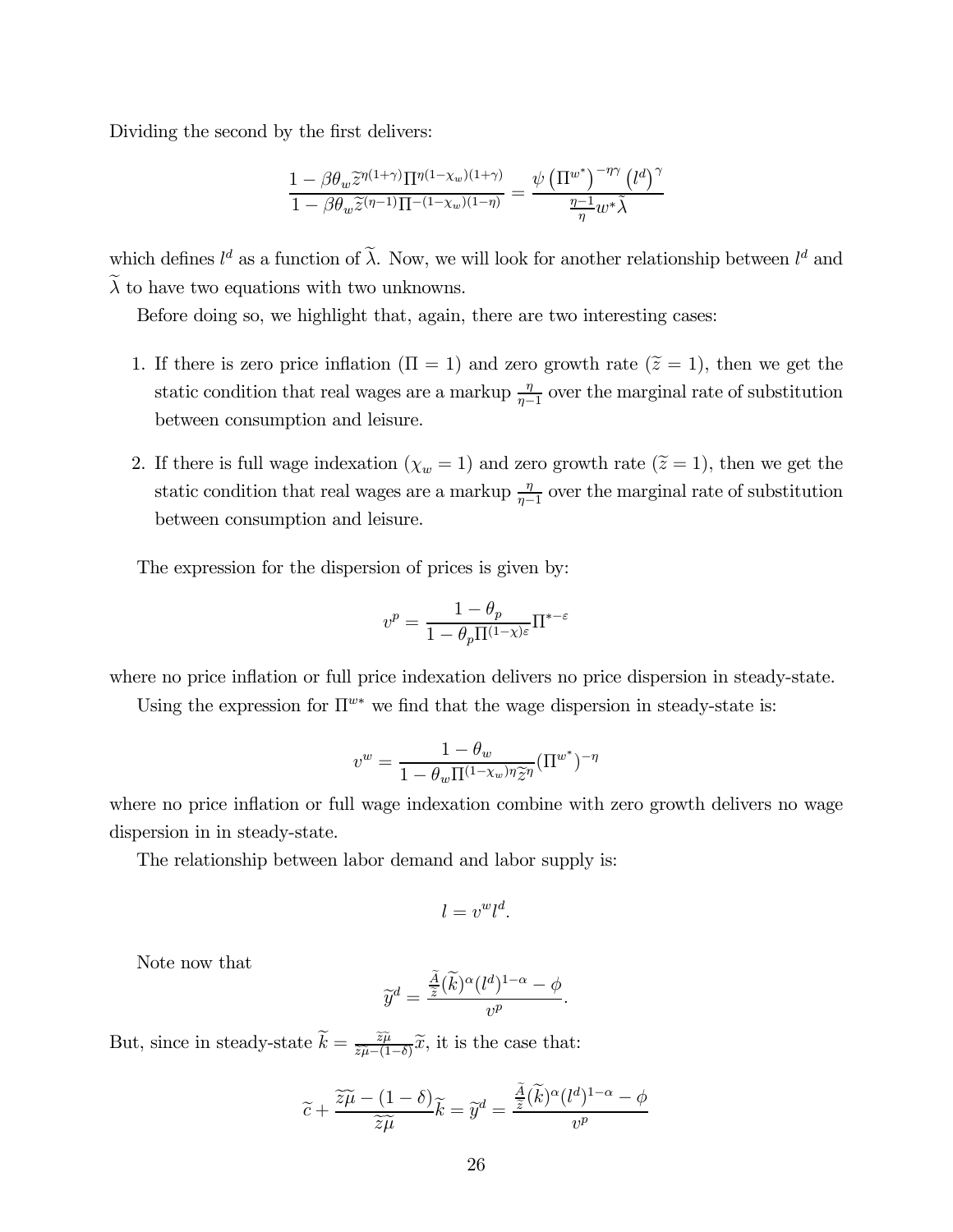that allows us to find  $\hat{k}$  as function of  $l^d$ :

$$
\frac{\widetilde{k}}{l^d} = \Omega = \frac{\alpha}{1 - \alpha} \frac{\widetilde{w}}{\widetilde{r}} \widetilde{z}\widetilde{\mu} \Rightarrow \widetilde{k} = \Omega l^d.
$$

Then:

$$
\widetilde{c} = \frac{\frac{A}{\widetilde{z}} \Omega^{\alpha} l^d - \phi}{v^p} - \frac{\widetilde{z}\widetilde{\mu} - (1 - \delta)}{\widetilde{z}\widetilde{\mu}} \Omega l^d
$$

$$
= \left( \frac{\widetilde{A}}{\widetilde{z}} (v^p)^{-1} \Omega^{\alpha} - \frac{\widetilde{z}\widetilde{\mu} - (1 - \delta)}{\widetilde{z}\widetilde{\mu}} \Omega \right) l^d - (v^p)^{-1} \phi
$$

Now, we can express the marginal utility of consumption in terms of hours, and get another relationship between  $l^d$  as a function of  $\lambda$ :

$$
(1-h\beta)d\widetilde{z}\left(1-\frac{h}{\widetilde{z}}\right)^{-1}\left(\left(\frac{\widetilde{A}}{\widetilde{z}}\left(v^{p}\right)^{-1}\Omega^{\alpha}-\frac{\widetilde{z}\widetilde{\mu}-(1-\delta)}{\widetilde{z}\widetilde{\mu}}\Omega\right)l^{d}-\left(v^{p}\right)^{-1}\phi\right)^{-1}=\widetilde{\lambda}
$$

Using both relationship we can solve for  $l^d$  and get:

$$
\frac{1 - \beta \theta_w \tilde{z}^{\eta(1+\gamma)} \Pi^{\eta(1-\chi_w)(1+\gamma)}}{1 - \beta \theta_w \tilde{z}^{(\eta-1)} \Pi^{-(1-\chi_w)(1-\eta)}} =
$$

$$
\frac{\psi \left(\Pi^{w^*}\right)^{-\eta \gamma} \left(l^d\right)^{\gamma}}{\frac{\eta - 1}{\eta} w^* (1 - h\beta) d\tilde{z} \left(1 - \frac{h}{\tilde{z}}\right)^{-1} \left(\left(\frac{\tilde{A}}{\tilde{z}} \left(v^p\right)^{-1} \Omega^\alpha - \frac{\tilde{z}\tilde{\mu} - (1-\delta)}{\tilde{z}\tilde{\mu}} \Omega\right) l^d - \left(v^p\right)^{-1} \phi\right)^{-1}}.
$$

Note that this is nonlinear equation. Therefore we will use a root finder to find  $l^d$ .

Once we have  $l^d$ , we can solve for capital, investment, output, and consumption as follows:

$$
\begin{aligned}\n\widetilde{k} &= \Omega l^d \\
\widetilde{x} &= \frac{\widetilde{z}\widetilde{\mu} - (1 - \delta)}{\widetilde{z}\widetilde{\mu}} \widetilde{k} \\
\widetilde{y}^d &= \frac{\frac{\widetilde{A}}{\widetilde{z}}(\widetilde{k})^{\alpha} (l^d)^{1-\alpha} - \phi}{v^p} \\
\widetilde{c} &= \left(\frac{\widetilde{A}}{\widetilde{z}}(v^p)^{-1} \Omega^{\alpha} - \frac{\widetilde{z}\widetilde{\mu} - (1 - \delta)}{\widetilde{z}\widetilde{\mu}} \Omega\right) l^d - (v^p)^{-1} \phi\n\end{aligned}
$$

# 4.2. Loglinear approximations

For each variable  $var_t$ , we define  $\widehat{var_t} = \log var_t - \log var$ , where var is the steady-state value for the variable var<sub>t</sub>. Then, we can write  $var_t = var \exp^{\widehat{var}_t}$ .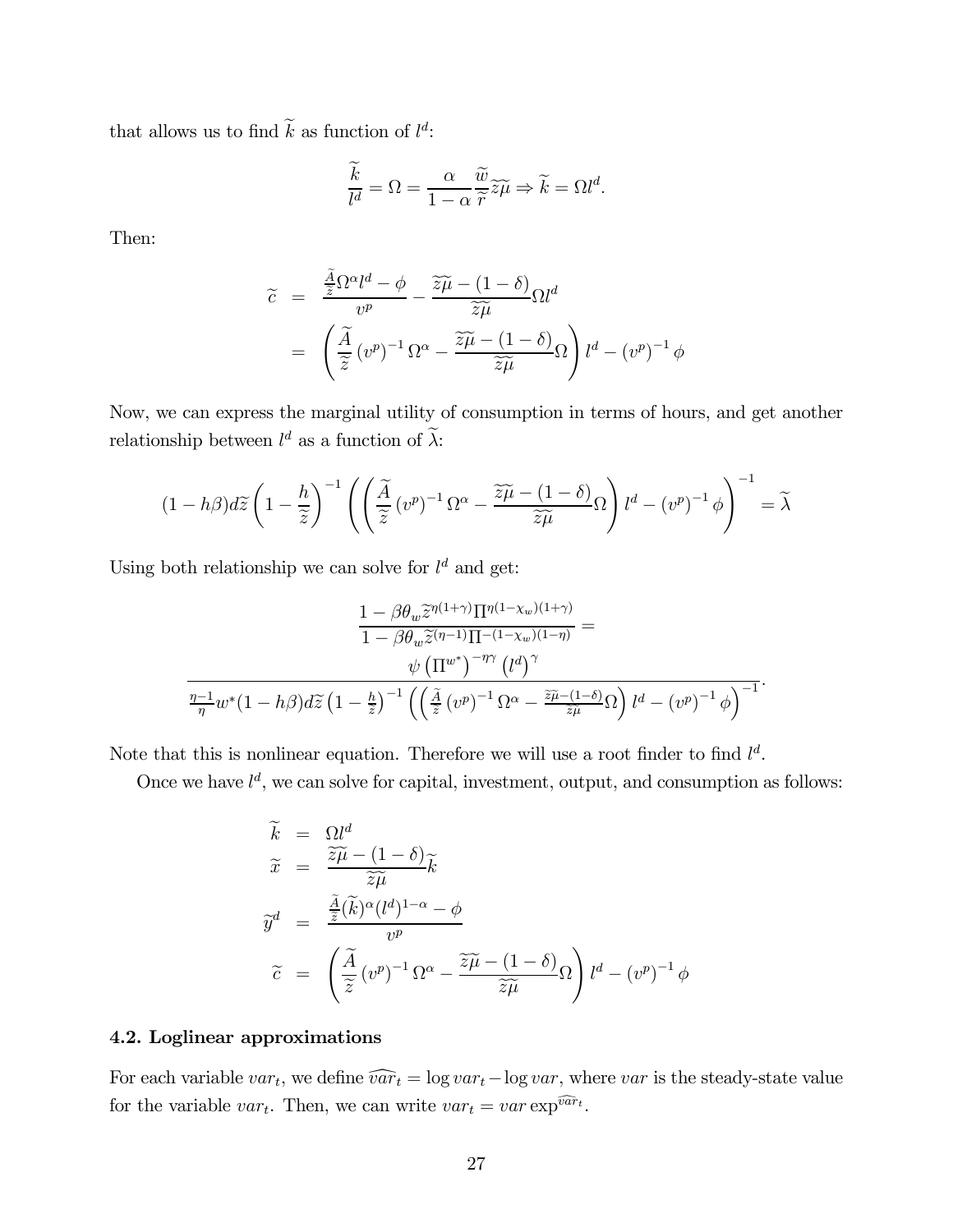We start by log linearizing the marginal utility of consumption:

$$
d_t \left( \widetilde{c}_t - h \widetilde{c}_{t-1} \frac{z_{t-1}}{z_t} \right)^{-1} - h \beta \mathbb{E}_t d_{t+1} \left( \widetilde{c}_{t+1} \frac{z_{t+1}}{z_t} - h \widetilde{c}_t \right)^{-1} = \widetilde{\lambda}_t. \tag{4}
$$

It is helpful to define the auxiliary variable  $aux_t = d_t \left( \tilde{c}_t - h \tilde{c}_{t-1} \frac{z_{t-1}}{z_t} \right)$  $\int^{-1}$ . Then, we have that:

$$
aux_t - h\beta \mathbb{E}_t \widetilde{z}_{t+1} aux_{t+1} = \widetilde{\lambda}_t
$$

where  $\widetilde{z}_{t+1} = \frac{z_{t+1}}{z_t}$ .

Then, (4) can be written as:

$$
aux \exp^{\widehat{aux}_t} - h\beta zaux \mathbb{E}_t \exp^{\widehat{aux}_{t+1} + \widehat{z}_{t+1}} = \widetilde{\lambda} e^{\widetilde{\lambda}_t}
$$

which can be loglinearized as:

$$
aux\left(\widehat{aux}_t - h\beta z \mathbb{E}_t(\widehat{aux}_{t+1} + \widehat{\widetilde{z}}_{t+1})\right) = \widehat{\lambda \lambda}_t. \tag{5}
$$

Using the following two steady state relationship that  $aux(1-h\beta\tilde{z}) = \lambda$  and that  $\mathbb{E}_t \tilde{z}_{t+1} = 0$ , we can write:

$$
\widehat{aux}_t - h\beta z \mathbb{E}_t \widehat{aux}_{t+1} = (1 - h\beta z) \widehat{\lambda}_t.
$$

Next, we loglinearize the auxiliary variable:

$$
auxe^{\widehat{aux}_t} = d\exp^{\widehat{d}_t}\left(\widetilde{c}\exp^{\widehat{\widetilde{c}}_t} - \frac{h}{\widetilde{z}}\widetilde{c}\exp^{\widehat{\widetilde{c}}_{t-1}-\widehat{\widetilde{z}}_t}\right)^{-1}.
$$

The loglinear approximation is:

$$
aux\widehat{aux}_t = d\left(\widetilde{c} - \frac{h}{\widetilde{z}}\widetilde{c}\right)^{-1}\widehat{d}_t - d\left(\widetilde{c} - \frac{h}{\widetilde{z}}\widetilde{c}\right)^{-2}\widehat{cc}_t
$$

$$
+ d\left(\widetilde{c} - \frac{h}{\widetilde{z}}\widetilde{c}\right)^{-2}\frac{h\widetilde{c}}{\widetilde{z}}\left(\widehat{c}_{t-1} - \widehat{z}_t\right).
$$

Making use of the fact that  $aux = d\left(\tilde{c} - \frac{h}{\tilde{z}}c\right)^{-1}$ , we find:

$$
aux\widehat{aux}_t = aux\left(\widehat{d}_t - \left(\widetilde{c} - \frac{h}{\widetilde{z}}\widetilde{c}\right)^{-1}\widehat{cc}_t + \left(\widetilde{c} - \frac{h}{\widetilde{z}}\widetilde{c}\right)^{-1}\frac{h\widetilde{c}}{\widetilde{z}}\left(\widehat{\widetilde{c}}_{t-1} - \widehat{\widetilde{z}}_t\right)\right),
$$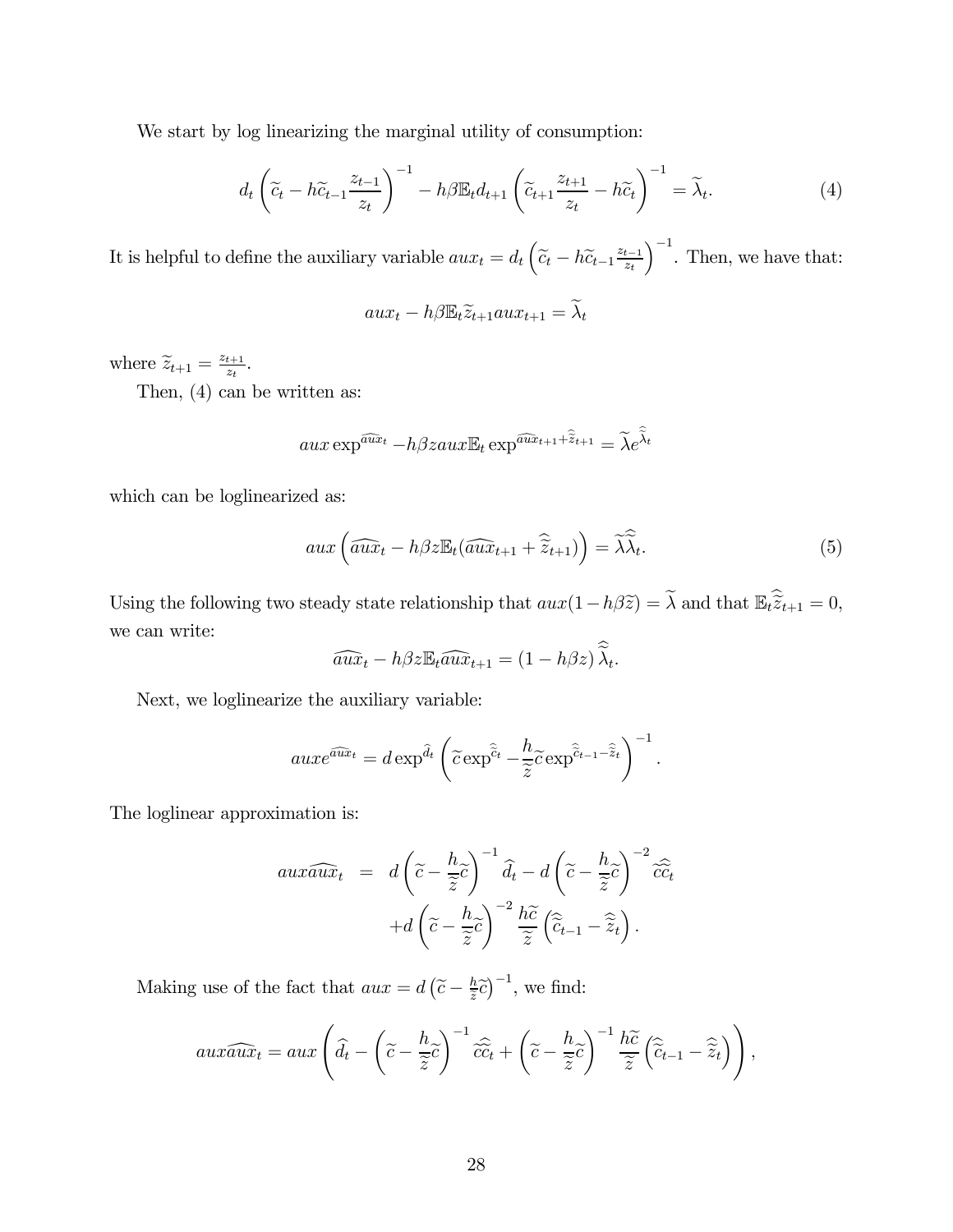that simplifies to:

$$
aux\widehat{aux}_t = aux\left(\widehat{d}_t - \left(1 - \frac{h}{\widetilde{z}}\right)^{-1}\widehat{\widetilde{c}}_t + \left(1 - \frac{h}{\widetilde{z}}\right)^{-1}\frac{h}{\widetilde{z}}\left(\widehat{\widetilde{c}}_{t-1} - \widehat{\widetilde{z}}_t\right)\right)
$$

$$
\widehat{aux}_t = \widehat{d}_t - \left(1 - \frac{h}{\widetilde{z}}\right)^{-1}\left(\widehat{\widetilde{c}}_t - \frac{h\widehat{\widetilde{c}}_{t-1}}{\widetilde{z}} + \frac{h\widehat{\widetilde{z}}_t}{\widetilde{z}}\right).
$$
(6)

Putting the (5) and (6) together:

$$
(1 - h\beta z)\widetilde{\lambda}_t =
$$

$$
\widehat{d}_t - \left(1 - \frac{h}{\widetilde{z}}\right)^{-1} \left(\widehat{\widetilde{c}}_t - \frac{h\widehat{\widetilde{c}}_{t-1}}{\widetilde{z}} + \frac{h\widehat{\widetilde{z}}_t}{\widetilde{z}}\right) - h\beta z \mathbb{E}_t \left\{\widehat{d}_{t+1} - \left(1 - \frac{h}{\widetilde{z}}\right)^{-1} \left(\widehat{\widetilde{c}}_{t+1} - \frac{h\widehat{\widetilde{c}}_t}{\widetilde{z}} + \frac{h\widehat{\widetilde{z}}_{t+1}}{\widetilde{z}}\right)\right\}.
$$

After some algebra, we arrive to the final expression:

$$
(1 - h\beta z)\widehat{\lambda}_t = \widehat{d}_t - h\beta z \mathbb{E}_t \widehat{d}_{t+1} - \frac{1 + h^2 \beta}{\left(1 - \frac{h}{\tilde{z}}\right)} \widehat{c}_t + \frac{h}{\tilde{z}\left(1 - \frac{h}{\tilde{z}}\right)} \widehat{c}_{t-1} + \frac{\beta h z}{\left(1 - \frac{h}{\tilde{z}}\right)} \mathbb{E}_t \widehat{\widetilde{c}}_{t+1} - \frac{h}{\tilde{z}\left(1 - \frac{h}{\tilde{z}}\right)} \widehat{\widetilde{z}}_t
$$

This expression helps to understand the role of the habit persistence parameter  $h$ . If we set  $h = 0$  (i.e., no habit), we would get:

$$
\widehat{\widetilde{\lambda}}_t = \widehat{d}_t - \widehat{\widetilde{c}}_t
$$

where the lags and forward terms drop.

Now, we loglinearize the Euler equation:

$$
\widetilde{\lambda}_t = \beta \mathbb{E}_t \{ \widetilde{\lambda}_{t+1} \frac{z_t}{z_{t+1}} \frac{R_t}{\Pi_{t+1}} \}.
$$

To do so, we write the expression as

$$
\widetilde{\lambda}e^{\widehat{\widetilde{\lambda}}} = \beta \mathbb{E}_t \{ \widetilde{\lambda}e^{\widehat{\widetilde{\lambda}}_{t+1}} \frac{1}{\widetilde{z}e^{z_{z,t}}} \frac{Re^{\widehat{R}_t}}{\prod e^{\widehat{\Pi}_{t+1}}} \}
$$

By using the fact that

$$
R=\frac{\Pi\widetilde{z}}{\beta}
$$

we simplify to:

$$
e^{\hat{\tilde{\lambda}}} = \mathbb{E}_t \{ e^{\hat{\tilde{\lambda}}_{t+1}} \frac{1}{e^{z_{z,t}}} \frac{e^{R_t}}{e^{\hat{\Pi}_{t+1}}} \}
$$

 $\lambda$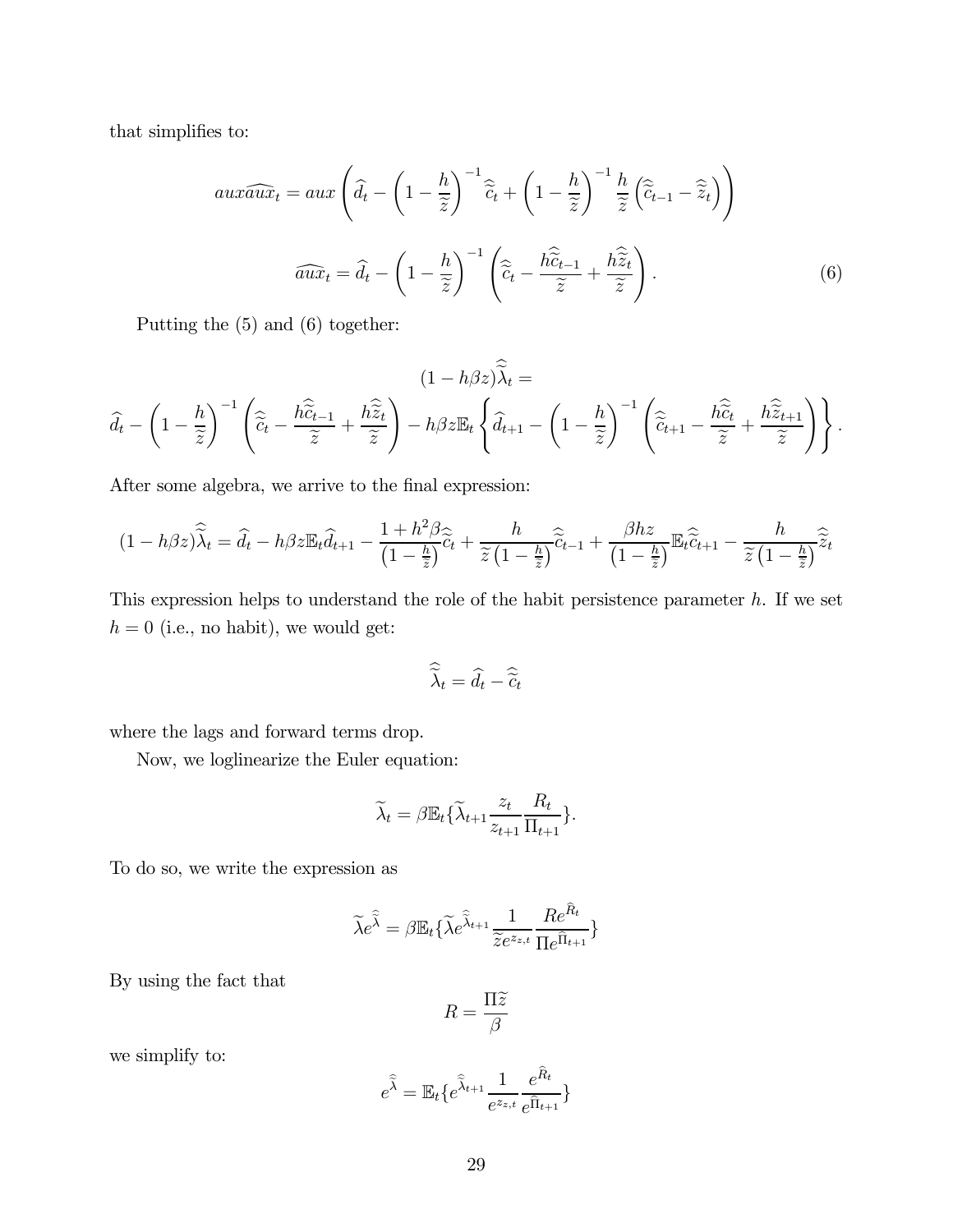Now, it is easy to show that:

$$
\widehat{\widetilde{\lambda}}_t = \mathbb{E}_t \{ \widehat{\widetilde{\lambda}}_{t+1} + \widehat{R}_t - \widehat{\Pi}_{t+1} \}.
$$
\n(9)

Let us now consider:

$$
\widetilde{r}_t = a' [u_t].
$$

First, we write:

$$
\widetilde{r}e^{\widehat{\widetilde{r}}t}=a'\left[u\exp^{\widehat{u}t}\right],
$$

where the loglinear approximation delivers:

$$
\widehat{r}\widehat{\widetilde{r}}_t = a''[u]u\widehat{u}_t.
$$

Since  $\widetilde{r}=a'\, [u],$  then:

$$
\widehat{\widetilde{r}}_t = \frac{a''[u]u}{a'[u]} \widehat{u}_t,
$$

or

$$
\widehat{\widetilde{r}}_t = \frac{\gamma_2}{\gamma_1} \widehat{u}_t. \tag{10}
$$

.

The next equation to consider relates the shadow price of capital to the return on investment:  $\overline{a}$ 

$$
\widetilde{q}_t = \beta \mathbb{E}_t \left\{ \frac{\widetilde{\lambda}_{t+1}}{\widetilde{\lambda}_t} \frac{1}{\widetilde{z}_{t+1}} \frac{1}{\widetilde{\mu}_{t+1}} \left( (1-\delta) \widetilde{q}_{t+1} + \widetilde{r}_{t+1} u_{t+1} - a \left[ u_{t+1} \right] \right) \right\}
$$

where  $\widetilde{\mu}_{t+1} = \frac{\mu_{t+1}}{\mu_t}$ . We can we write this expression as

$$
\widetilde{q}e^{\widehat{\widetilde{q}}_t} = \frac{\beta}{\widetilde{z}\widetilde{\mu}} \mathbb{E}_t \exp^{\Delta \widehat{\widetilde{\lambda}}_{t+1} - \widehat{\widetilde{z}}_{t+1} - \widehat{\widetilde{\mu}}_{t+1}} \left\{ \begin{array}{c} (1-\delta) \, \widetilde{q}e^{\widehat{\widetilde{q}}_{t+1}} + \\ \tilde{r}u \exp^{\widehat{\widetilde{r}}_{t+1} + \widehat{u}_{t+1}} - a \left[ u \exp^{\widehat{u}_{t+1}} \right] \end{array} \right\}
$$

Loglinearization delivers:

$$
\widehat{q}\widehat{\widehat{q}}_t = \frac{\beta}{\widetilde{z}\widetilde{\mu}} \mathbb{E}_t \left( \Delta \widehat{\widetilde{\lambda}}_{t+1} - \widehat{\widetilde{z}}_{t+1} - \widehat{\widetilde{\mu}}_{t+1} \right) ((1 - \delta) \widetilde{q} + \widetilde{r}u - a[u]) + \frac{\beta}{\widetilde{z}\widetilde{\mu}} \left( \mathbb{E}_t (1 - \delta) \widehat{\widetilde{q}}_{t+1} + \widetilde{r}u \left( \widehat{\widetilde{r}}_{t+1} + \widehat{u}_{t+1} \right) - a[u] u \widehat{u}_{t+1} \right).
$$

Making use of the following steady-state relationships:  $u = 1$ ,  $a[u] = 0$ ,  $\tilde{r} = a'[u]$ ,  $\tilde{q} = 1$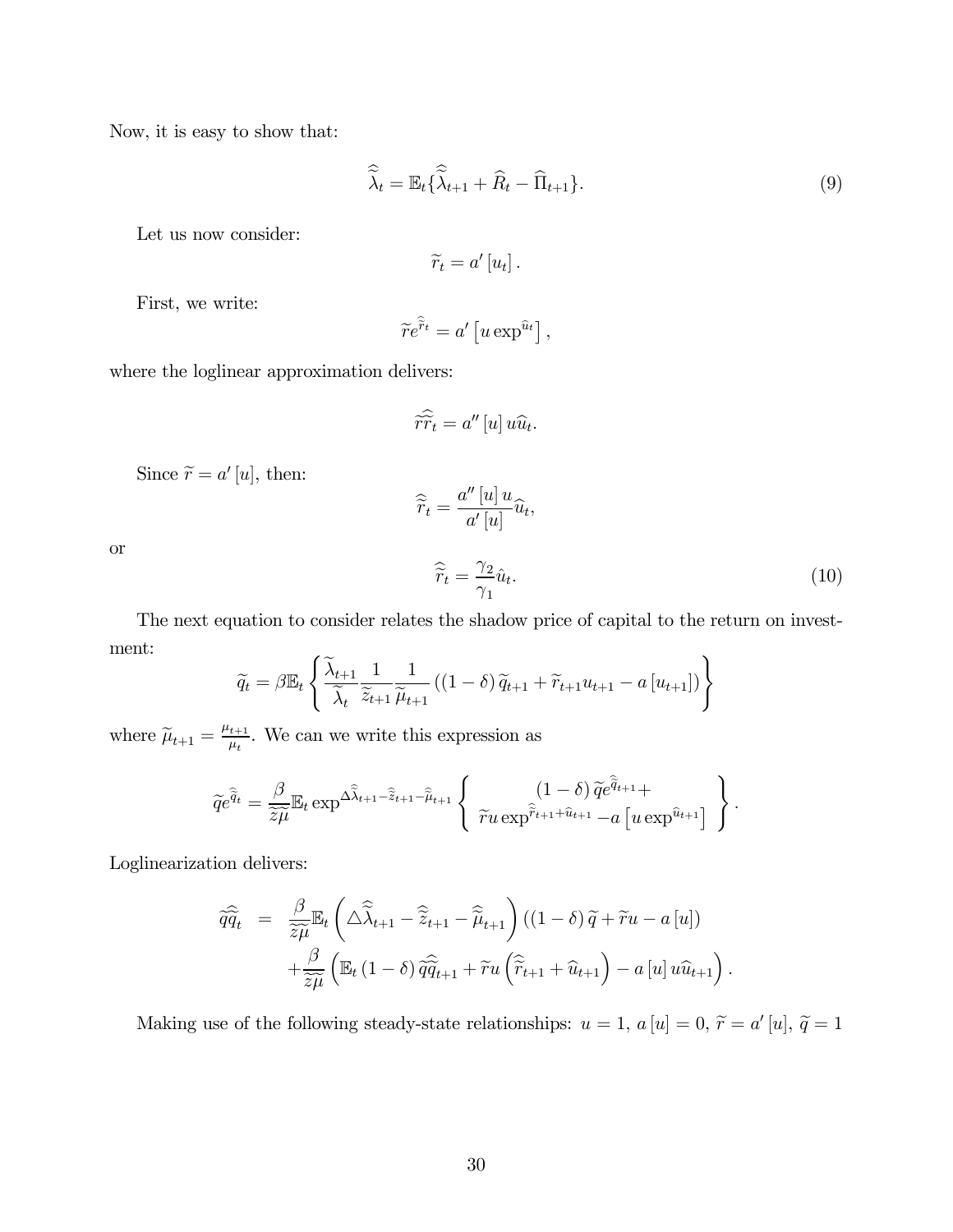and  $1 = \frac{\beta}{\tilde{z}\tilde{\mu}}\tilde{r} + \frac{\beta}{\tilde{z}\tilde{\mu}}(1 - \delta)$ , and  $\mathbb{E}_t\left(-\hat{\tilde{z}}_{t+1} - \hat{\tilde{\mu}}_{t+1}\right) = 0$ , the previous expression simplifies to:

$$
\widehat{\widetilde{q}}_t = ((1 - \delta) + \widetilde{r}) \frac{\beta}{\widetilde{z\mu}} \mathbb{E}_t \Delta \widehat{\widetilde{\lambda}}_{t+1} + \frac{\beta (1 - \delta)}{\widetilde{z\mu}} \mathbb{E}_t \widehat{\widetilde{q}}_{t+1} + \frac{\beta}{\widetilde{z\mu}} \widetilde{r} u \mathbb{E}_t \widehat{\widetilde{r}}_{t+1},
$$

that implies:

$$
\widehat{\widetilde{q}}_t = \mathbb{E}_t \Delta \widehat{\widetilde{\lambda}}_{t+1} + \frac{\beta (1 - \delta)}{\widetilde{z} \widetilde{\mu}} \mathbb{E}_t \widehat{\widetilde{q}}_{t+1} + \left(1 - \frac{\beta (1 - \delta)}{\widetilde{z} \widetilde{\mu}}\right) \mathbb{E}_t \widehat{\widetilde{r}}_{t+1}.
$$
\n(11)

The next equation to loglinearize is:

$$
1 = \widetilde{q}_t \left( 1 - S \left[ \frac{\widetilde{x}_t}{\widetilde{x}_{t-1}} \frac{z_t}{z_{t-1}} \right] - S' \left[ \frac{\widetilde{x}_t}{\widetilde{x}_{t-1}} \frac{z_t}{z_{t-1}} \right] \frac{\widetilde{x}_t}{\widetilde{x}_{t-1}} \frac{z_t}{z_{t-1}} \right) + \beta \mathbb{E}_t \widetilde{q}_{t+1} \frac{\widetilde{\lambda}_{t+1}}{\widetilde{\lambda}_t} \frac{z_t}{z_{t+1}} S' \left[ \frac{\widetilde{x}_{t+1}}{\widetilde{x}_t} \frac{z_{t+1}}{z_t} \right] \left( \frac{\widetilde{x}_{t+1}}{\widetilde{x}_t} \frac{z_{t+1}}{z_t} \right)^2
$$

which can be rearranged as:

$$
1 = \tilde{q} \exp^{\hat{\tilde{q}}_t} \left( 1 - S \left[ \tilde{z} \exp^{\Delta \hat{\tilde{x}}_t + \hat{\tilde{z}}_t} \right] - S' \left[ \tilde{z} \exp^{\Delta \hat{\tilde{x}}_t + \hat{\tilde{z}}_t} \right] \tilde{z} \exp^{\Delta \hat{\tilde{x}}_t + \hat{\tilde{z}}_t} \right) +
$$
  
+ 
$$
\beta \frac{\tilde{q}}{\tilde{z}} \mathbb{E}_t \exp^{\hat{\tilde{q}}_t - \hat{\tilde{z}}_{t+1} + \Delta \hat{\lambda}_{t+1}} S'' \left[ \tilde{z} \exp^{\Delta \hat{\tilde{x}}_{t+1} + \hat{\tilde{z}}_{t+1}} \right] \tilde{z}^2 \exp^2(\Delta \hat{\tilde{x}}_{t+1} + \hat{\tilde{z}}_{t+1}).
$$

Taking the loglinear approximation (and using the fact that  $\widetilde{q}=1)$  we get:

$$
0 = \widehat{\widetilde{q}}_t - S''\left[\widetilde{z}\right]\widetilde{z}^2\left(\Delta\widehat{\widetilde{x}}_t + \widehat{\widetilde{z}}_t\right) + \frac{\beta}{z}S''\left[\widetilde{z}\right]\widetilde{z}^3\mathbb{E}_t\left(\Delta\widehat{\widetilde{x}}_{t+1} + \widehat{\widetilde{z}}_{t+1}\right).
$$

Reorganizing:

$$
\kappa \tilde{z}^2 \left( \Delta \hat{\tilde{x}}_t + \hat{\tilde{z}}_t \right) = \hat{\tilde{q}}_t + \beta \kappa \tilde{z}^2 \mathbb{E}_t \Delta \hat{\tilde{x}}_{t+1}
$$
\n(12)

where  $\kappa$  comes from the adjustment cost function.

We move now into loglinearizing the equations that describe the law of motion of  $f_t$ 

$$
f_t = \frac{\eta - 1}{\eta} \left(\tilde{w}_t^*\right)^{1 - \eta} \tilde{\lambda}_t \left(\tilde{w}_t\right)^{\eta} l_t^d + \beta \theta_w \mathbb{E}_t \left(\frac{\Pi_t^{\chi_w}}{\Pi_{t+1}}\right)^{1 - \eta} \left(\frac{\tilde{w}_{t+1}^* z_{t+1}}{\tilde{w}_t^* z_t}\right)^{\eta - 1} f_{t+1}
$$

and

$$
f_t = \psi d_t \varphi_t \left( \Pi_t^{*w} \right)^{-\eta(1+\gamma)} \left( l_t^d \right)^{1+\gamma} + \beta \theta_w \mathbb{E}_t \left( \frac{\Pi_t^{\chi_w}}{\Pi_{t+1}} \right)^{-\eta(1+\gamma)} \left( \frac{\widetilde{w}_{t+1}^*}{\widetilde{w}_t^*} \frac{z_{t+1}}{z_t} \right)^{\eta(1+\gamma)} f_{t+1}.
$$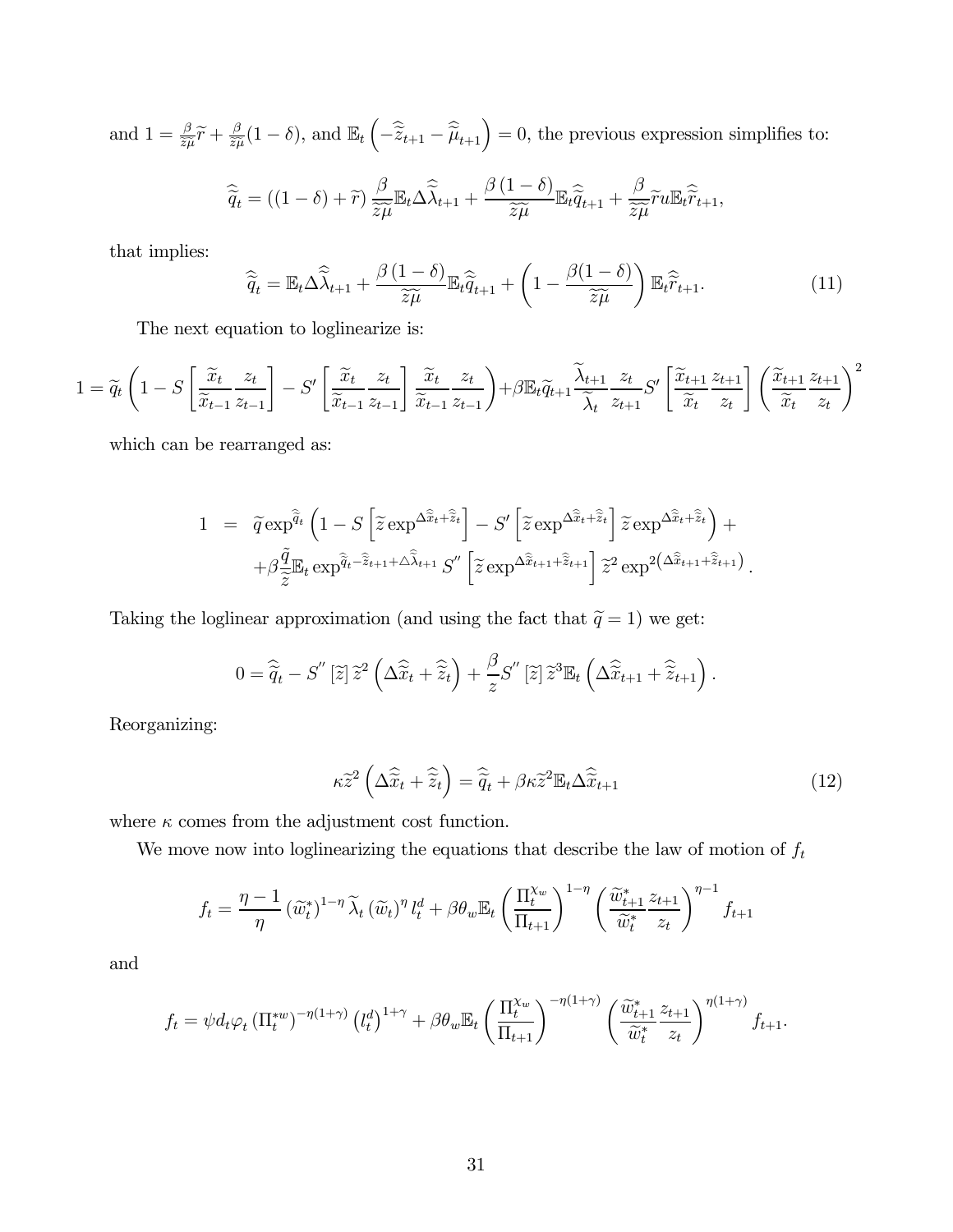The first equation can be written as:

$$
f \exp^{\hat{f}_t} = \frac{\eta - 1}{\eta} (\widetilde{w}^*)^{1 - \eta} \widetilde{\lambda} \widetilde{w}^{\eta} l^d \exp^{(1 - \eta) \widehat{\widetilde{w}}_t + \widehat{\lambda}_t + \eta \widehat{\widetilde{w}}_t + \widehat{l}_t^d} +
$$
  

$$
\beta \theta_w \Pi^{-(1 - \eta)(1 - \chi_w)} \widetilde{z}^{\eta - 1} f \mathbb{E}_t \exp^{\widehat{f}_t - (1 - \eta) \left( \widehat{\Pi}_{t+1} - \chi_w \widehat{\Pi}_t + \Delta \widehat{\widetilde{w}}_{t+1}^* + \widehat{\widetilde{z}}_{t+1} \right)}.
$$

Since  $\mathbb{E}_t \tilde{z}_{t+1} = 0$ , we can loglinearize the previous expression as:

$$
f\widehat{f}_t = \frac{\eta - 1}{\eta} (\widetilde{w}^*)^{1 - \eta} \widetilde{\lambda} \widetilde{w}^{\eta} l^d \left( (1 - \eta) \widehat{\widetilde{w}}_t^* + \widehat{\widetilde{\lambda}}_t + \eta \widehat{\widetilde{w}}_t + \widehat{l}_t^d \right) +
$$
  

$$
\beta \theta_w \Pi^{-(1 - \eta)(1 - \chi_w)} \widetilde{z}^{\eta - 1} f \mathbb{E}_t \left( \widehat{f}_{t+1} - (1 - \eta) \left( (\widehat{\Pi}_{t+1} - \chi_w \widehat{\Pi}_t) + \Delta \widehat{\widetilde{w}}_{t+1}^* \right) \right).
$$

Since in the steady-state we have that

$$
1 - \beta \theta_w \widetilde{z}^{\eta - 1} \Pi^{-(1 - \eta)(1 - \chi_w)} = \frac{\frac{\eta - 1}{\eta} (w^*)^{1 - \eta} \lambda w^{\eta} l^d}{f},
$$

we can write that:

$$
\widehat{f}_t = \left(1 - \beta \theta_w \widetilde{z}^{\eta - 1} \Pi^{-(1 - \eta)(1 - \chi_w)}\right) \left( (1 - \eta) \widehat{\widetilde{w}}_t^* + \widehat{\widetilde{\lambda}}_t + \eta \widehat{\widetilde{w}}_t + \widehat{l}_t^d \right) +
$$
\n
$$
\beta \theta_w \Pi^{-(1 - \eta)(1 - \chi_w)} \widetilde{z}^{\eta - 1} \mathbb{E}_t \left( \widehat{f}_{t+1} - (1 - \eta) \left( \widehat{\Pi}_{t+1} - \chi_w \widehat{\Pi}_t + \Delta \widehat{\widetilde{w}}_{t+1}^* \right) \right) \tag{13}
$$

Let us know consider the second equation describing the behavior of  $f$ . First we can write it as:

$$
f \exp^{\hat{f}_t} = \psi d\varphi (l^d)^{1+\gamma} \exp^{\hat{d}_t + \hat{\varphi}_t + \eta (1+\gamma) (\hat{\tilde{w}}_t - \hat{\tilde{w}}_t^*) + (1+\gamma) \hat{l}_t^d} +
$$
  
+ 
$$
\beta \theta_w \tilde{z}^{\eta (1+\gamma)} \Pi^{\eta (1+\gamma) (1-\chi_w)} f \mathbb{E}_t \exp^{\hat{f}_{t+1} + \eta (1+\gamma) (\hat{\Pi}_{t+1} - \chi_w \hat{\Pi}_t + \Delta \hat{\tilde{w}}_{t+1}^*) \hat{\tilde{z}}_{t+1})}.
$$

It can be shown that in steady-state:

$$
1 - \beta \theta_w \widetilde{z}^{\eta(1+\gamma)} \Pi^{\eta(1+\gamma)(1-\chi_w)} = \frac{\psi d\varphi(l^d)^{1+\gamma}}{f}
$$

and since  $\mathbb{E}_t \tilde{z}_{t+1} = 0$ , that implies

$$
\hat{f}_t = \left(1 - \beta \theta_w \tilde{z}^{\eta(1+\gamma)} \Pi^{\eta(1+\gamma)(1-\chi_w)}\right) \left(\hat{d}_t + \hat{\varphi}_t + \eta \left(1+\gamma\right) \left(\hat{\tilde{w}}_t - \hat{\tilde{w}}_t^*\right) + (1+\gamma) \tilde{l}_t^d\right) \n+ \beta \theta_w \tilde{z}^{\eta(1+\gamma)} \Pi^{\eta(1+\gamma)(1-\chi_w)} \mathbb{E}_t \left(\hat{f}_{t+1} + \eta \left(1+\gamma\right) \left(\hat{\Pi}_{t+1} - \chi_w \hat{\Pi}_t + \Delta \hat{\tilde{w}}_{t+1}^*\right)\right). \tag{14}
$$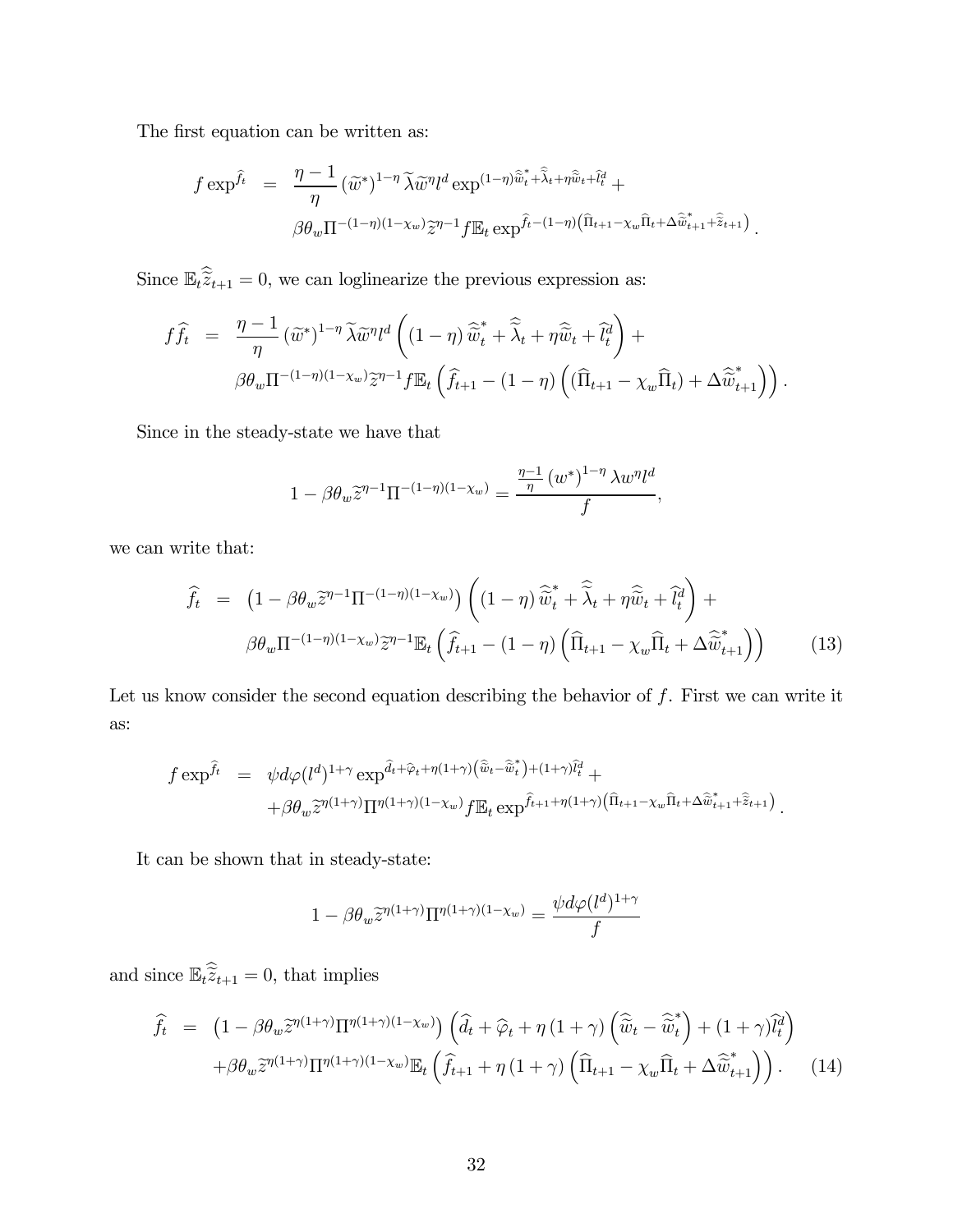Let us loglinearize the law of motion for  $g_t^1$  and  $g_t^2$ . First consider

$$
g_t^1 = \widetilde{\lambda}_t m c_t \widetilde{y}_t^d + \beta \theta_p \mathbb{E}_t \left(\frac{\Pi_t^{\chi}}{\Pi_{t+1}}\right)^{-\varepsilon} g_{t+1}^1
$$

that can be rewritten as:

$$
g^1 \exp^{\hat{g}_t^1} = \tilde{\lambda} m c \tilde{y}^d \exp^{\hat{\lambda}_t + \hat{m}c_t + \hat{\tilde{y}}^d_t} + \beta \theta_p g^1 \Pi^{\varepsilon(1-\chi)} \mathbb{E}_t \exp^{\varepsilon(\hat{\Pi}_{t+1} - \chi\hat{\Pi}_t) + \hat{g}_{t+1}^1}.
$$

If we loglinearize that last expression, we get:

$$
g^{1}\widehat{g}_{t}^{1} = \widetilde{\lambda}mc\widetilde{y}^{d}\left(\widehat{\widetilde{\lambda}}_{t} + \widehat{mc}_{t} + \widehat{\widetilde{y}}_{t}^{d}\right) + \beta\theta_{p}g^{1}\Pi^{\varepsilon(1-\chi)}\mathbb{E}_{t}\left(\varepsilon(\widehat{\Pi}_{t+1} - \chi\widehat{\Pi}_{t}) + \widehat{g}_{t+1}^{1}\right).
$$

It can shown that in steady state

$$
1-\beta \theta_p \Pi^{\varepsilon(1-\chi)}=\frac{\widetilde{\lambda}mc\widetilde{y}^d}{g^1}
$$

therefore,

$$
\widehat{g}_t^1 = \left(1 - \beta \theta_p \Pi^{\varepsilon(1-\chi)}\right) \left(\widehat{\widetilde{\lambda}}_t + \widehat{mc}_t + \widehat{\widetilde{y}}_t^d\right) + \beta \theta_p \Pi_t^{\varepsilon(1-\chi)} \mathbb{E}_t \left(\varepsilon(\widehat{\Pi}_{t+1} - \chi \widehat{\Pi}_t) + \widehat{g}_{t+1}^1\right). \tag{15}
$$

Let us now consider:

$$
g_t^2 = \widetilde{\lambda}_t \Pi_t^* \widetilde{y}_t^d + \beta \theta_p \mathbb{E}_t \left( \frac{\Pi_t^{\chi}}{\Pi_{t+1}} \right)^{1-\varepsilon} \left( \frac{\Pi_t^*}{\Pi_{t+1}^*} \right) g_{t+1}^2,
$$

that can rewritten as:

$$
g^2 \exp^{\hat{g}_t^2} = \widetilde{\lambda} \Pi^* \widetilde{y}^d \exp^{\widehat{\lambda}_t + \widehat{\Pi}_t^* + \widehat{\widetilde{y}}_t^d} + \beta \theta_p \Pi^{-(1-\varepsilon)(1-\chi)} g^2 \mathbb{E}_t \exp^{-(1-\varepsilon)\left(\widehat{\Pi}_{t+1} - \chi \widehat{\Pi}_t\right) - \left(\widehat{\Pi}_{t+1}^* - \widehat{\Pi}_t^*\right) + \widehat{g}_{t+1}^2}.
$$

If we loglinearize that last expression, we get:

$$
g^2 \hat{g}_t^2 = \widetilde{\lambda} \Pi^* \widetilde{y}^d \left( \widehat{\widetilde{\lambda}}_t + \widehat{\Pi}_t^* + \widehat{\widetilde{y}}_t^d \right)
$$
  
+ 
$$
\beta \theta_p \Pi^{-(1-\varepsilon)(1-\chi)} g^2 \mathbb{E}_t \left( -(1-\varepsilon) \left( \widehat{\Pi}_{t+1} - \chi \widehat{\Pi}_t \right) - \left( \widehat{\Pi}_{t+1}^* - \widehat{\Pi}_t^* \right) + \widehat{g}_{t+1}^2 \right).
$$

It can be shown that:

$$
1 - \beta \theta_p \Pi^{-(1-\varepsilon)(1-\chi)} = \frac{\lambda \Pi^* \widetilde{y}^d}{g^2},
$$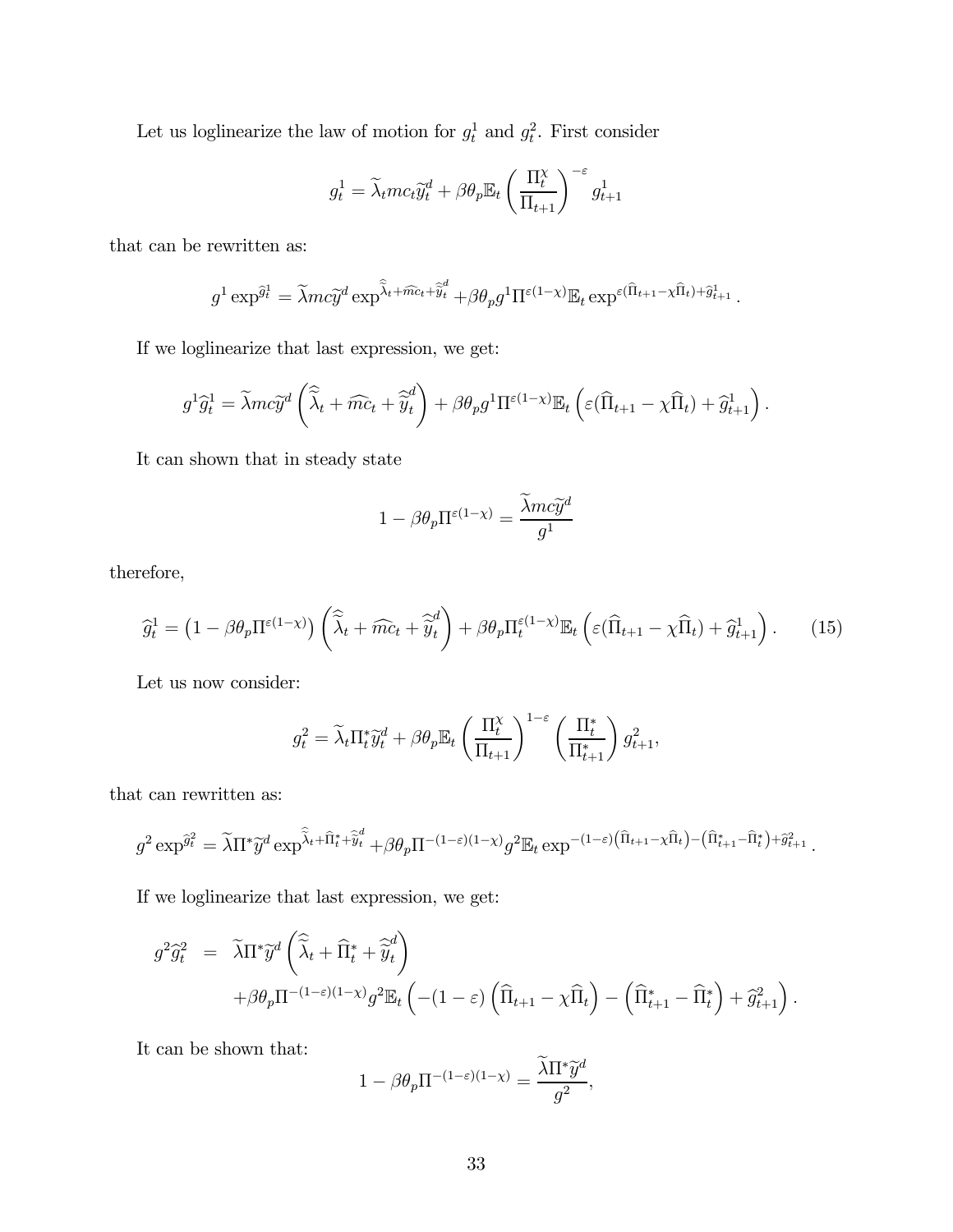therefore:

$$
\widehat{g}_t^2 = \left(1 - \beta \theta_p \Pi^{-(1-\varepsilon)(1-\chi)}\right) \left(\widehat{\widetilde{\lambda}}_t + \widehat{\Pi}_t^* + \widehat{\widetilde{y}}_t^d\right) \n+ \beta \theta_p \Pi^{-(1-\varepsilon)(1-\chi)} \mathbb{E}_t \left(-(1-\varepsilon) \left(\widehat{\Pi}_{t+1} - \chi \widehat{\Pi}_t\right) - \left(\widehat{\Pi}_{t+1}^* - \widehat{\Pi}_t^*\right) + \widehat{g}_{t+1}^2\right). \tag{16}
$$

Note that is easy to show that  $\varepsilon g_t^1 = (\varepsilon - 1)g_t^2$  loglinearizes to:

$$
\widehat{g}_t^1 = \widehat{g}_t^2. \tag{17}
$$

Now, let us loglinearize the relationship between the capital-labor ratio and the real wagereal interest rate  $\sim$ 

$$
\frac{u_t k_{t-1}}{l_t^d} = \frac{\alpha}{1 - \alpha} \frac{\widetilde{w}_t}{\widetilde{r}_t} \frac{z_t}{z_{t-1}} \frac{\mu_t}{\mu_{t-1}}.
$$

$$
\widehat{u}_t + \widehat{\widetilde{k}}_{t-1} - \widehat{l}_t^d = \widehat{\widetilde{w}}_t - \widehat{\widetilde{r}}_t + \widehat{\widetilde{z}}_t + \widehat{\widetilde{\mu}}_t.
$$
(18)

Let us loglinearize the marginal cost

It is easy to show that

$$
mc_t = \left(\frac{1}{1-\alpha}\right)^{1-\alpha} \left(\frac{1}{\alpha}\right)^{\alpha} (\tilde{w}_t)^{1-\alpha} \tilde{r}_t^{\alpha}
$$

to get

$$
\widehat{mc}_t = (1 - \alpha)\widehat{\widetilde{w}}_t + \alpha \widehat{\widetilde{r}}_t. \tag{19}
$$

Let us now concentrate on the aggregate wage law of motion:

$$
1 = \theta_w \left(\frac{\Pi_{t-1}^{\chi_w}}{\Pi_t}\right)^{1-\eta} \left(\frac{\tilde{w}_{t-1}}{\tilde{w}_t} \frac{z_{t-1}}{z_t}\right)^{1-\eta} + (1-\theta_w) \left(\Pi_t^{w^*}\right)^{1-\eta}
$$

the above expression can be rewritten as:

$$
1 = \theta_w \Pi^{-(1-\chi_w)(1-\eta)} \tilde{z}^{-(1-\eta)} \exp^{-(1-\eta)(\hat{\Pi}_t - \chi_w \hat{\Pi}_{t-1} + \hat{\Pi}_t^w + \tilde{z}_t)} + (1-\theta_w) (\Pi^{w^*})^{1-\eta} \exp^{(1-\eta)\hat{\Pi}_t^w},
$$

and loglinearized to:

$$
\theta_w \Pi^{-(1-\chi_w)(1-\eta)} \widetilde{z}^{-(1-\eta)} (\widehat{\Pi}_t - \chi_w \widehat{\Pi}_{t-1} + \widehat{\Pi}^w_t + \widetilde{z}_t) = (1 - \theta_w) (\Pi^{w^*})^{1-\eta} \widehat{\Pi}^{w^*}_t,
$$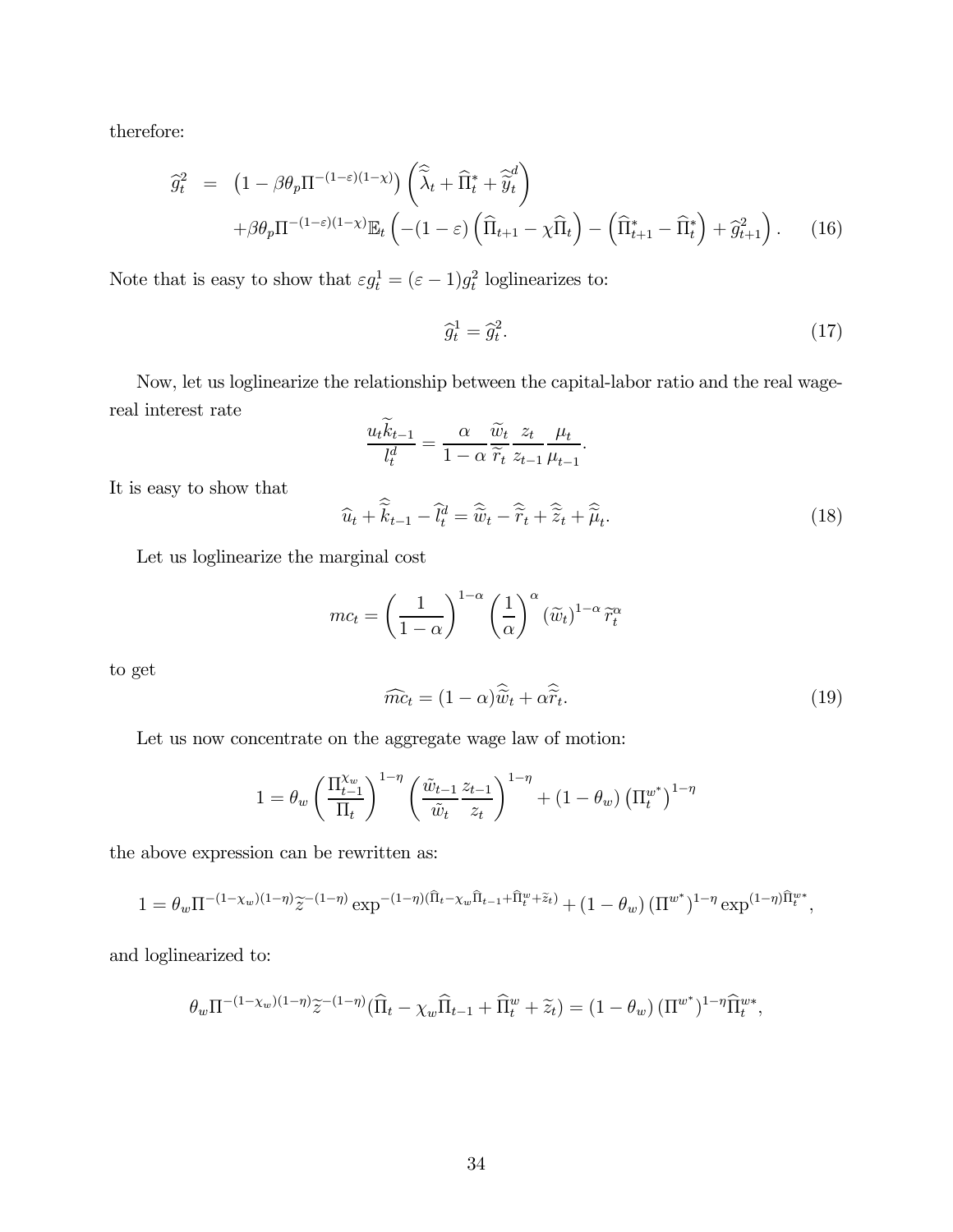that we can write as:

$$
\frac{\theta_w \Pi^{-(1-\chi_w)(1-\eta)}\tilde{z}^{-(1-\eta)}}{(1-\theta_w)(\Pi^{w^*})^{1-\eta}} (\widehat{\Pi}_t - \chi_w \widehat{\Pi}_{t-1} + \widehat{\Pi}_t^w + \widetilde{z}_t) = \widehat{\widetilde{w}}_t^* - \widehat{\widetilde{w}}_t.
$$
\n(20)

Now we concentrate on the aggregate price law of motion:

$$
1 = \theta_p \left( \frac{\Pi_{t-1}^{\chi}}{\Pi_t} \right)^{1-\varepsilon} + (1 - \theta_p) \, \Pi_t^{*1-\varepsilon}
$$

that can be rewritten as:

$$
1 = \theta_p \Pi^{-(1-\varepsilon)(1-\chi)} \exp^{-(1-\varepsilon)(\widehat{\Pi}_t - \chi \widehat{\Pi}_{t-1})} + (1-\theta_p) (\Pi^*)^{(1-\varepsilon)} \exp^{(1-\varepsilon)\widehat{\Pi}_t^*}
$$

that loglinearizes to:

$$
\frac{\theta_p \Pi^{-(1-\varepsilon)(1-\chi)}}{(1-\theta_p) \left(\Pi^*\right)^{(1-\varepsilon)}} \left(\widehat{\Pi}_t - \chi \widehat{\Pi}_{t-1}\right) = \widehat{\Pi}_t^*.
$$
\n(21)

The Taylor rule loglinnearizes to:

$$
\widehat{R}_t = \gamma_R \widehat{R}_{t-1} + (1 - \gamma_R) \left( \gamma_\Pi \widehat{\Pi}_t + \gamma_y (\Delta \widehat{\widetilde{y}}_t^d + \widehat{\widetilde{z}}_t) \right) + \widehat{m}_t. \tag{22}
$$

The market clearing conditions:

$$
l_t = v_t^w l_t^d,
$$
  

$$
\widetilde{c}_t + \widetilde{x}_t + \frac{a [u_t] \widetilde{k}_{t-1}}{\widetilde{\mu}_t \widetilde{z}_t} = \widetilde{y}_t^d,
$$

and

$$
v_t^p \widetilde{y}_t^d = \frac{\widetilde{A}_t}{\widetilde{z}_t} \left( u_t \widetilde{k}_{t-1} \right)^\alpha \left( l_t^d \right)^{1-\alpha} - \phi
$$

can be written as:

$$
l \exp^{\hat{u}} = v^{w} l^{d} \exp^{\hat{v}^{w}_{t} + \hat{l}^{d}_{t}},
$$

$$
\tilde{c} \exp^{\hat{\tilde{c}}_{t}} + \tilde{x} \exp^{\hat{\tilde{x}}_{t}} + \frac{a \left[ \tilde{u} \exp^{\hat{\tilde{u}}_{t}} \right] \tilde{k} \exp^{\hat{\tilde{k}}_{t-1}}}{\tilde{z} \tilde{\mu} \exp^{\hat{\mu}_{t} + \hat{\tilde{z}}_{t}}} = \tilde{y}^{d} \exp^{\tilde{y}^{d}_{t}},
$$

and

$$
v^p \widetilde{y}^d \exp^{\widehat{v}_t^p + \widehat{\widetilde{y}}_t^d} = \frac{\widetilde{A}}{\widetilde{z}} \left( u \widetilde{k} \right)^{\alpha} \left( \widetilde{l}^d \right)^{1-\alpha} \exp^{\widehat{\widetilde{A}}_t - \widehat{\widetilde{z}}_t + \alpha \left( \widehat{u}_t + \widehat{\widetilde{k}}_{t-1} \right) + (1-\alpha)\widetilde{l}_t^d} - \phi
$$

respectively, where  $\widetilde{A}_{t+1} = \frac{A_{t+1}}{A_t}$ .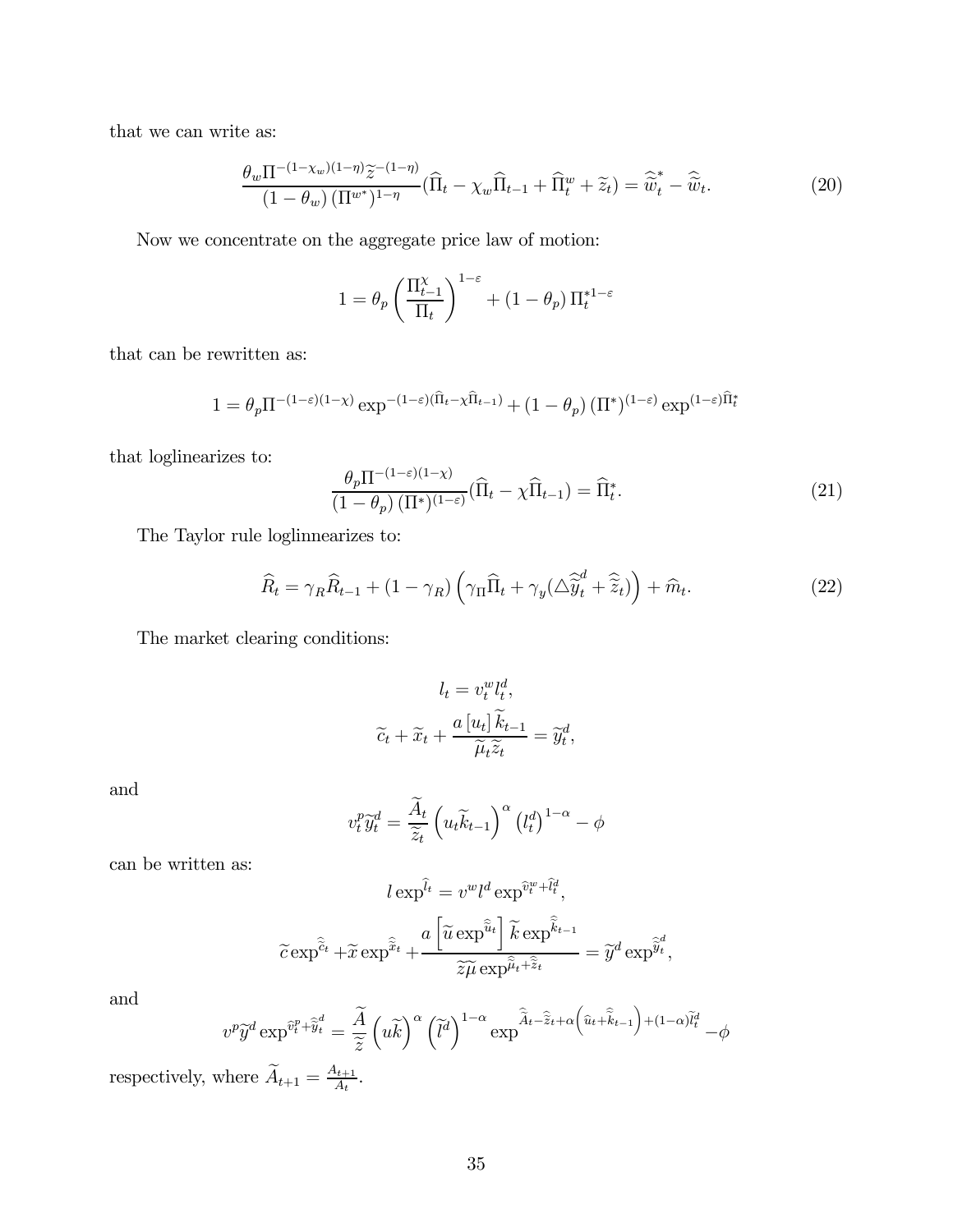Loglinearizing we get:

$$
\widehat{l_t} = \widehat{v}_t^w + \widehat{l_t^d},\tag{23}
$$

$$
\hat{c}\hat{\tilde{c}}_t + \tilde{x}\hat{\tilde{x}}_t + \frac{\gamma_1 \tilde{k}}{\tilde{z}\tilde{\mu}}\hat{u}_t = \tilde{y}^d \hat{\tilde{y}}_t^d,\tag{24}
$$

and

$$
\left(\tilde{y}^d v^p\right) \left(\widehat{v}_t^p + \widehat{\tilde{y}}_t^d\right) = \frac{\widetilde{A}}{\widetilde{z}} \left(u\widetilde{k}\right)^\alpha \left(\widetilde{l}^d\right)^{1-\alpha} \left(\widehat{\widetilde{A}}_t - \widehat{\widetilde{z}}_t + \alpha \left(\widehat{u}_t + \widehat{\widetilde{k}}_{t-1}\right) + (1-\alpha)\widetilde{l}_t^d\right). \tag{25}
$$

Let us consider now

$$
v_t^p = \theta_p \left(\frac{\Pi_{t-1}^{\chi}}{\Pi_t}\right)^{-\varepsilon} v_{t-1}^p + (1-\theta_p) \Pi_t^{*-\varepsilon}
$$

that can be written as

$$
v^p \exp^{\hat{v}_t^p} = \theta_p \Pi^{\varepsilon(1-\chi)} v^p \exp^{\varepsilon(\hat{\Pi}_t - \chi \hat{\Pi}_{t-1}) + \hat{v}_{t-1}^p} + (1-\theta_p) \Pi^{*-\varepsilon} \exp^{\varepsilon \hat{\Pi}_t^*}.
$$

Using

$$
\left(1 - \theta_p \Pi^{\varepsilon(1-\chi)}\right) v^p = \left(1 - \theta_p\right) \Pi^{*-\varepsilon}
$$

we get:

$$
\widehat{v}_t^p = \theta_p \Pi^{\varepsilon(1-\chi)} \left( \varepsilon (\widehat{\Pi}_t - \chi \widehat{\Pi}_{t-1}) + \widehat{v}_{t-1}^p \right) - \left( 1 - \theta_p \Pi^{\varepsilon(1-\chi)} \right) \varepsilon \widehat{\Pi}_t^*.
$$
 (26)

Let us know consider the law of motion of the wage dispersion:

$$
v_t^w = \theta_w \left( \frac{\prod_{t=1}^{X_w} 1}{\prod_t \widetilde{z}_t} \frac{\widetilde{w}_{t-1}}{\widetilde{w}_t} \right)^{-\eta} v_{t-1}^w + (1 - \theta_w) \left( \prod_t^{w*} \right)^{-\eta}.
$$

that can be written

$$
v^w e^{\widehat{v}_t^w} = \theta_w \Pi^{\eta(1-\chi_w)} \widetilde{z}^{\eta} v^w e^{\eta(\widehat{\Pi}_t - \chi_w \widehat{\Pi}_{t-1} + \widehat{\widetilde{w}}_t - \widehat{\widetilde{w}}_{t-1} + \widehat{z}_t) + \widehat{v}_{t-1}^w} + (1 - \theta_w) (\Pi^{w*})^{-\eta} e^{-\eta(\widehat{\widetilde{w}}_t^* - \widehat{\widetilde{w}}_t)}.
$$

Using

$$
\left(1 - \theta_w \Pi^{\eta(1-\chi_w)} \tilde{z}^{\eta}\right) v^w = \left(1 - \theta_w\right) \left(\Pi^{w*}\right)^{-\eta}
$$

we get:

$$
\widehat{v}_t^w = \theta_w \Pi^{\eta(1-\chi_w)} \widetilde{z}^\eta \left( \eta \left( \widehat{\Pi}_t - \chi_w \widehat{\Pi}_{t-1} + \widehat{\widetilde{w}}_t - \widehat{\widetilde{w}}_{t-1} + \widehat{\widetilde{z}}_t \right) + \widehat{v}_{t-1}^w \right) - \left( 1 - \theta_w \Pi^{\eta(1-\chi_w)} \widetilde{z}^\eta \right) \eta \left( \widehat{\widetilde{w}}_t^* - \widehat{\widetilde{w}}_t \right). \tag{27}
$$

Finally, let us loglinearize the law of motion of capital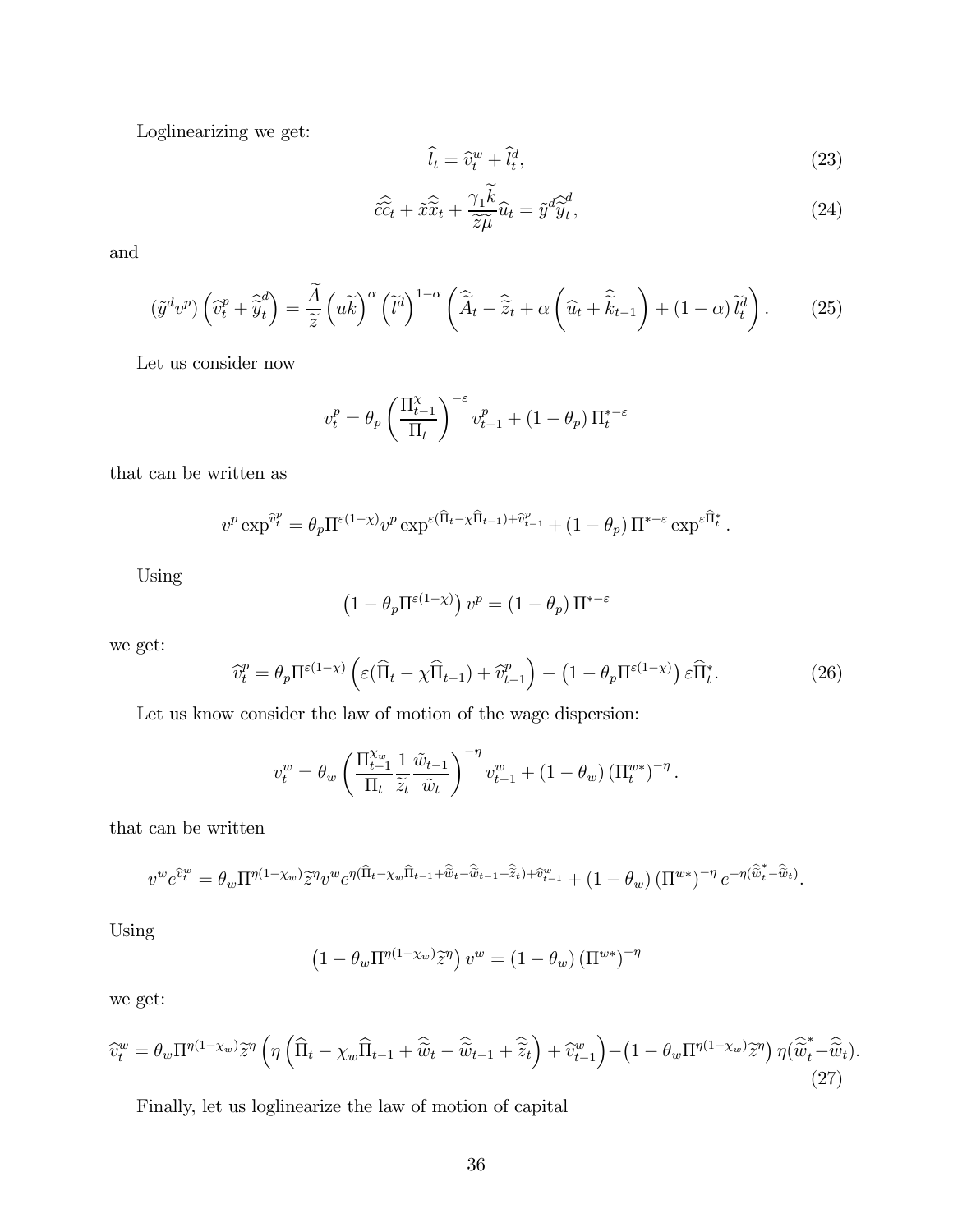$$
\tilde{k}_t \tilde{z}_t \tilde{\mu}_t = (1 - \delta) \tilde{k}_{t-1} + \tilde{\mu}_t \tilde{z}_t \left( 1 - S \left[ \frac{\tilde{x}_t}{\tilde{x}_{t-1}} \tilde{z}_t \right] \right) \tilde{x}_t.
$$

If we rearrange terms, we get:

$$
\tilde{k}\tilde{z}\tilde{\mu} \exp^{\hat{\tilde{k}}_t+\hat{\tilde{z}}_t+\hat{\tilde{\mu}}_t} = (1-\delta)\tilde{k} \exp^{\hat{\tilde{k}}_t-1}+\tilde{z}\tilde{\mu} \exp^{\hat{\tilde{z}}_t+\hat{\tilde{\mu}}_t} \left(1-S\left[ze^{\hat{\tilde{z}}_t+\Delta\hat{\tilde{x}}_t}\right]\right)\tilde{x} \exp^{\hat{\tilde{x}}_t}.
$$

Loglinearizing:

$$
\tilde{k}\widetilde{z}\widetilde{\mu}\left(\widehat{\widetilde{k}}_t+\widehat{\widetilde{z}}_t+\widehat{\widetilde{\mu}}_t\right)=(1-\delta)\widetilde{k}\widehat{\widetilde{k}}_{t-1}+\widetilde{z}\widetilde{\mu}\widetilde{x}(\widehat{\widetilde{z}}_t+\widehat{\widetilde{\mu}}_t+\widehat{\widetilde{x}}_t).
$$

Note that, using  $\tilde{k} = \frac{\tilde{z}\tilde{\mu}}{\tilde{z}\tilde{\mu} - (1-\delta)}\tilde{x}$ , we can rearrange the previous expression to get:

$$
\widehat{\widetilde{k}}_t + \widehat{\widetilde{z}}_t + \widehat{\widetilde{\mu}}_t = \frac{(1-\delta)\widehat{\widetilde{k}}_{t-1}}{\widetilde{z}\widetilde{\mu}} + \frac{\widetilde{z}\widetilde{\mu} - (1-\delta)}{\widetilde{z}\widetilde{\mu}} (\widehat{\widetilde{z}}_t + \widehat{\widetilde{\mu}}_t + \widehat{\widetilde{x}}_t)
$$

or

$$
\widehat{\widetilde{k}}_t = \frac{(1-\delta)\widehat{\widetilde{k}}_{t-1}}{\widetilde{z}\widetilde{\mu}} + \frac{\widetilde{z}\widetilde{\mu} - (1-\delta)\widehat{\widetilde{x}}_t}{\widetilde{z}\widetilde{\mu}} - \frac{1-\delta}{\widetilde{z}\widetilde{\mu}} \left(\widehat{\widetilde{z}}_t + \widehat{\widetilde{\mu}}_t\right). \tag{28}
$$

#### 4.3. System of Linear Stochastic Difference Equations

We now present the equations in the system as ordered in Uhlig algorithm model2fun.m

Equation 1 The first equation is

$$
\frac{\theta_w \Pi^{-(1-\chi_w)(1-\eta)}\tilde{z}^{-(1-\eta)}}{(1-\theta_w) (\Pi^{w^*})^{1-\eta}} (\widehat{\Pi}_t - \chi_w \widehat{\Pi}_{t-1} + \widehat{\Pi}_t^w + \widetilde{z}_t) = \widehat{\widetilde{w}}_t^* - \widehat{\widetilde{w}}_t
$$

We make use of the fact that  $\widehat{\Pi}_t^w = \widetilde{\tilde{w}}_t - \widetilde{\tilde{w}}_{t-1}$ , and define the auxiliary parameter  $a_1 = \theta_w \Pi^{-(1-\chi_w)(1-\eta)} \tilde{z}^{-(1-\eta)}$ .<br> $\theta_w \Pi^{-(1-\chi_w)(1-\eta)} \tilde{z}^{-(1-\eta)}$ .  $\frac{1}{(1-\theta_w)(1-\eta)\tilde{z}^{-(1-\eta)}}$ . In the Uhlig code this expression appears as  $a_1 = \frac{\theta_w \Pi^{-(1-\chi_w)(1-\eta)}\tilde{z}^{-(1-\eta)}}{(1-\theta_w)\{\exp[\log(\Pi^{w^*})]\}}^{1-\eta}$  $(1-\theta_w)\Big\{\exp\Big[\log(\Pi^{w^*})\Big]\Big\}$  $\frac{(\eta)}{1-\eta}$ , because when we solve for the steady state of  $\Pi^{w^*}$ , we express it in log-levels.

Then, the equation boils down to:

$$
a_1\widehat{\Pi}_t - \chi_w a_1\widehat{\Pi}_{t-1} + a_1\widehat{\widetilde{w}}_t - a_1\widehat{\widetilde{w}}_{t-1} + a_1\widetilde{z}_t = \widehat{\widetilde{w}}_t^* - \widehat{\widetilde{w}}_t
$$

and rearranging:

$$
a_1\widehat{\Pi}_t - \chi_w a_1\widehat{\Pi}_{t-1} + (1+a_1)\widehat{\widetilde{w}}_t - a_1\widehat{\widetilde{w}}_{t-1} + a_1\widetilde{z}_t - \widehat{\widetilde{w}}_t^* = 0
$$
\n(29)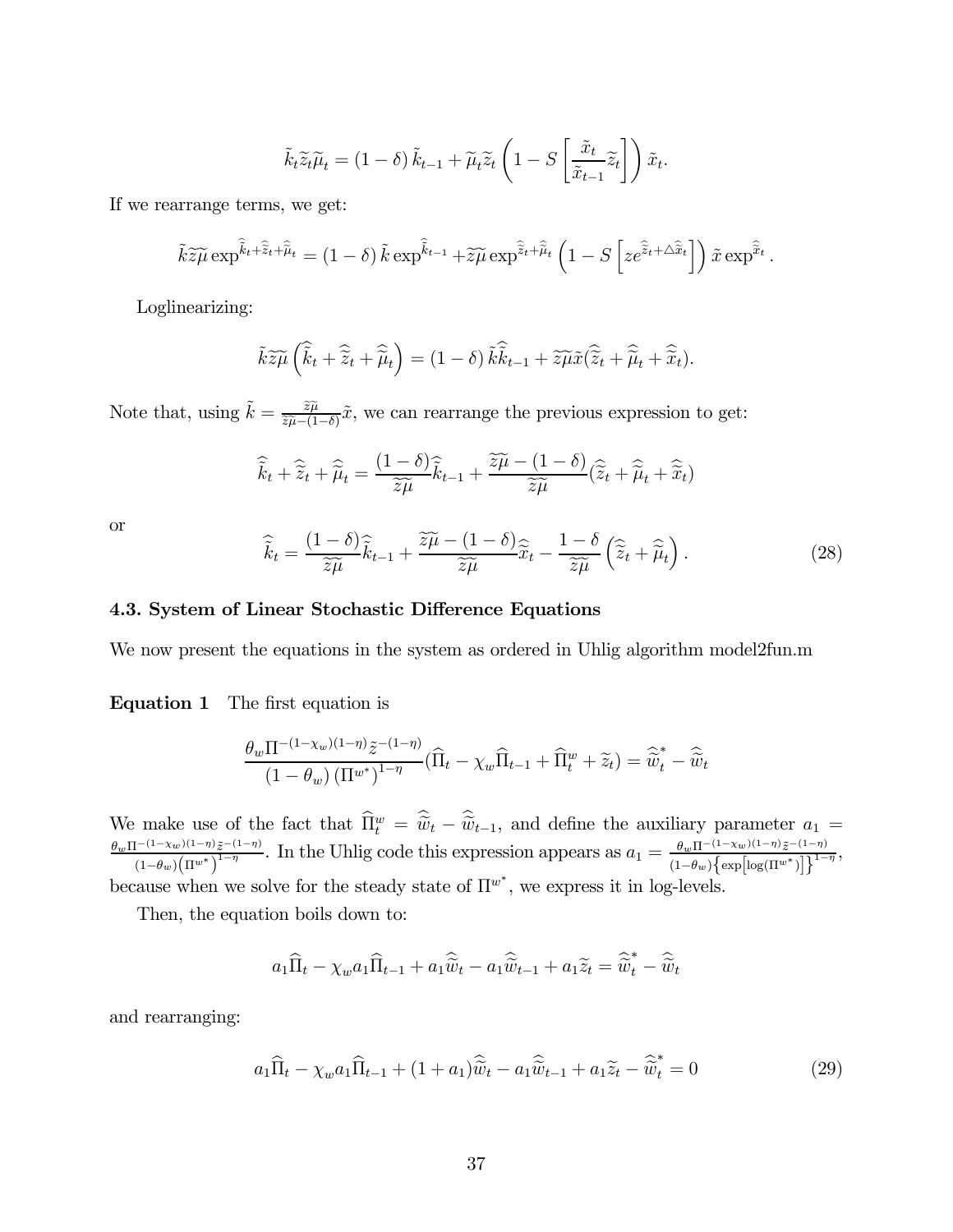Equation 2 The second equation is:

$$
\frac{\theta_p \Pi^{-(1-\varepsilon)(1-\chi)}}{(1-\theta_p) (\Pi^*)^{(1-\varepsilon)}} (\widehat{\Pi}_t - \chi \widehat{\Pi}_{t-1}) = \widehat{\Pi}_t^*
$$

In order to make notation for compact, define  $a_2 = \frac{\theta_p \Pi^{-(1-\varepsilon)(1-\chi)}}{(1-\theta_p)(\Pi^*)(1-\varepsilon)}$ . Note that in the file this expression appears as  $a_2 = \frac{\theta_p \Pi^{-(1-\varepsilon)(1-\chi)}}{(1-\theta_p)\{\exp[\log(\Pi^*)]\}^{(1-\varepsilon)}}$ , because when we solve for the steady state value  $\Pi^*$ , we express it in log-levels. Substituting for  $a_2$ :

$$
a_2(\widehat{\Pi}_t - \chi \widehat{\Pi}_{t-1}) = \widehat{\Pi}_t^*
$$

Rearranging:

$$
a_2\hat{\Pi}_t - a_2\chi\hat{\Pi}_{t-1} - \hat{\Pi}_t^* = 0
$$
\n(30)

Equation 3 The third equation is

$$
\widehat{\widetilde{r}}_t = \phi_u \hat{u}_t,
$$

where  $\phi_u = \gamma_2/\gamma_1.$  Then,

$$
-\hat{\tilde{r}}_t + \phi_u \hat{u}_t = 0 \tag{31}
$$

Equation 4 The fourth equation is

 $\widehat{g}_t^1 = \widehat{g}_t^2$ 

Rearranging:

$$
\widehat{g}_t^1 - \widehat{g}_t^2 = 0 \tag{32}
$$

Equation 5 The fifth equation is:

$$
\widehat{u}_t + \widehat{\widetilde{k}}_{t-1} - \widehat{l}_t^d = \widehat{\widetilde{w}}_t - \widehat{\widetilde{r}}_t + \widehat{\widetilde{z}}_t + \widehat{\widetilde{\mu}}_t
$$

Rearranging:

$$
\widehat{u}_t + \widehat{\widetilde{r}}_t + \widehat{\widetilde{k}}_{t-1} - \widehat{l}_t^d - \widehat{\widetilde{w}}_t - \widehat{\widetilde{z}}_t - \widehat{\widetilde{\mu}}_t \tag{33}
$$

Equation 6 The sixth equation is:

$$
\widehat{mc}_t = (1 - \alpha)\widehat{\widetilde{w}}_t + \alpha \widehat{\widetilde{r}}_t
$$

Rearranging:

$$
(1 - \alpha)\widehat{\tilde{w}}_t + \alpha \widehat{\tilde{r}}_t - \widehat{mc}_t = 0 \tag{34}
$$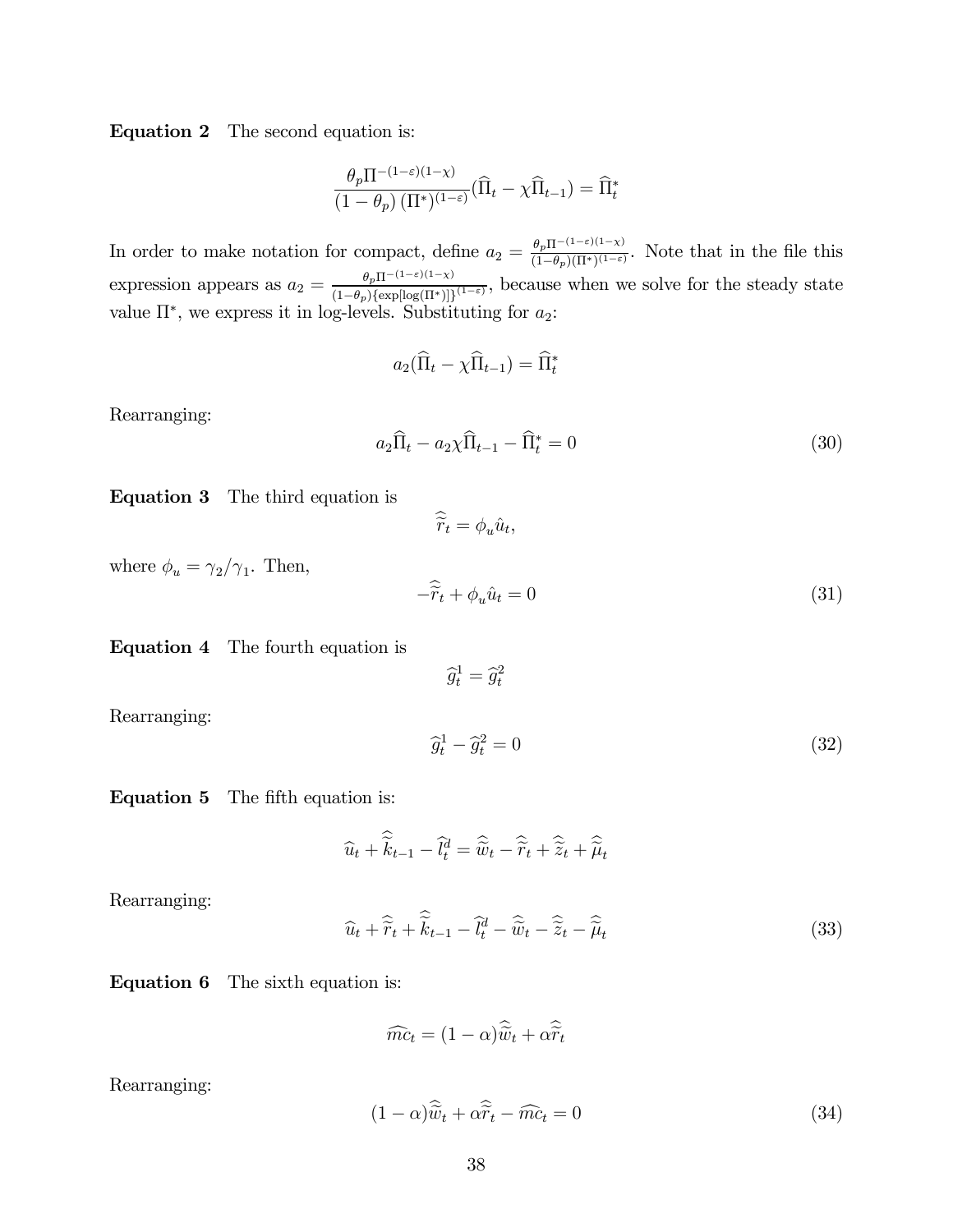Equation 7 The seventh equation is:

$$
\widehat{R}_t = \gamma_R \widehat{R}_{t-1} + (1 - \gamma_R) \left( \gamma_\Pi \widehat{\Pi}_t + \gamma_y (\triangle \widehat{\widetilde{y}}_t^d + \widehat{\widetilde{z}}_t) \right) + \widehat{m}_t
$$

Rearranging:

$$
-\widehat{R}_t + \gamma_R \widehat{R}_{t-1} + (1 - \gamma_R) \gamma_\Pi \widehat{\Pi}_t + (1 - \gamma_R) \gamma_y \widehat{\widetilde{z}}_t + (1 - \gamma_R) \gamma_y \widehat{\widetilde{y}}_t^d - (1 - \gamma_R) \gamma_y \widehat{\widetilde{y}}_{t-1}^d + \widehat{m}_t = 0
$$
 (35)

Equation 8 The eighth equation is:

$$
\hat{c}\hat{\tilde{c}}_t + \tilde{x}\hat{\tilde{x}}_t + \frac{\gamma_1 \tilde{k}}{\tilde{z}\tilde{\mu}}\hat{u}_t = \tilde{y}^d \hat{\tilde{y}}_t^d
$$

Note that in the code, because we have solved for the log-steady state, constants enter as follows:  $\tilde{c} = \exp \left[ \log \left( \tilde{c} \right) \right], \ \tilde{x} = \exp \left[ \log \left( \tilde{x} \right) \right], \ \tilde{y}^d = \exp \left[ \log \left( \tilde{y}^d \right) \right].$ Rearranging:

$$
\hat{c}\hat{\tilde{c}}_t + \tilde{x}\hat{\tilde{x}}_t + \frac{\gamma_1 \dot{k}}{\tilde{z}\tilde{\mu}}\hat{u}_t - \tilde{y}^d \tilde{\tilde{y}}_t^d = 0
$$
\n(36)

Equation 9 The ninth equation is:

$$
(\tilde{y}^d v^p) \left(\hat{v}_t^p + \hat{\tilde{y}}_t^d\right) = \frac{\tilde{A}}{\tilde{z}} \left(u\tilde{k}\right)^\alpha \left(\tilde{l}^d\right)^{1-\alpha} \left(\hat{\tilde{A}}_t - \hat{\tilde{z}}_t + \alpha\left(\hat{u}_t + \hat{\tilde{k}}_{t-1}\right) + (1-\alpha)\tilde{l}_t^d\right)
$$

Define the parameter  $\text{product} = \frac{A}{\tilde{z}}$  $(\tilde{u}\tilde{k})^{\alpha} (\tilde{l}^d)^{1-\alpha}$ . Note that in terms of Uhlig notation, this is defined as  $produc = \frac{A}{\tilde{z}}$  $\left\{ \exp \left[ \log(u) \right] \exp \left[ \log(\widetilde{k}) \right] \right\}^{\alpha} \left\{ \exp \left[ \log(\widetilde{l}^d) \right] \right\}^{1-\alpha}$ . Also note that in terms of the code, we have that  $\tilde{y}^d = \exp\left[\log\left(\tilde{y}^d\right)\right], v^p = \exp\left[\log\left(v^p\right)\right].$  Substituting:

$$
\left(\tilde{y}^{d}v^{p}\right)\left(\widehat{v}_{t}^{p}+\widehat{\tilde{y}}_{t}^{d}\right)=prod(c\left(\widehat{\tilde{A}}_{t}-\widehat{\tilde{z}}_{t}+\alpha\left(\widehat{u}_{t}+\widehat{\tilde{k}}_{t-1}\right)+\left(1-\alpha\right)\widetilde{l}_{t}^{d}\right)
$$

Rearranging:

$$
(\tilde{y}^d v^p)\hat{v}_t^p + (\tilde{y}^d v^p)\hat{\tilde{y}}_t^d - (product)\hat{\tilde{A}}_t + (product)\hat{\tilde{z}}_t - (\alpha)(product)\hat{u}_t - (\alpha)(product)\hat{\tilde{k}}_{t-1} - (1 - \alpha)(product)\hat{\tilde{l}}_t^d = 0
$$
\n(37)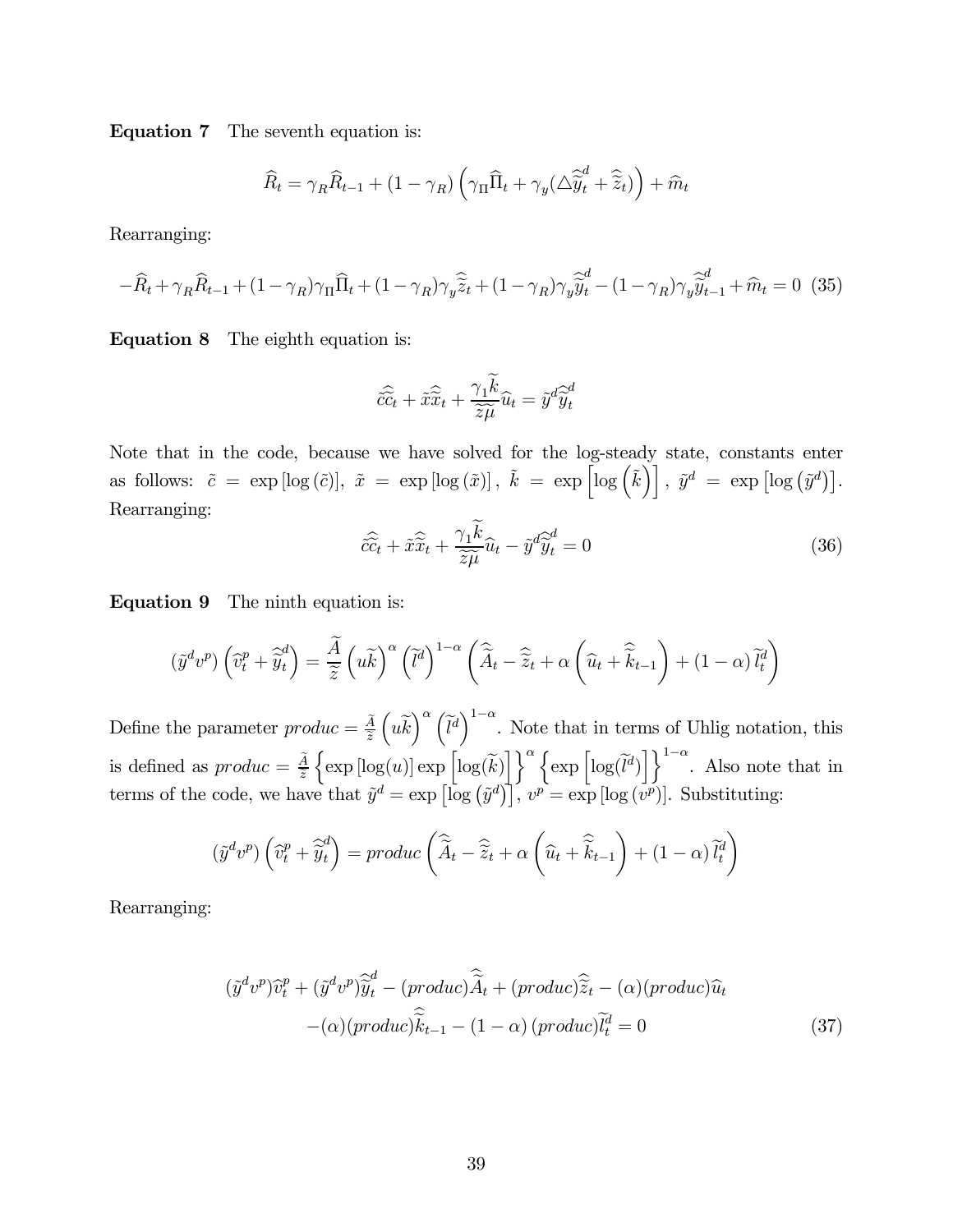Equation 10 The tenth equation is:

$$
\widehat{v}_t^p = \theta_p \Pi^{\varepsilon(1-\chi)} \left( \varepsilon (\widehat{\Pi}_t - \chi \widehat{\Pi}_{t-1}) + \widehat{v}_{t-1}^p \right) - \left( 1 - \theta_p \Pi^{\varepsilon(1-\chi)} \right) \varepsilon \widehat{\Pi}_t^*
$$

Define  $a_3 = \beta \theta_p \Pi^{\epsilon(1-\chi)}$ . Then,  $\theta_p \Pi^{\epsilon(1-\chi)} = \frac{a_3}{\beta}$ . This type of parameter definition will become clearer when we analyze the price setting equations. Then, substituting:

$$
\widehat{v}_t^p = \frac{a_3}{\beta} \varepsilon \widehat{\Pi}_t - \chi \varepsilon \frac{a_3}{\beta} \widehat{\Pi}_{t-1} + \frac{a_3}{\beta} \widehat{v}_{t-1}^p - \left(1 - \frac{a_3}{\beta}\right) \varepsilon \widehat{\Pi}_t^*
$$

And rearranging:

$$
\frac{a_3 \varepsilon}{\beta} \widehat{\Pi}_t - \frac{a_3 \varepsilon \chi}{\beta} \widehat{\Pi}_{t-1} + \frac{a_3}{\beta} \widehat{v}_{t-1}^p - \left(1 - \frac{a_3}{\beta}\right) \varepsilon \widehat{\Pi}_t^* - \widehat{v}_t^p = 0 \tag{38}
$$

Equation 11 The eleventh equation is:

$$
\widehat{v}_t^w = \theta_w \Pi^{\eta(1-\chi_w)} \widetilde{z}^{\eta} \left( \eta \left( \widehat{\Pi}_t - \chi_w \widehat{\Pi}_{t-1} + \widehat{\widetilde{w}}_t - \widehat{\widetilde{w}}_{t-1} + \widehat{\widetilde{z}}_t \right) + \widehat{v}_{t-1}^w \right) - \left( 1 - \theta_w \Pi^{\eta(1-\chi_w)} \widetilde{z}^{\eta} \right) \eta \left( \widehat{\widetilde{w}}_t^* - \widehat{\widetilde{w}}_t \right)
$$

First, let's define  $a_4 = \theta_w \Pi^{\eta(1-\chi_w)} \tilde{z}^{\eta}$ . Substituting:

$$
\widehat{v}_t^w = a_4 \left( \eta \left( \widehat{\Pi}_t - \chi_w \widehat{\Pi}_{t-1} + \widehat{\widetilde{w}}_t - \widehat{\widetilde{w}}_{t-1} + \widehat{\widetilde{z}}_t \right) + \widehat{v}_{t-1}^w \right) - (1 - a_4) \eta (\widehat{\widetilde{w}}_t^* - \widehat{\widetilde{w}}_t)
$$

Rearranging:

$$
\widehat{v}_t^w = a_4 \eta \widehat{\Pi}_t - \chi_w \eta a_4 \widehat{\Pi}_{t-1} + a_4 \eta \widehat{\widetilde{w}}_t - a_4 \eta \widehat{\widetilde{w}}_{t-1} + a_4 \eta \widehat{\widetilde{z}}_t + a_4 \widehat{v}_{t-1}^w - (1 - a_4) \eta \widehat{\widetilde{w}}_t^* + (1 - a_4) \eta \widehat{\widetilde{w}}_t
$$

Then,

$$
a_4\eta \widehat{\Pi}_t - \chi_w \eta a_4 \widehat{\Pi}_{t-1} + \eta \widehat{\widetilde{\psi}}_t - a_4 \eta \widehat{\widetilde{\psi}}_{t-1} + a_4 \eta \widehat{\widetilde{z}}_t + a_4 \widehat{\widetilde{v}}_{t-1}^w - (1 - a_4) \eta \widehat{\widetilde{\psi}}_t^* - \widehat{\widetilde{v}}_t^w = 0 \tag{39}
$$

Equation 12 The twelfth equation is:

$$
\widehat{l_t} = \widehat{v}_t^w + \widehat{l_t^d}
$$

Which we rearrange in the code to appear as:

$$
\widehat{l}_t - \widehat{v}_t^w - \widehat{l}_t^d = 0 \tag{40}
$$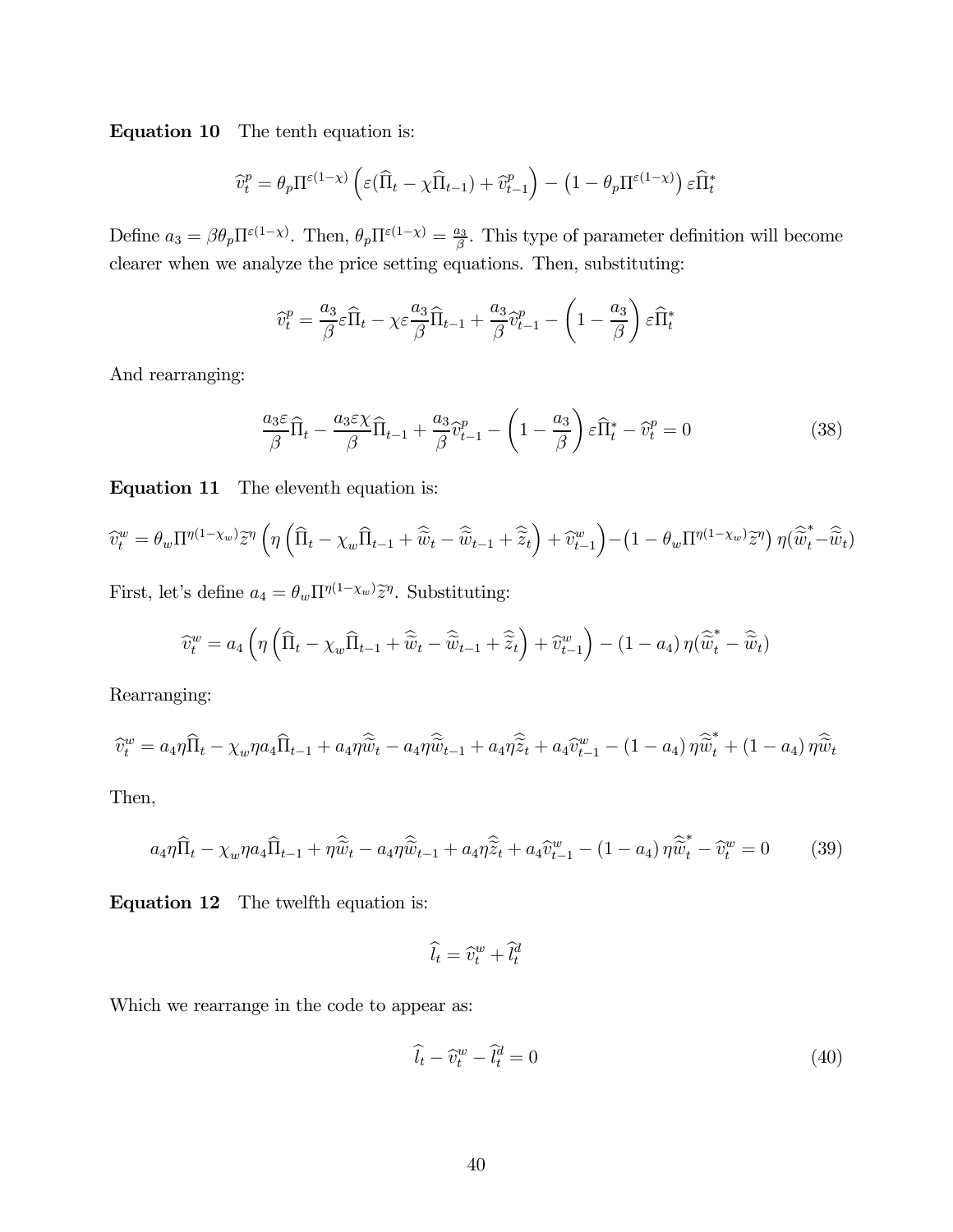Equation 13 The thirteenth equation is:

$$
\widehat{\widetilde{k}}_t = \frac{(1-\delta)\widehat{\widetilde{k}}_{t-1}}{\widetilde{z}\widetilde{\mu}} + \frac{\widetilde{z}\widetilde{\mu} - (1-\delta)\widehat{z}_{t}}{\widetilde{z}\widetilde{\mu}} - \frac{1-\delta}{\widetilde{z}\widetilde{\mu}} \left(\widehat{\widetilde{z}}_t + \widehat{\widetilde{\mu}}_t\right)
$$

which we rearrange to:

$$
\frac{(1-\delta)\widehat{\widetilde{k}}_{t-1}}{\widetilde{z}\widetilde{\mu}} + \left[1 - \frac{(1-\delta)}{\widetilde{z}\widetilde{\mu}}\right]\widehat{\widetilde{x}}_t - \frac{1-\delta}{\widetilde{z}\widetilde{\mu}}\left(\widehat{\widetilde{z}}_t + \widehat{\widetilde{\mu}}_t\right) - \widehat{\widetilde{k}}_t = 0\tag{41}
$$

Equation 14 The fourteenth equation is:

$$
\widehat{\widetilde{z}}_t = \frac{\widehat{\widetilde{A}}_t + \alpha \widehat{\widetilde{\mu}}_t}{1 - \alpha}
$$

which we rearrange to:

$$
\frac{1}{1-\alpha}\widehat{\widetilde{A}}_t + \frac{\alpha}{1-\alpha}\widehat{\widetilde{\mu}}_t - \widehat{\widetilde{z}}_t = 0
$$
\n(42)

Equation 15 The fifteenth equation is:

$$
(1 - b\beta \widetilde{z})\widehat{\widetilde{\lambda}}_t = \widehat{d}_t - b\beta \widetilde{z} \mathbb{E}_t \widehat{d}_{t+1} - \frac{1 + b^2 \beta}{\left(1 - \frac{b}{\widetilde{z}}\right)} \widehat{c}_t + \frac{b}{\widetilde{z}\left(1 - \frac{b}{\widetilde{z}}\right)} \widehat{c}_{t-1} + \frac{\beta b \widetilde{z}}{\left(1 - \frac{b}{\widetilde{z}}\right)} \mathbb{E}_t \widehat{\widetilde{c}}_{t+1} - \frac{b}{\widetilde{z}\left(1 - \frac{b}{\widetilde{z}}\right)} \widehat{\widetilde{z}}_t
$$

Rearranging:

$$
\hat{d}_t - b\beta \widetilde{z} \mathbb{E}_t \hat{d}_{t+1} - \frac{1 + b^2 \beta}{\left(1 - \frac{b}{\widetilde{z}}\right)} \widetilde{c}_t + \frac{b}{\widetilde{z} \left(1 - \frac{b}{\widetilde{z}}\right)} \widehat{c}_{t-1} + \frac{\beta b \widetilde{z}}{\left(1 - \frac{b}{\widetilde{z}}\right)} \mathbb{E}_t \widehat{c}_{t+1} - \frac{b}{\widetilde{z} \left(1 - \frac{b}{\widetilde{z}}\right)} \widehat{z}_t - \left(1 - b\beta \widetilde{z}\right) \widehat{\lambda}_t = 0 \tag{43}
$$

Equation 16 The sixteenth equation is:

$$
\widehat{\widetilde{\lambda}}_t = \mathbb{E}_t \{ \widehat{\widetilde{\lambda}}_{t+1} + \widehat{R}_t - \widehat{\Pi}_{t+1} \}
$$

which we rearrange to:

$$
\mathbb{E}_t\{\widehat{\widetilde{\lambda}}_{t+1} - \widehat{\widetilde{\lambda}}_t + \widehat{R}_t - \widehat{\Pi}_{t+1}\} = 0\tag{44}
$$

Equation 17 The seventeenth equation is:

$$
\widehat{\widetilde{q}}_t = \mathbb{E}_t \Delta \widehat{\widetilde{\lambda}}_{t+1} + \frac{\beta (1-\delta)}{\widetilde{z} \widetilde{\mu}} \mathbb{E}_t \widehat{\widetilde{q}}_{t+1} + \left(1 - \frac{\beta (1-\delta)}{\widetilde{z} \widetilde{\mu}}\right) \mathbb{E}_t \widehat{\widetilde{r}}_{t+1}
$$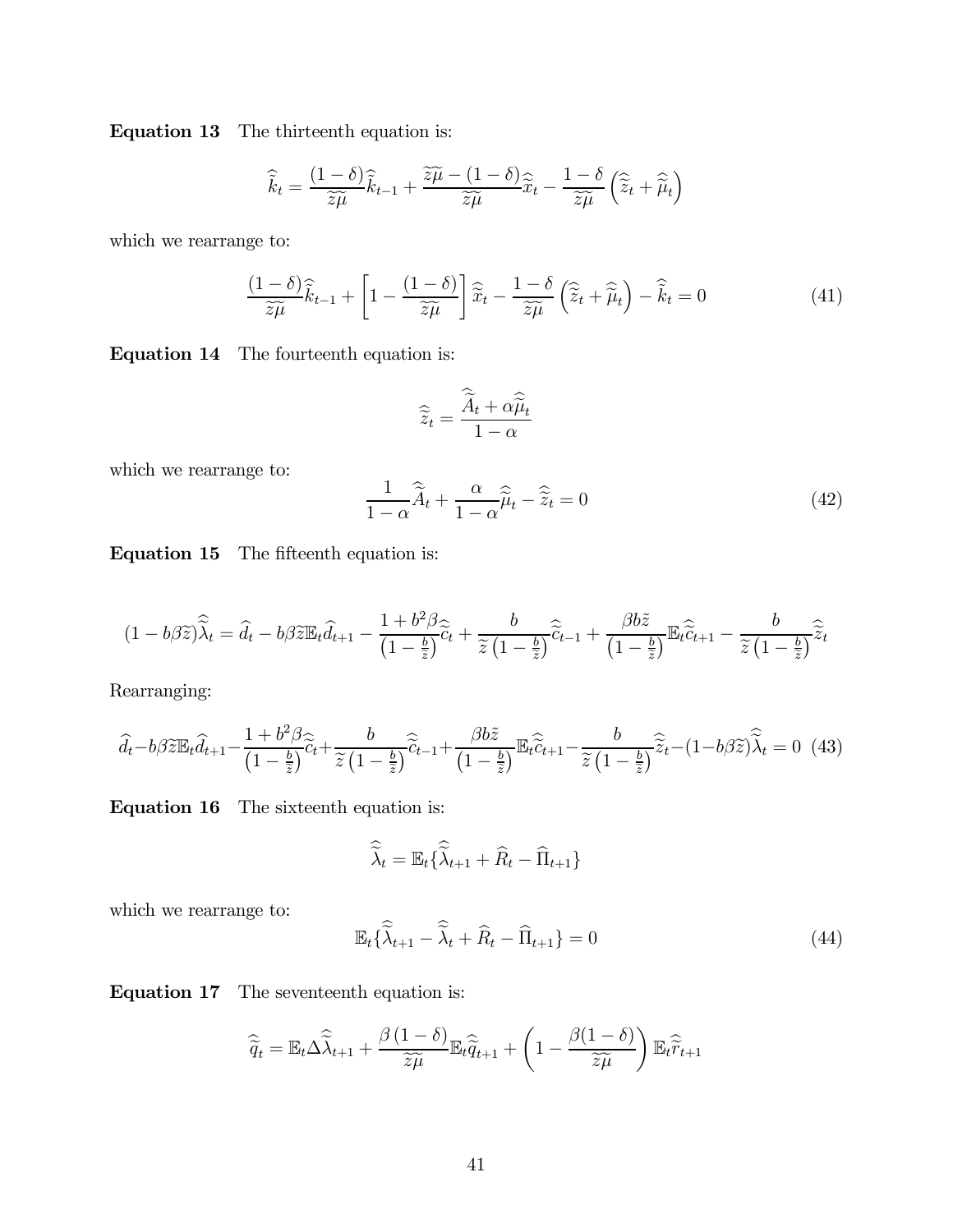which we rearrange to:

$$
\mathbb{E}_{t}\widehat{\widetilde{\lambda}}_{t+1} - \widehat{\widetilde{\lambda}}_{t} + \frac{\beta(1-\delta)}{\widetilde{z}\widetilde{\mu}} \mathbb{E}_{t}\widehat{\widetilde{q}}_{t+1} + \left(1 - \frac{\beta(1-\delta)}{\widetilde{z}\widetilde{\mu}}\right) \mathbb{E}_{t}\widehat{\widetilde{r}}_{t+1} - \widehat{\widetilde{q}}_{t} = 0 \tag{45}
$$

Equation 18 The eighteenth equation is:

$$
\kappa \widetilde{z}^2 \left( \Delta \widehat{\widetilde{x}}_t + \widehat{\widetilde{z}}_t \right) = \widehat{\widetilde{q}}_t + \beta \kappa \widetilde{z}^2 \mathbb{E}_t \Delta \widehat{\widetilde{x}}_{t+1}
$$

which we rearrange by undoing the first-difference operator:

$$
\widehat{\widetilde{q}}_t + \beta \kappa \widetilde{z}^2 \mathbb{E}_t \widehat{\widetilde{x}}_{t+1} - (1+\beta) \kappa \widetilde{z}^2 \widehat{\widetilde{x}}_t + \kappa \widetilde{z}^2 \widehat{\widetilde{x}}_{t-1} - \kappa \widetilde{z}^2 \widehat{\widetilde{z}}_t = 0 \tag{46}
$$

Equation 19 The nineteenth equation is:

$$
\widehat{f}_t = (1 - \beta \theta_w \widetilde{z}^{\eta - 1} \Pi^{-(1 - \eta)(1 - \chi_w)}) \left( (1 - \eta) \widehat{\widetilde{w}}_t^* + \widehat{\widetilde{\lambda}}_t + \eta \widehat{\widetilde{w}}_t + \widehat{l}_t^d \right) +
$$

$$
\beta \theta_w \Pi^{-(1 - \eta)(1 - \chi_w)} \widetilde{z}^{\eta - 1} \mathbb{E}_t \left( \widehat{f}_{t+1} - (1 - \eta) \left( \widehat{\Pi}_{t+1} - \chi_w \widehat{\Pi}_t + \Delta \widehat{\widetilde{w}}_{t+1}^* \right) \right)
$$

define  $a_5 = \beta \theta_w \tilde{z}^{\eta-1} \Pi^{-(1-\eta)(1-\chi_w)}$ . Substituting:

$$
\widehat{f}_t = (1 - a_5) \left[ (1 - \eta) \widehat{\widetilde{w}}_t^* + \widehat{\widetilde{\lambda}}_t + \eta \widehat{\widetilde{w}}_t + \widehat{l}_t^d \right] + a_5 \mathbb{E}_t \left[ \widehat{f}_{t+1} - (1 - \eta) \left( \widehat{\Pi}_{t+1} - \chi_w \widehat{\Pi}_t + \Delta \widehat{\widetilde{w}}_{t+1}^* \right) \right]
$$

Rearranging:

$$
(1 - \eta) \,\widehat{\tilde{w}}_t^* + (1 - a_5) \,\widehat{\tilde{\lambda}}_t + (1 - a_5) \,\eta \,\widehat{\tilde{w}}_t + (1 - a_5) \,\widehat{l}_t^d + a_5 \mathbb{E}_t \widehat{f}_{t+1} + (\eta - 1) a_5 \mathbb{E}_t \widehat{\Pi}_{t+1} - (\eta - 1) a_5 \chi_w \widehat{\Pi}_t - (1 - \eta) a_5 \mathbb{E}_t \widehat{\tilde{w}}_{t+1}^* - \widehat{f}_t = 0
$$
\n
$$
(47)
$$

Equation 20 The twentieth equation is:

$$
\hat{f}_t = (1 - \beta \theta_w \tilde{z}^{\eta(1+\gamma)} \Pi^{\eta(1+\gamma)(1-\chi_w)} \left( \hat{d}_t + \hat{\varphi}_t + \eta (1+\gamma) \left( \hat{\tilde{w}}_t - \hat{\tilde{w}}_t^* \right) + (1+\gamma) \tilde{l}_t^d \right) \n+ \beta \theta_w \tilde{z}^{\eta(1+\gamma)} \Pi^{\eta(1+\gamma)(1-\chi_w)} \mathbb{E}_t \left( \hat{f}_{t+1} + \eta (1+\gamma) \left( \hat{\Pi}_{t+1} - \chi_w \hat{\Pi}_t + \Delta \hat{\tilde{w}}_{t+1}^* \right) \right)
$$

Define  $a_6 = \beta \theta_w \tilde{z}^{\eta(1+\gamma)} \Pi^{\eta(1+\gamma)(1-\chi_w)}$ . Then,

$$
\widehat{f}_t = (1 - a_6) \left( \widehat{d}_t + \widehat{\varphi}_t + \eta (1 + \gamma) \left( \widehat{\widetilde{w}}_t - \widehat{\widetilde{w}}_t^* \right) + (1 + \gamma) \widehat{l}_t^d \right) \n+ a_6 \mathbb{E}_t \left( \widehat{f}_{t+1} + \eta (1 + \gamma) \left( \widehat{\Pi}_{t+1} - \chi_w \widehat{\Pi}_t + \Delta \widehat{\widetilde{w}}_{t+1}^* \right) \right)
$$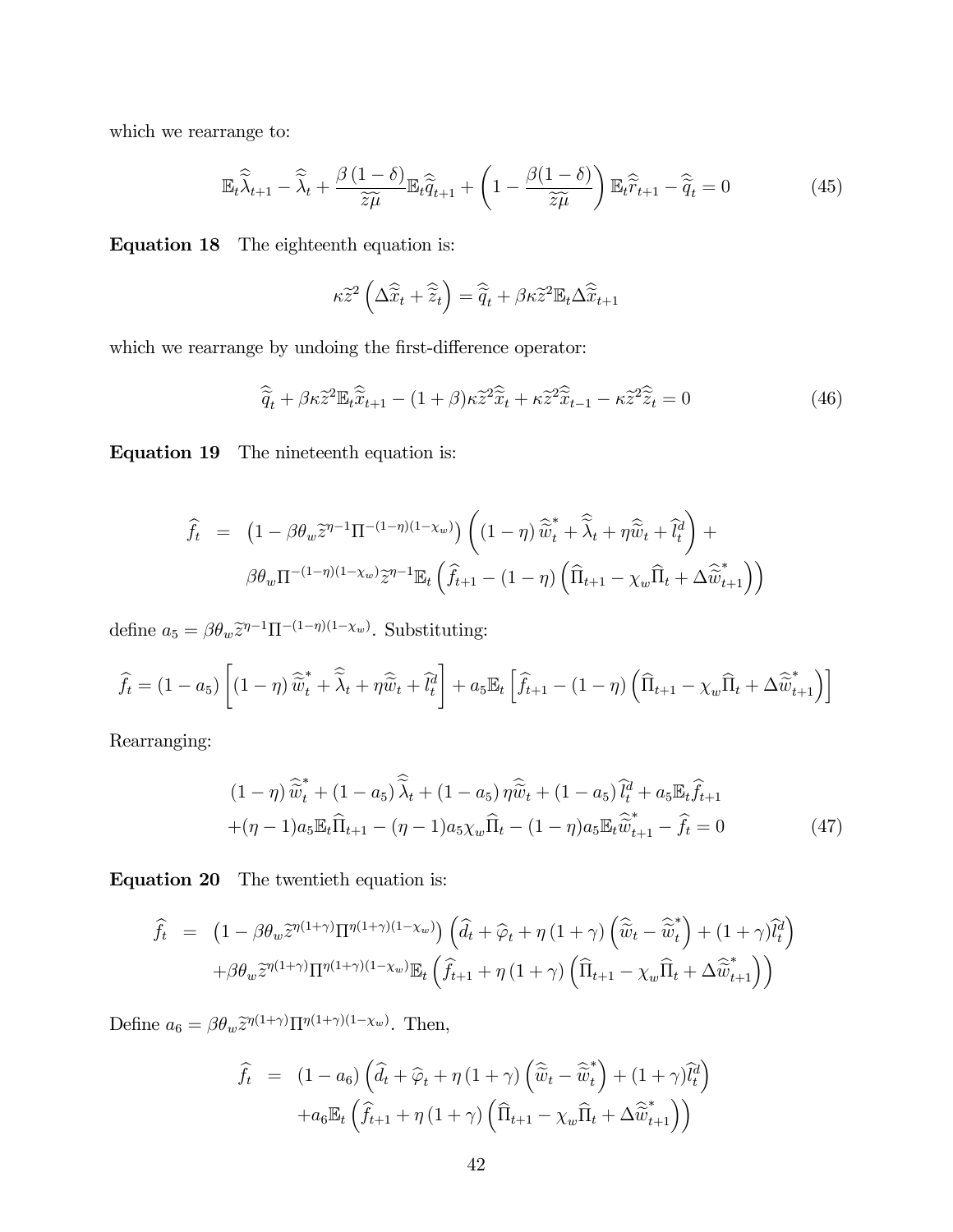Rearranging,

$$
(1 - a_6)\hat{d}_t + (1 - a_6)\hat{\varphi}_t + \eta (1 + \gamma) (1 - a_6)\hat{\tilde{w}}_t - \eta (1 + \gamma)\hat{\tilde{w}}_t^* + (1 + \gamma) (1 - a_6)\hat{d}_t^d - \hat{f}_t
$$
  
+
$$
+ a_6 \mathbb{E}_t \hat{f}_{t+1} + a_6 \eta (1 + \gamma) \mathbb{E}_t \hat{\Pi}_{t+1} - a_6 \eta (1 + \gamma) \chi_w \hat{\Pi}_t + a_6 \eta (1 + \gamma) \mathbb{E}_t \hat{\tilde{w}}_{t+1}^* = 0
$$
 (48)

Equation 21 The twenty first equation is

$$
\widehat{g}_t^1 = \left(1 - \beta \theta_p \Pi^{\varepsilon(1-\chi)}\right) \left(\widehat{\widetilde{\lambda}}_t + \widehat{mc}_t + \widehat{\widetilde{y}}_t^d\right) + \beta \theta_p \Pi_t^{\varepsilon(1-\chi)} \mathbb{E}_t\left(\varepsilon(\widehat{\Pi}_{t+1} - \chi \widehat{\Pi}_t) + \widehat{g}_{t+1}^1\right)
$$

As before, define  $a_3 = \beta \theta_p \Pi^{\epsilon(1-\chi)}$ . Then:

$$
(1-a_3)\widehat{\lambda}_t + (1-a_3)\widehat{mc}_t + (1-a_3)\widehat{\widetilde{y}}_t^d + \varepsilon a_3 \mathbb{E}_t \widehat{\Pi}_{t+1} - \chi \varepsilon a_3 \widehat{\Pi}_t + a_3 \mathbb{E}_t \widehat{g}_{t+1}^1 - \widehat{g}_t^1 = 0 \tag{49}
$$

Equation 22 The twenty second equation is

$$
\begin{aligned}\n\widehat{g}_t^2 &= \left(1 - \beta \theta_p \Pi^{-(1-\varepsilon)(1-\chi)}\right) \left(\widehat{\widetilde{\lambda}}_t + \widehat{\Pi}_t^* + \widehat{\widetilde{y}}_t^d\right) \\
&\quad + \beta \theta_p \Pi^{-(1-\varepsilon)(1-\chi)} \mathbb{E}_t \left(-(1-\varepsilon) \left(\widehat{\Pi}_{t+1} - \chi \widehat{\Pi}_t\right) - \left(\widehat{\Pi}_{t+1}^* - \widehat{\Pi}_t^*\right) + \widehat{g}_{t+1}^2\right)\n\end{aligned}
$$

Define:  $a_7 = \beta \theta_p \Pi^{-(1-\epsilon)(1-\chi)}$ . Substituting:

$$
(1 - a_7)\widehat{\lambda}_t + \widehat{\Pi}_t^* + (1 - a_7)\widehat{\widetilde{y}}_t^d + (\varepsilon - 1)a_7 \mathbb{E}_t \widehat{\Pi}_{t+1} - \chi(\varepsilon - 1)a_7 \widehat{\Pi}_t - a_7 \mathbb{E}_t \widehat{\Pi}_{t+1}^* + a_7 \mathbb{E}_t \widehat{g}_{t+1}^2 - \widehat{g}_t^2 = 0
$$

Shocks The preference shocks has the following structure:

$$
\begin{aligned}\n\widehat{d}_t &= \rho_d \widehat{d}_{t-1} + \varepsilon_{d,t} \\
\widehat{\varphi}_t &= \rho_\varphi \widehat{\varphi}_{t-1} + \varepsilon_{\varphi,t}\n\end{aligned}
$$

Note that Uhlig does not allow to write something like  $d_t = \rho d_{t-1} + \sigma_d \varepsilon_{d,t}$ . We declare the variance-covariance matrix later. The following shocks are not defined because of their i.i.d. nature.

$$
\widehat{\widetilde{\mu}}_t = z_{\mu,t} \n\widehat{\widetilde{A}}_t = z_{A,t} \nm_t = \sigma_m \varepsilon_{m,t}
$$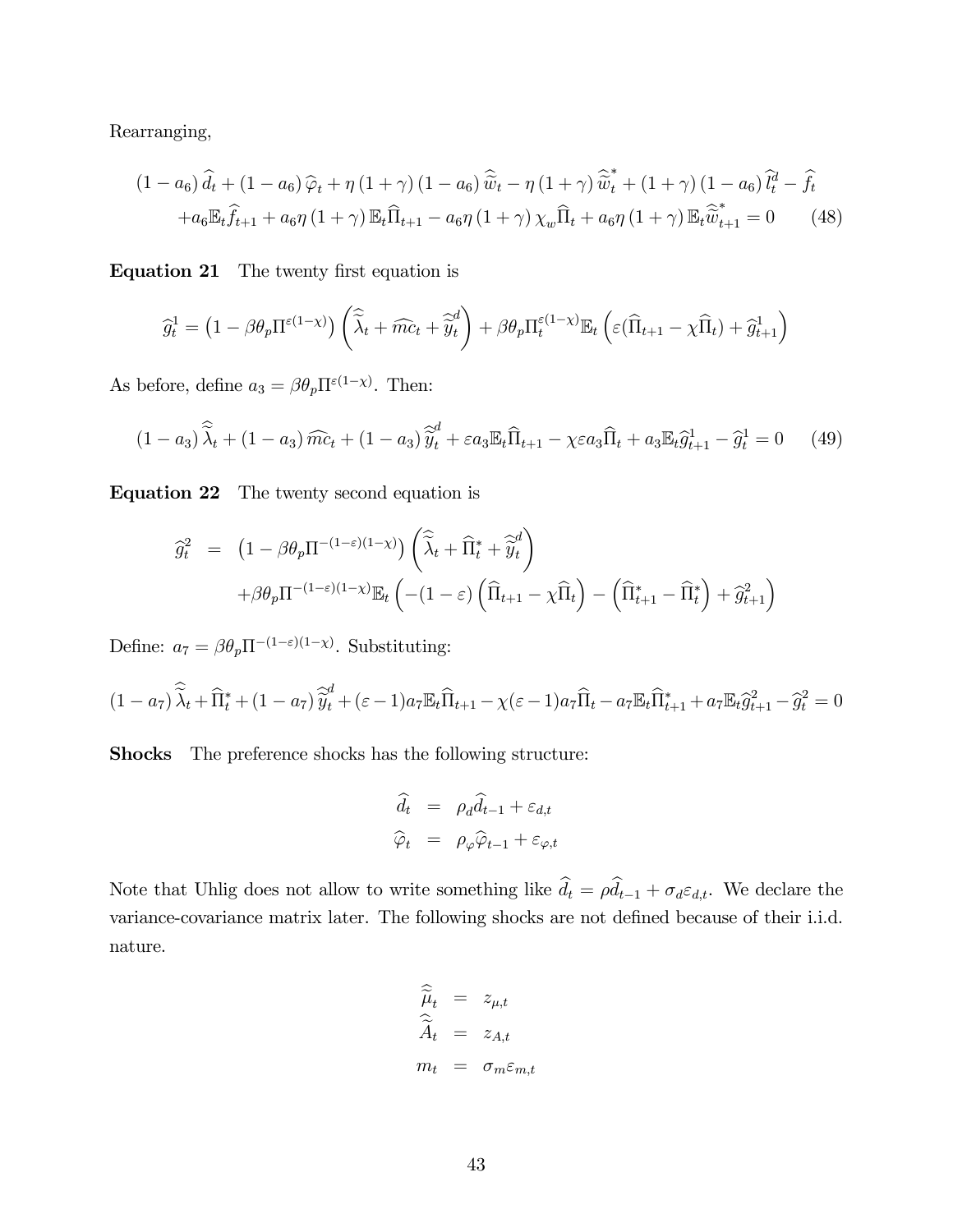# 4.4. Solving the Model

Now, let

$$
state_t = \left( \widehat{\Pi}_t, \widehat{\widetilde{w}}_t, \widehat{g}_t^1, \widehat{g}_t^2, \widehat{\widetilde{k}}_t, \widehat{R}_t, \widehat{\widetilde{y}}_t^d, \widehat{\widetilde{c}}_t, \widehat{v}_t^p, \widehat{v}_t^w, \widehat{\widetilde{q}}_t, \widehat{\widetilde{f}}_t, \widehat{\widetilde{x}}_t, \widehat{\widetilde{\lambda}}_t, \widehat{\widetilde{z}}_t \right)',
$$
  

$$
nstate_t = \left( \widehat{\widetilde{r}}_t, \widehat{u}_t, \widehat{\Pi}_t^*, \widehat{l}_t^d, \widehat{mc}_t, \widehat{l}_t, \widehat{\widetilde{w}}_t^*\right)',
$$
  

$$
exo_t = \left( z_{\mu, t}, \widehat{d}_t, \widehat{\varphi}_t, z_{A, t}, m_t \right)',
$$

and

$$
\varepsilon_t = \left(\varepsilon_{\mu,t}, \varepsilon_{d,t}, \varepsilon_{\varphi,t}, \varepsilon_{A,t}, \varepsilon_{m,t}\right)'.
$$

Then, we need to write the system defined above in Uhlig's format, i.e.:

$$
0 = AA * state_t + BB * state_{t-1} + CC * nstate_t + DD * exo_t,
$$

$$
0 = \mathbb{E}_t \left( F + JJ * \text{state}_{t+1} + GG * \text{state}_t + HH * \text{state}_{t-1} + JJ * \text{state}_{t+1} + KK * \text{state}_t + LL * \text{ex}_{t+1} + MM * \text{ex}_{t} \right),
$$

and

$$
exo_{t+1} = NN \cdot exc_t + \Sigma^{1/2} \cdot \varepsilon_{t+1} \text{ with } \mathbb{E}_t \varepsilon_{t+1} = 0.
$$

# 4.4.1. Writing the Model in Uhlig's Form

First, note that from this section on, and in the codes, we define the variables in terms of their loglinear deviation from steady-state. The matrices in Uhlig's notation are as following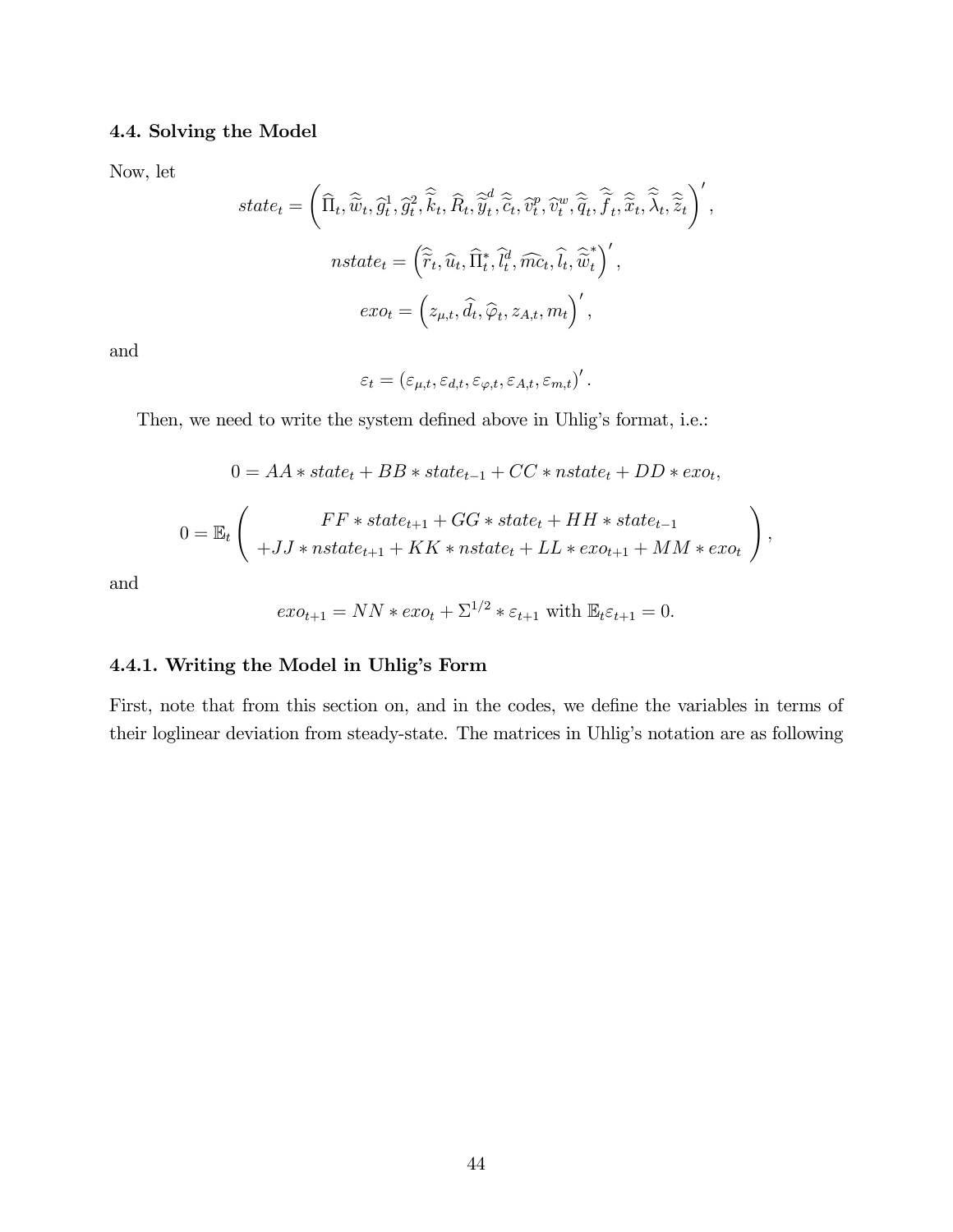⎛ ⎞ a<sup>1</sup> 1 + a<sup>1</sup> 0 0 0 0 0 0 0 0 00 0 0 a<sup>1</sup> ⎜⎜⎜⎜⎜⎜⎜⎜⎜⎜⎜⎜⎜⎜⎜⎜⎜⎜⎜⎜⎜⎜⎜⎜⎜⎜⎜⎜⎜⎝ ⎟⎟⎟⎟⎟⎟⎟⎟⎟⎟⎟⎟⎟⎟⎟⎟⎟⎟⎟⎟⎟⎟⎟⎟⎟⎟⎟⎟⎟⎠ a<sup>2</sup> 0 0 0 0 0 0 0 0 0 00 0 0 0 0 0 0 0 0 0 0 0 0 0 00 0 0 0 0 01 −1 0 0 0 0 0 0 00 0 0 0 0 −1 0 0 0 0 0 0 0 0 00 0 0 −1 0 1 − α 0 0 0 0 0 0 0 0 00 0 0 0 (1 − γR)γ<sup>Π</sup> 0 00 0 −1 (1 − γR)γ<sup>y</sup> 0 0 0 0 0 0 0 (1 − γR)γ<sup>y</sup> AA = 0 0 00 0 0 <sup>−</sup>y˜<sup>d</sup> <sup>c</sup>˜ 0 0 00 ˜<sup>x</sup> 0 0 0 0 00 0 0 ˜y<sup>d</sup>v<sup>p</sup> 0 ˜y<sup>d</sup>v<sup>p</sup> 0 00 0 0 produc a3ε/β 0 00 0 0 0 0 −1 0 00 0 0 0 ηa<sup>4</sup> η 00 0 0 0 0 0 −100 0 0 ηa<sup>4</sup> 0 0 00 0 0 0 0 0 −100 0 0 0 0 0 00 <sup>−</sup>1 0 0 0 0 0 001 <sup>−</sup> (1−δ) <sup>z</sup>˜μ˜ <sup>0</sup> <sup>−</sup>(1−δ) z˜μ˜ 0 0 0 0 0 0 0 0 0 0 00 0 0 −1 ⎛ ⎞ −χwa<sup>1</sup> −a<sup>1</sup> 00 0 0 0 0 0 0 00000 ⎜⎜⎜⎜⎜⎜⎜⎜⎜⎜⎜⎜⎜⎜⎜⎜⎜⎜⎜⎜⎜⎜⎜⎜⎜⎜⎜⎜⎜⎝ ⎟⎟⎟⎟⎟⎟⎟⎟⎟⎟⎟⎟⎟⎟⎟⎟⎟⎟⎟⎟⎟⎟⎟⎟⎟⎟⎟⎟⎟⎠ −χa<sup>2</sup> 0 00 0 0 0 0 0 0 00000 0 0 00 0 0 0 0 0 0 00000 0 0 00 0 0 0 0 0 0 00000 0 0 00 1 0 0 0 0 0 00000 0 0 00 0 0 0 0 0 0 00000 0 0 00 0 γ<sup>R</sup> −(1 − γR)γ<sup>y</sup> 0 0 0 00000 BB = 0 0 00 0 0 0 0 0 0 00000 0 0 00 −α(produc) 0 0 0 0 0 00000 −a3εχ <sup>β</sup> 0 00 0 0 0 0 <sup>a</sup><sup>3</sup> <sup>β</sup> 0 00000 −χwηa<sup>4</sup> −ηa<sup>4</sup> 00 0 0 0 0 0 a<sup>4</sup> 00000 0 0 00 0 0 0 0 0 0 00000 0 0 00 <sup>1</sup>−<sup>δ</sup> <sup>z</sup>˜μ˜ 0 0 0 0 0 00000 0 0 00 0 0 0 0 0 0 00000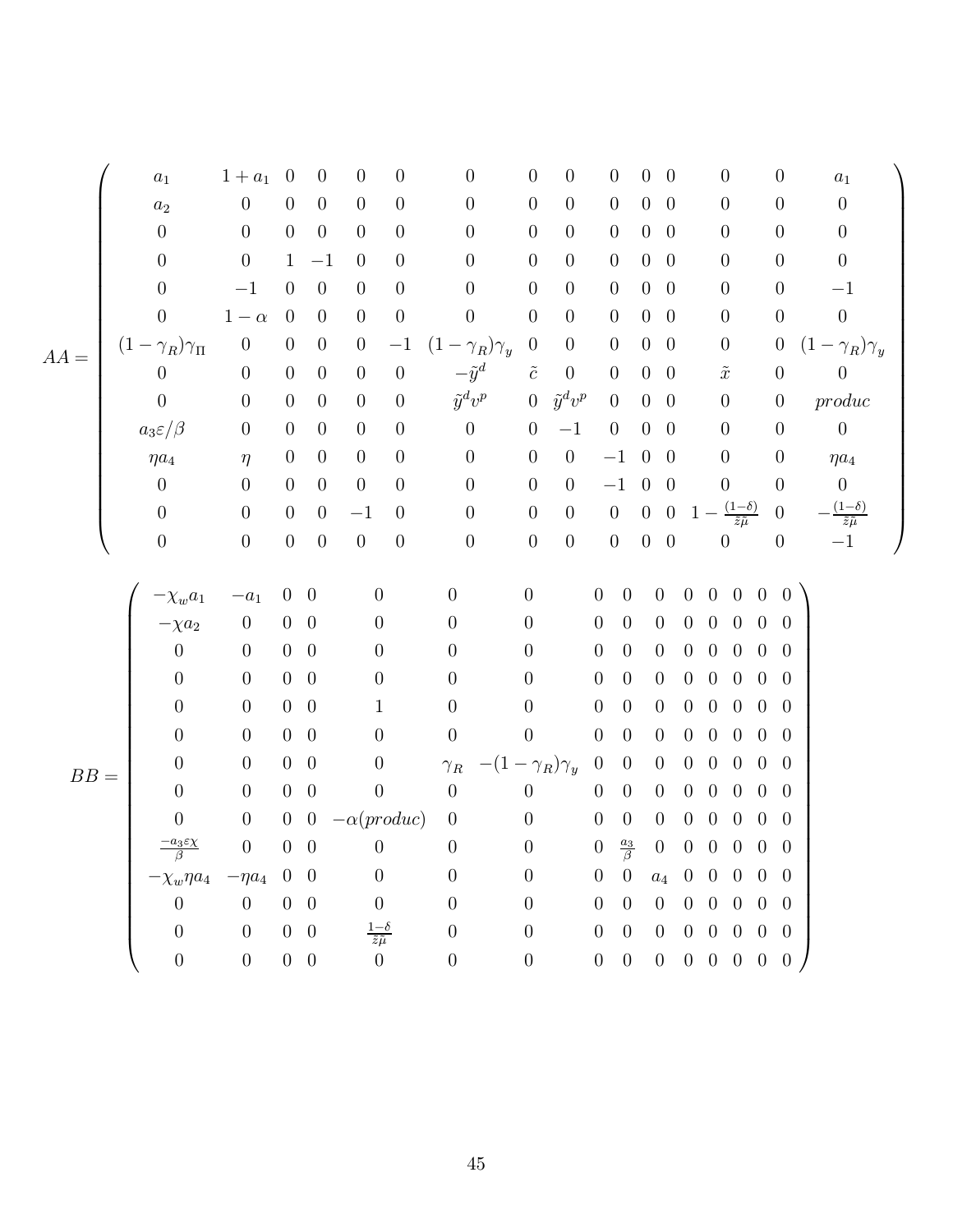$$
CC = \begin{pmatrix} 0 & 0 & 0 & 0 & 0 & 0 & -1 \\ 0 & 0 & -1 & 0 & 0 & 0 & 0 & 0 \\ -1 & \phi_u & 0 & 0 & 0 & 0 & 0 & 0 \\ 0 & 0 & 0 & 0 & 0 & 0 & 0 & 0 \\ \alpha & 0 & 0 & 0 & -1 & 0 & 0 & 0 \\ 0 & \frac{\gamma_L \ddot{k}}{2} & 0 & 0 & 0 & 0 & 0 & 0 \\ 0 & -\alpha (product) & 0 & -(1-\alpha)(product) & 0 & 0 & 0 \\ 0 & 0 & 0 & 0 & 0 & 0 & 0 & 0 \\ 0 & 0 & 0 & 0 & -1 & 0 & 1 & 0 \\ 0 & 0 & 0 & 0 & 0 & 0 & 0 & 0 \\ 0 & 0 & 0 & 0 & 0 & 0 & 0 & 0 \\ 0 & 0 & 0 & 0 & 0 & 0 & 0 & 0 \\ 0 & 0 & 0 & 0 & 0 & 0 & 0 & 0 \\ 0 & 0 & 0 & 0 & 0 & 0 & 0 & 0 \\ 0 & 0 & 0 & 0 & 0 & 0 & 0 & 0 \\ 0 & 0 & 0 & 0 & 0 & 0 & 0 & 0 \\ 0 & 0 & 0 & 0 & 0 & 0 & 0 & 0 \\ 0 & 0 & 0 & 0 & 0 & 0 & 0 & 0 \\ 0 & 0 & 0 & 0 & 0 & 0 & 0 & 0 \\ 0 & 0 & 0 & 0 & 0 & 0 & 0 & 0 \\ 0 & 0 & 0 & 0 & 0 & 0 & 0 & 0 \\ 0 & 0 & 0 & 0 & 0 & 0 & 0 & 0 \\ 0 & 0 & 0 & 0 & 0 & 0 & 0 & 0 \\ \frac{-1-\alpha}{\alpha} & 0 & 0 & \frac{1}{1-\alpha} & 0 & 0 & 0 \\ \end{pmatrix}
$$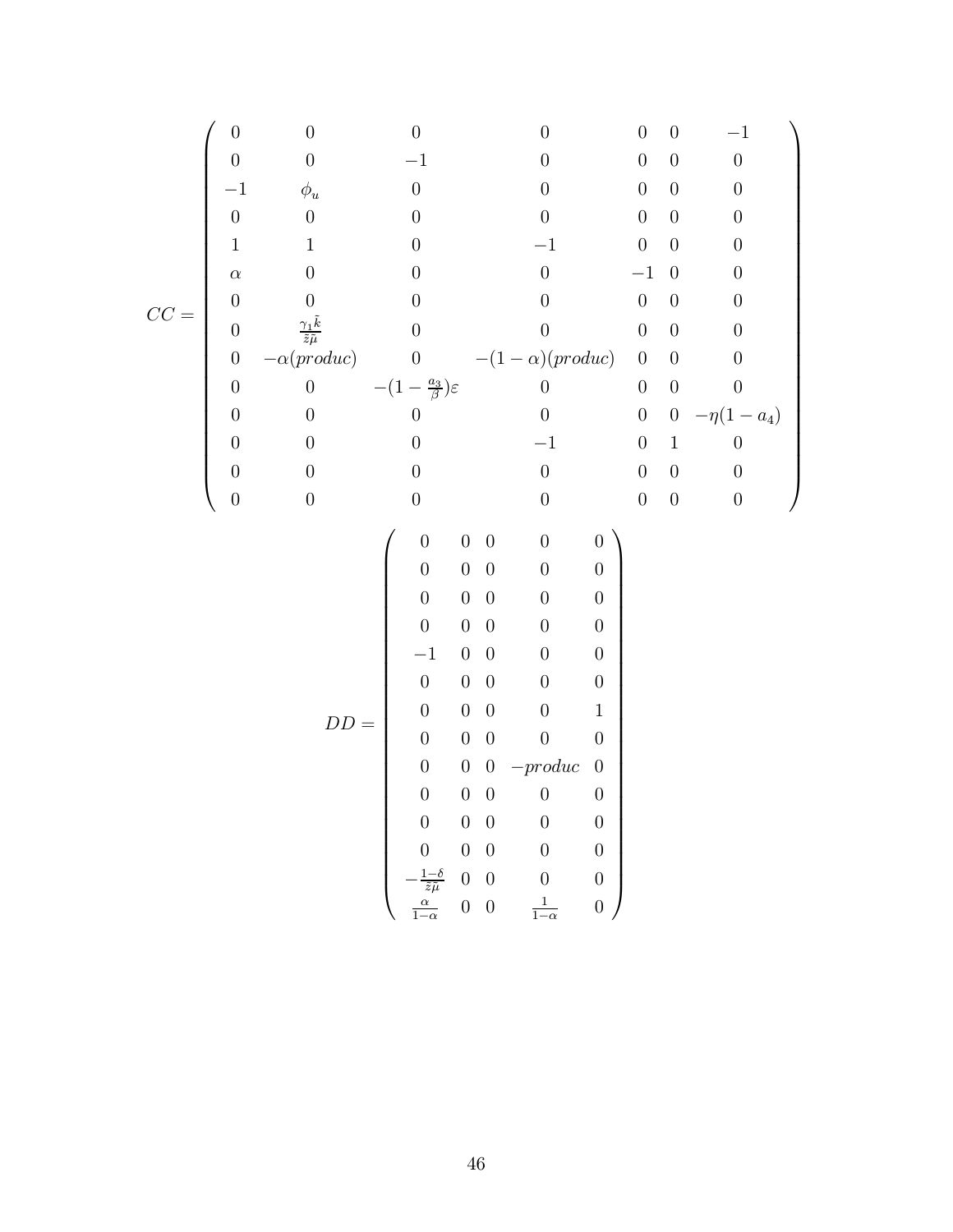F F = ⎛ ⎜⎜⎜⎜⎜⎜⎜⎜⎜⎜⎜⎜⎜⎜⎝ 0 0 0 0 000 <sup>β</sup>bz˜ <sup>1</sup><sup>−</sup> <sup>b</sup> z˜ 00 0 0 0 00 −1 0 0 0 000 0 00 0 0 0 10 0 0 0 0 000 0 00 <sup>β</sup>(1−δ) <sup>z</sup>˜μ˜ 0 0 10 0 0 0 0 000 0 00 0 0 βκz˜<sup>2</sup> 0 0 a5(η − 1) 0 0 0 0 0 0 0 0 0 0 a<sup>5</sup> 0 00 a6η(1 + γ)0 0 0 000 0 00 0 a<sup>6</sup> 0 00 a3ε 0 a<sup>3</sup> 0 000 0 00 0 0 0 00 a7(ε − 1) 0 0 a<sup>7</sup> 000 0 00 0 0 0 00 ⎞ ⎟⎟⎟⎟⎟⎟⎟⎟⎟⎟⎟⎟⎟⎟⎠ GG = ⎛ ⎜⎜⎜⎜⎜⎜⎜⎜⎜⎜⎜⎜⎜⎜⎝ 0 0 0 0 00 0 GG1,<sup>8</sup> 00 0 0 0 −(1 − bβz˜) GG1,<sup>15</sup> 0 0 0 0 01 0 0 00 0 0 0 −1 0 0 0 0 0 00 0 0 00 −10 0 −1 0 0 0 0 0 00 0 0 00 1 0 GG4,<sup>13</sup> <sup>0</sup> <sup>−</sup>κz˜<sup>2</sup> −a5χw(η − 1) (1 − a5)η 0 0 00 0 0 00 0 −10 1 − a<sup>5</sup> 0 −a6χwη(1 + γ) GG6,<sup>2</sup> 0 0 00 0 0 00 0 −10 0 0 −a3εχ 0 −1 0 001 − a<sup>3</sup> 0 00 0 0 0 1 − a<sup>3</sup> 0 −a7(ε − 1)χ 0 0 −1001 − a<sup>7</sup> 0 00 0 0 0 1 − a<sup>7</sup> 0 ⎞ ⎟⎟⎟⎟⎟⎟⎟⎟⎟⎟⎟⎟⎟⎟⎠

where

GG1,<sup>8</sup> <sup>=</sup> <sup>−</sup>1 + <sup>β</sup>b<sup>2</sup> <sup>1</sup> <sup>−</sup> <sup>b</sup> z˜ GG1,<sup>15</sup> <sup>=</sup> <sup>−</sup> <sup>b</sup> <sup>z</sup>˜(1 <sup>−</sup> <sup>b</sup> z˜) GG6,<sup>2</sup> = (1 − a6)η(1 + γ) GG4,<sup>13</sup> <sup>=</sup> <sup>−</sup>(1 + <sup>β</sup>)κz˜<sup>2</sup> HH = ⎛ ⎜⎜⎜⎜⎜⎜⎜⎜⎜⎜⎜⎜⎜⎜⎝ 0000000 <sup>b</sup> <sup>z</sup>˜(1<sup>−</sup> <sup>b</sup> <sup>z</sup>˜) 0000 0 00 0000000 0 0000 0 00 0000000 0 0000 0 00 0000000 0 0000 κz˜<sup>2</sup> 0 0 0000000 0 0000 0 00 0000000 0 0000 0 00 0000000 0 0000 0 00 0000000 0 0000 0 00 ⎞ ⎟⎟⎟⎟⎟⎟⎟⎟⎟⎟⎟⎟⎟⎟⎠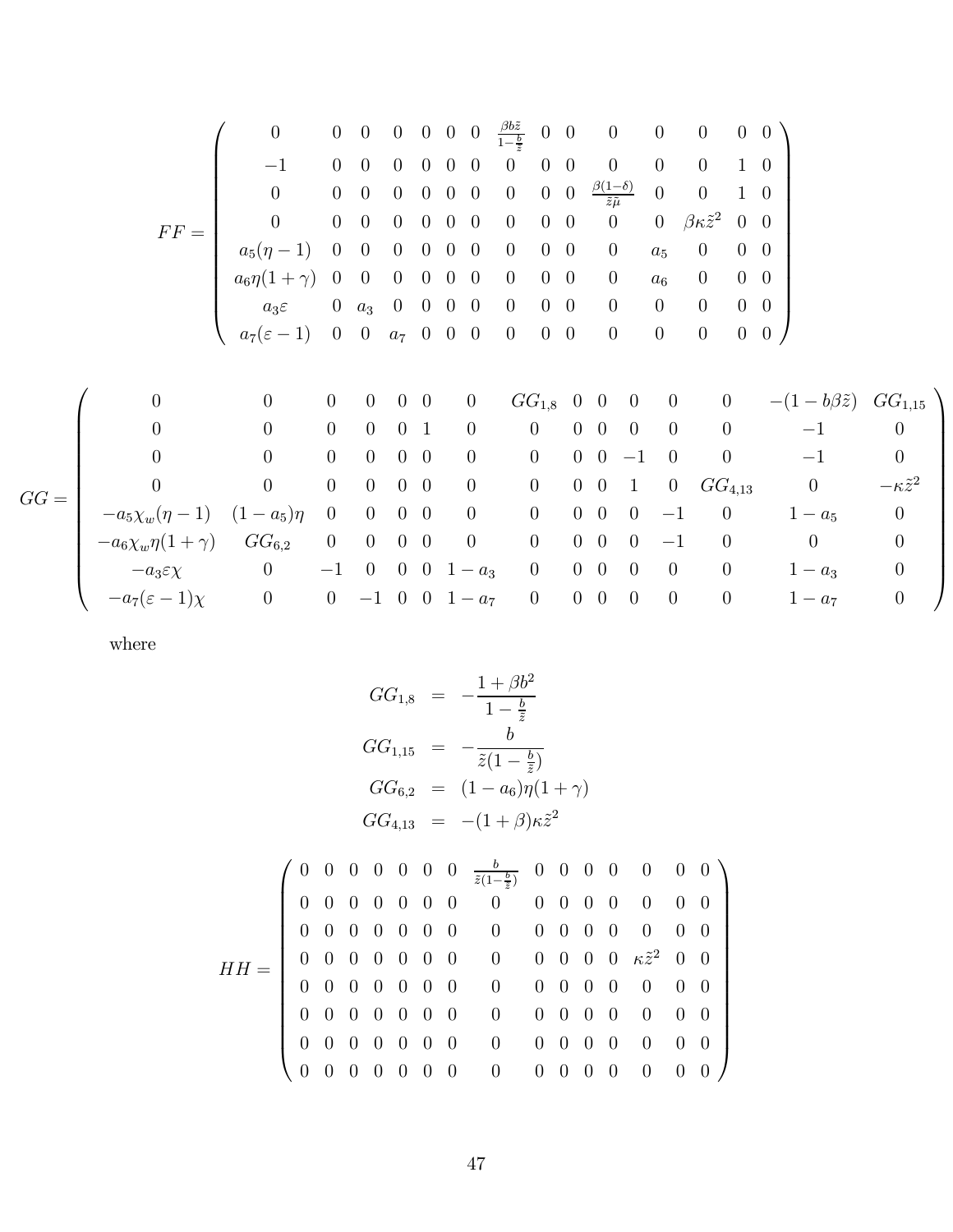$$
JJ = \begin{pmatrix}\n0 & 0 & 0 & 0 & 0 & 0 & 0 \\
0 & 0 & 0 & 0 & 0 & 0 & 0 \\
1 - \frac{\beta(1-\delta)}{\bar{z}\bar{\mu}} & 0 & 0 & 0 & 0 & 0 & 0 \\
0 & 0 & 0 & 0 & 0 & 0 & 0 & 0 \\
0 & 0 & 0 & 0 & 0 & 0 & -a_5(1-\eta) \\
0 & 0 & 0 & 0 & 0 & 0 & 0 & 0 \\
0 & 0 & 0 & 0 & 0 & 0 & 0 & 0 \\
0 & 0 & 0 & 0 & 0 & 0 & 0 & 0 \\
0 & 0 & 0 & 0 & 0 & 0 & 0 & 0 \\
0 & 0 & 0 & 0 & 0 & 0 & 0 & 0 \\
0 & 0 & 0 & 1 - a_5 & 0 & 0 & 1 - \eta \\
0 & 0 & 0 & 1 - a_5 & 0 & 0 & 1 - \eta \\
0 & 0 & 0 & 0 & 1 - a_3 & 0 & 0 \\
0 & 0 & 1 & 0 & 0 & 0 & 0 & 0\n\end{pmatrix}
$$
\n
$$
LL = \begin{pmatrix}\n0 & -\beta b\bar{z} & 0 & 0 & 0 \\
0 & 0 & 0 & 0 & 0 & 0 \\
0 & 0 & 0 & 0 & 0 & 0 \\
0 & 0 & 0 & 0 & 0 & 0 \\
0 & 0 & 0 & 0 & 0 & 0 \\
0 & 0 & 0 & 0 & 0 & 0 \\
0 & 0 & 0 & 0 & 0 & 0 \\
0 & 0 & 0 & 0 & 0 & 0 \\
0 & 0 & 0 & 0 & 0 & 0 \\
0 & 0 & 0 & 0 & 0 & 0 \\
0 & 0 & 0 & 0 & 0 & 0 \\
0 & 0 & 0 & 0 & 0 & 0 \\
0 & 0 & 0 & 0 & 0 & 0 \\
0 & 0 & 0 & 0 & 0 & 0 \\
0 & 0 & 0 & 0 & 0 & 0 \\
0 & 0 & 0 & 0 & 0 & 0\n\end{pmatrix}
$$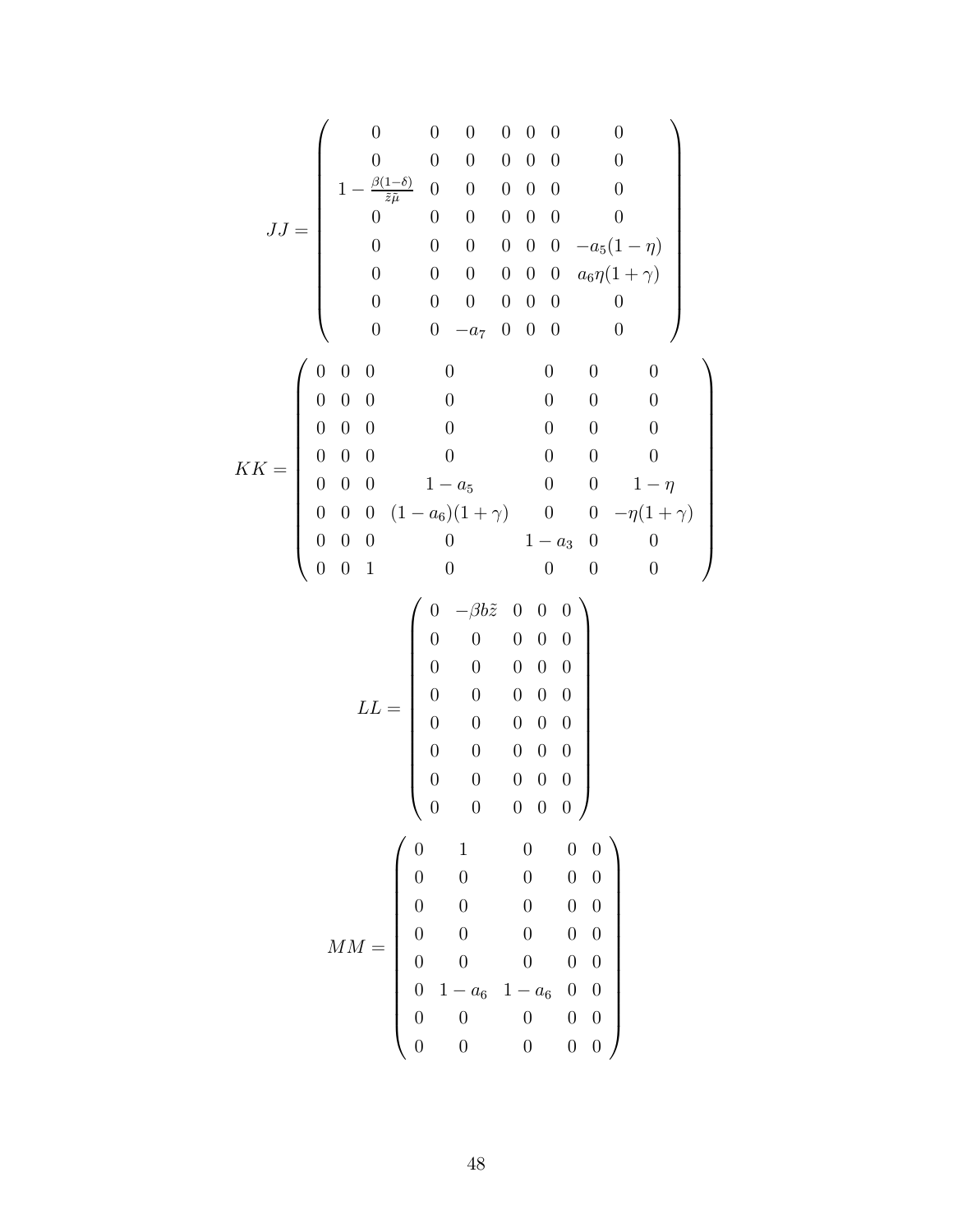$$
NN = \begin{pmatrix} 0 & 0 & 0 & 0 & 0 \\ 0 & \rho_d & 0 & 0 & 0 \\ 0 & 0 & \rho_\varphi & 0 & 0 \\ 0 & 0 & 0 & 0 & 0 \\ 0 & 0 & 0 & 0 & 0 \\ 0 & 0 & 0 & 0 & 0 \end{pmatrix}
$$

$$
\Sigma = \begin{pmatrix} \sigma_\mu^2 & 0 & 0 & 0 & 0 \\ 0 & \sigma_d^2 & 0 & 0 & 0 \\ 0 & 0 & \sigma_\varphi^2 & 0 & 0 \\ 0 & 0 & 0 & \sigma_A^2 & 0 \\ 0 & 0 & 0 & 0 & \sigma_m^2 \end{pmatrix}
$$

# 4.4.2. Writing the Likelihood function

Uhlig's solution method gives us the following solution:

$$
state_t = PP * state_{t-1} + QQ * exo_t
$$

and

$$
nstate_t = RR * state_{t-1} + SS * exo_t.
$$

We observe  $obs_t = (\log \Pi_t, \log R_t, \triangle \log w_t, \triangle \log y_t)'$ . Therefore, to write the likelihood function, we need to write the model in the following state space form:

$$
S_t = A * S_{t-1} + B * \varepsilon_t
$$
  

$$
obs_t = C * S_{t-1} + D * \varepsilon_t
$$

where  $S_{t-1} = (1, state_t, state_{t-1}, exc_{t-1}).$ 

# 4.4.3. Building the  $A$  and  $B$  matrices

Hence,

$$
A = \left[ \begin{array}{cccc} 1 & 0 & 0 & 0 \\ 0 & PP & 0 & QQ * NN \\ 0 & I & 0 & 0 \\ 0 & 0 & 0 & NN \end{array} \right]
$$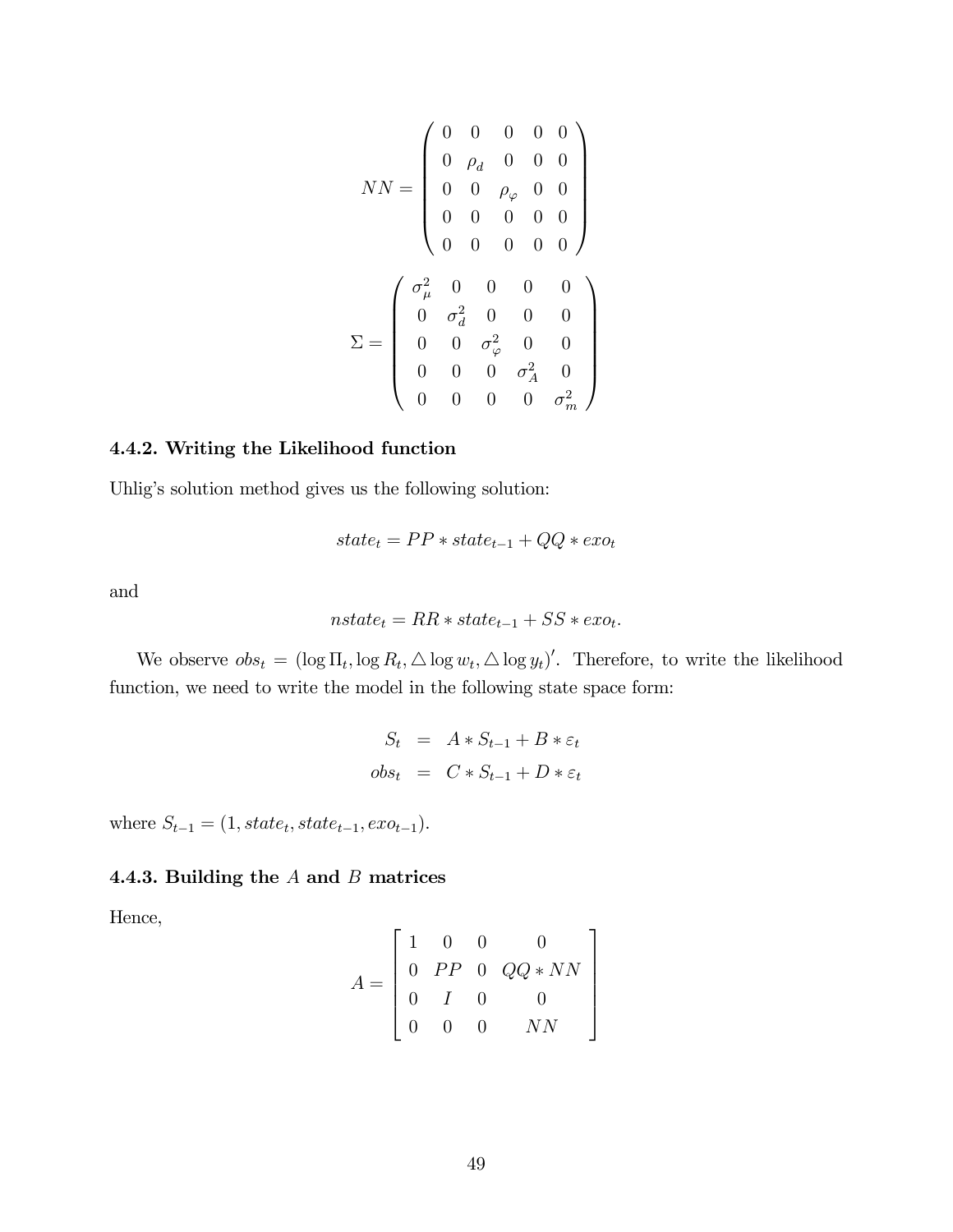and

$$
B = \begin{bmatrix} 0 \\ QQ \\ 0 \\ I \end{bmatrix} * \Sigma^{1/2}.
$$

# 4.4.4. Building the  $C$  and  $D$  matrices

Define the observables vector:

$$
obs_t = (\log \Pi_t, \log R_t, \triangle \log w_t, \triangle \log y_t)'.
$$

Note that:

$$
\begin{aligned}\n\widehat{\Pi}_t &= P P(1,:) * state_{t-1} + QQ(1,:) * exo_t \\
&= P P(1,:) * state_{t-1} + QQ(1,:) * NN * exo_{t-1} + QQ(1,:) * \Sigma^{1/2} * \varepsilon_t,\n\end{aligned}
$$

$$
\widehat{R}_t = PP(6,:) * state_{t-1} + QQ(6,:) * exo_t =
$$
  
\n
$$
PP(6,:) * state_{t-1} + QQ(6,:) * NN * exo_{t-1} + QQ(6,:) * \Sigma^{1/2} * \varepsilon_t,
$$

$$
\widehat{\tilde{w}}_t - \widehat{\tilde{w}}_{t-1} = PP(2,:) * state_{t-1} + QQ(2,:) * exo_t - PP(2,:) * state_{t-2} - QQ(2,:) * exo_{t-1} =
$$
  
\n
$$
PP(2,:) * state_{t-1} - PP(2,:) * state_{t-2}
$$
  
\n
$$
+ QQ(2,:) * NN * exo_{t-1} - QQ(2,:) * exo_{t-1} + QQ(2,:) * \Sigma^{1/2} * \varepsilon_t,
$$

and

$$
\widehat{\widetilde{y}}_t - \widehat{\widetilde{y}}_{t-1} = PP(7,:) * state_{t-1} + QQ(7,:) * exo_t - PP(7,:) * state_{t-2} - QQ(7,:) * exo_{t-1} =
$$
  
\n
$$
PP(7,:) * state_{t-1} - PP(7,:) * state_{t-2}
$$
  
\n
$$
+ QQ(7,:) * NN * exo_{t-1} - QQ(7,:) * exo_{t-1} + QQ(7,:) * \Sigma^{1/2} * \varepsilon_t,
$$

Also, remember that  $\Pi_t = \log \Pi_t - \log \Pi_{ss}$ ,  $R_t = \log R_t - \log R_{ss}$ ,  $\widetilde{w}_t - \widetilde{w}_{t-1} = \Delta \log \widetilde{w}_t =$  $\Delta \log w_t - \Delta \log z_t$ , and  $\hat{y}_t - \hat{y}_{t-1} = \Delta \log \tilde{y}_t = \Delta \log y_t - \Delta \log z_t$ . Since  $\Delta \log z_t = \frac{\alpha \Lambda_\mu + \Lambda_A}{1 - \alpha} + \frac{\alpha z_{\mu,t} + z_{A,t}}{1 - \alpha}$  $\frac{a,t+z_{A,t}}{1-\alpha}$ , we have:

$$
obs_t = C * S_{t-1} + D * \varepsilon_t.
$$